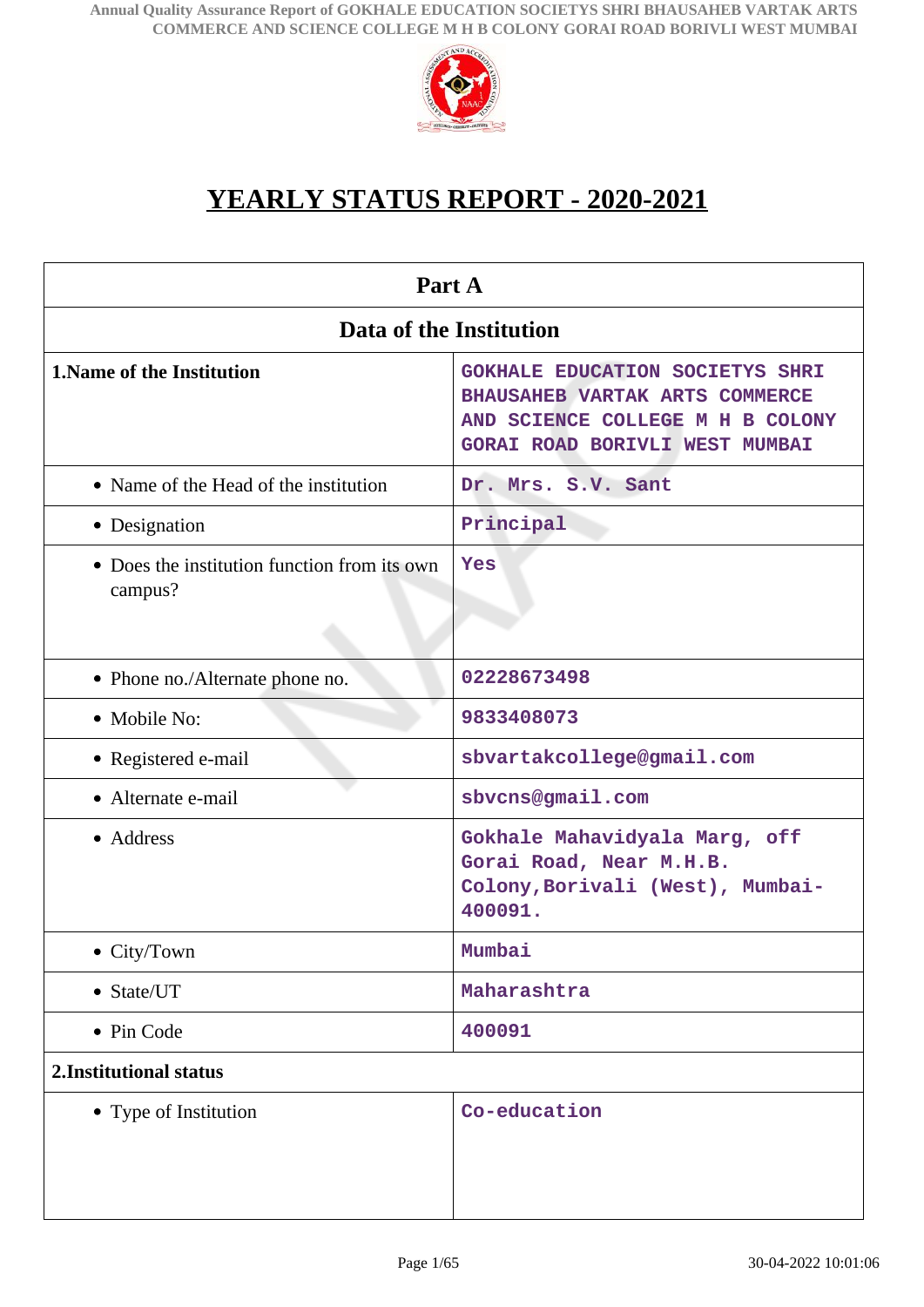| • Location                                                                                                        |                          |  |                      |                                                                               |
|-------------------------------------------------------------------------------------------------------------------|--------------------------|--|----------------------|-------------------------------------------------------------------------------|
|                                                                                                                   | Urban                    |  |                      |                                                                               |
| • Financial Status                                                                                                | Grants-in aid            |  |                      |                                                                               |
| • Name of the Affiliating University                                                                              |                          |  | University of Mumbai |                                                                               |
| • Name of the IQAC Coordinator                                                                                    | Dr. S. B. Karande        |  |                      |                                                                               |
| • Phone No.                                                                                                       | 02228673498              |  |                      |                                                                               |
| • Alternate phone No.                                                                                             | 02228673498              |  |                      |                                                                               |
| • Mobile                                                                                                          | 9766676811               |  |                      |                                                                               |
| • IQAC e-mail address                                                                                             |                          |  |                      | iqacvartakcollege1979@gmail.com                                               |
| • Alternate e-mail address                                                                                        | sbvcns@gmail.com         |  |                      |                                                                               |
| 3. Website address (Web link of the AQAR<br>(Previous Academic Year)                                              | rt%202019-20.pdf         |  |                      | https://sbvartakcollege.in/upload<br><u>/add media/1627655512 AOAR%20Repo</u> |
| 4. Whether Academic Calendar prepared<br>during the year?                                                         | Yes                      |  |                      |                                                                               |
| • if yes, whether it is uploaded in the<br>Institutional website Web link:                                        |                          |  |                      |                                                                               |
| <b>5. Accreditation Details</b>                                                                                   |                          |  |                      |                                                                               |
| <b>CGPA</b><br>Grade<br>Cycle                                                                                     | Year of<br>Accreditation |  | Validity from        | Validity to                                                                   |
| Cycle 1<br>77.65<br>$B+$                                                                                          | 2004                     |  | 16/02/2004           | 15/02/2009                                                                    |
| Cycle 2<br>2.37<br>В                                                                                              | 2011                     |  | 27/03/2011           | 26/03/2016                                                                    |
| Cycle 3<br>2.60<br>$B+$                                                                                           | 2017                     |  | 12/09/2017           | 11/09/2022                                                                    |
| <b>6.Date of Establishment of IQAC</b>                                                                            | 18/01/2005               |  |                      |                                                                               |
| 7. Provide the list of funds by Central / State Government<br>UGC/CSIR/DBT/ICMR/TEQIP/World Bank/CPE of UGC etc., |                          |  |                      |                                                                               |
|                                                                                                                   |                          |  |                      |                                                                               |

**Nil Nil Nil Nil Nil**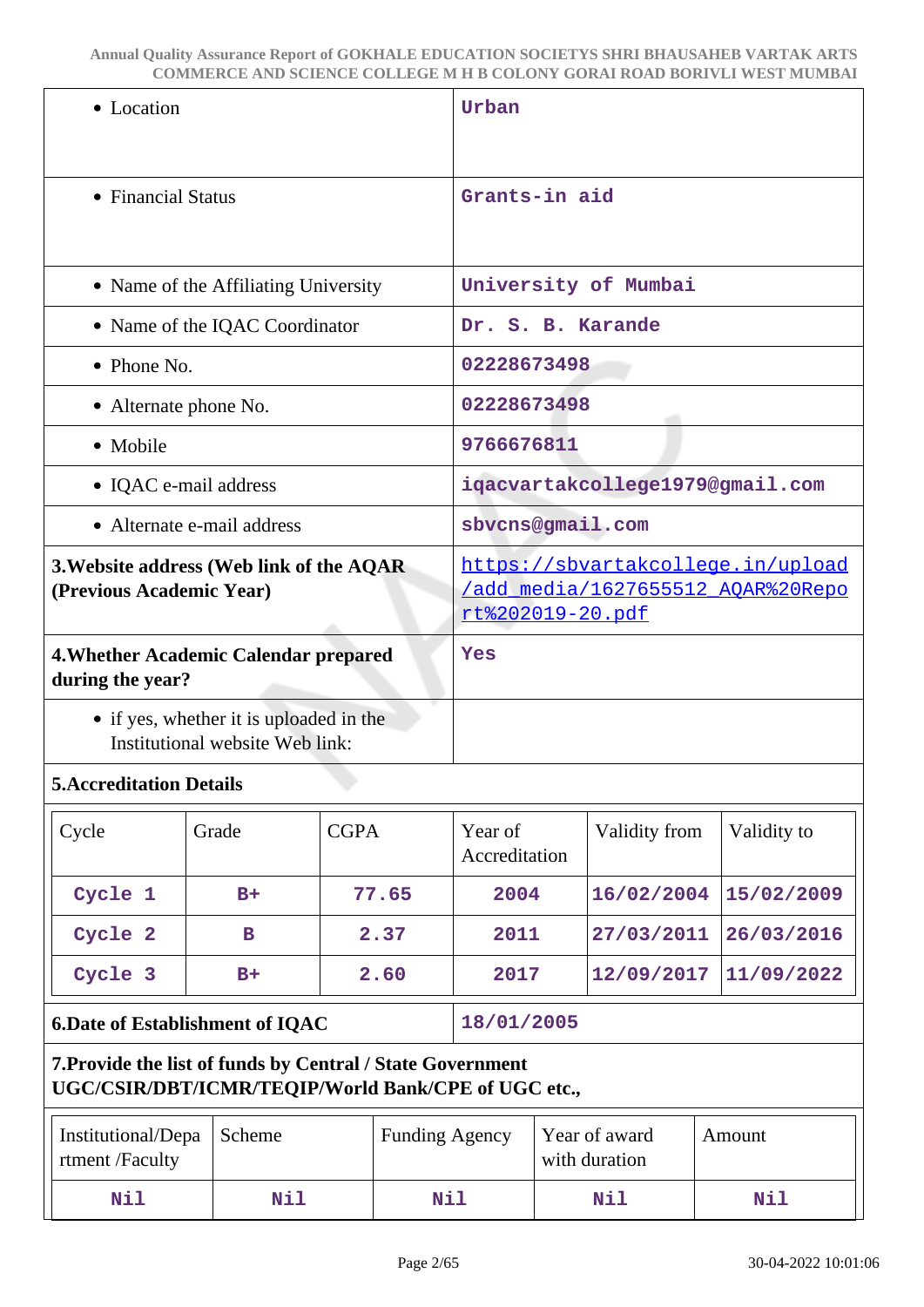| 8. Whether composition of IQAC as per latest<br><b>NAAC</b> guidelines                                                       | Yes              |
|------------------------------------------------------------------------------------------------------------------------------|------------------|
| • Upload latest notification of formation of<br>IQAC                                                                         | No File Uploaded |
| 9. No. of IQAC meetings held during the year                                                                                 | 4                |
| • Were the minutes of IQAC meeting(s) and<br>compliance to the decisions have been<br>uploaded on the institutional website? | Yes              |
| • If No, please upload the minutes of the<br>meeting(s) and Action Taken Report                                              | No File Uploaded |
| 10. Whether IQAC received funding from any<br>of the funding agency to support its activities<br>during the year?            | <b>No</b>        |
| • If yes, mention the amount                                                                                                 |                  |

#### **11.Significant contributions made by IQAC during the current year (maximum five bullets)**

**1) A Two day online International Conference was organized on 21st and 22nd May 2021. The main theme of the Conference was "Covid 19: Future Roadmap". Total 47 articles were received and published in the "Conference Proceeding" containing ISBN 978-93-83672-80-6. Along with this 37 papers were also published in peer reviewed refereed and UGC listed, journal no. 40776 & ( April to June 2021 ) named "AJANTA" having Impact Factor 6.399. 2) IQAC has taken the initiative in promoting Research Aptitude among staff members and students and 26 research papers have been presented by staff members in National and International conferences during the academic year 2020-21 and a Peer Reviewed Half -yearly National Level Journal "The Quest" with ISBN Number 978-81-948515-2-3 was published for the duration of January 2021 to June 2021. 3) A course "English for Employability" for students was organised in collaboration with Bennett Coleman Co. Ltd ( Times of India ) from 1st July 2020 to 15th September 2020, ( 96 hours) 27 students participated, Second batch started from 21st February, 2021, 10 students participated and 3rd batch started from 26th May 2021 and 28 students participated and the participants were given the certificates of participation. 4) Collection of Know Your Students (K.Y.S.) forms of the students**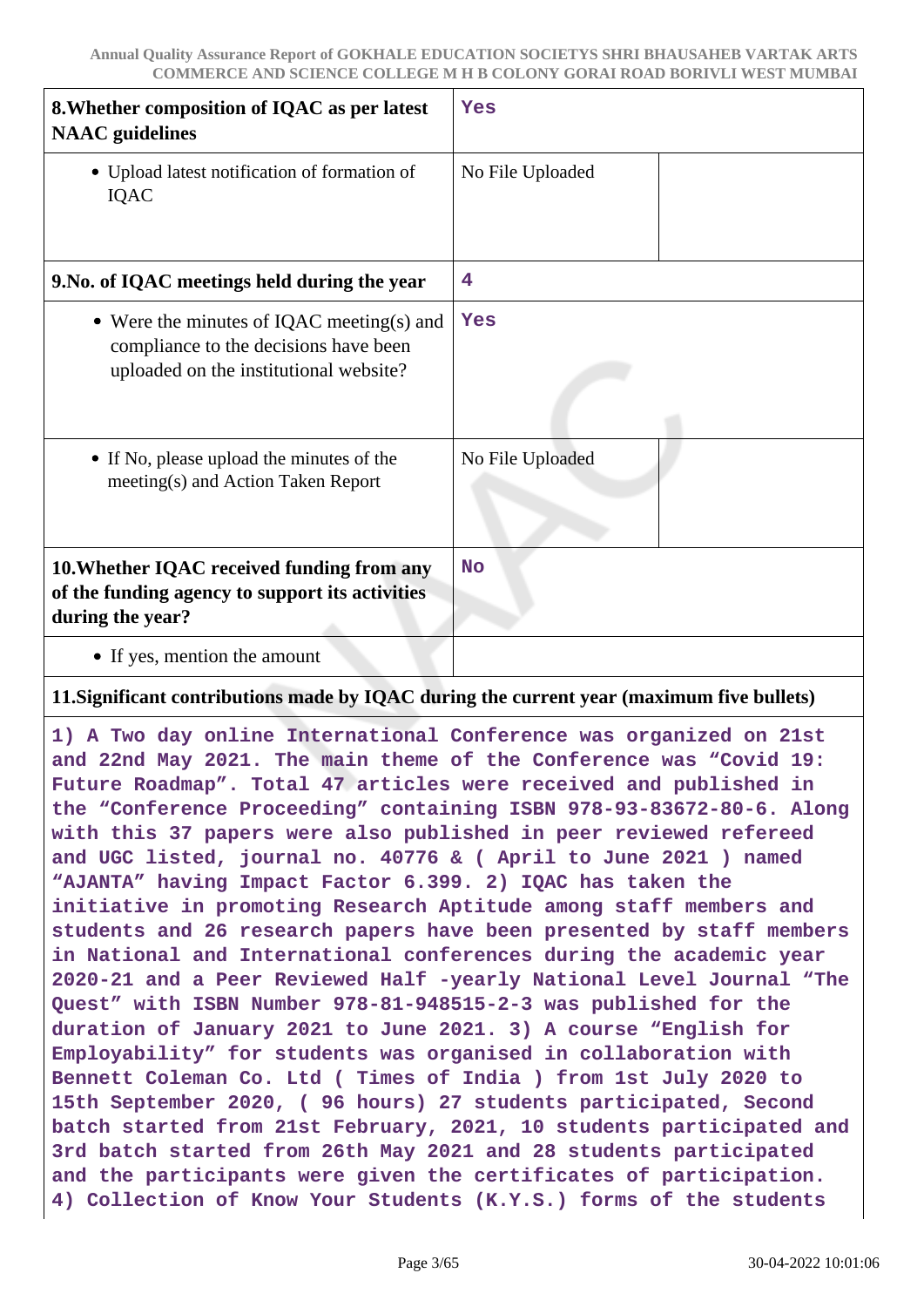**and on the basis of K.Y.S., students were scientifically classified into different groups according to their achievements, objectives and ambitions, which helped for proper mentoring of the students for achievement of their objectives. Students' feedback is collected and the findings of feedback are used for grading teachers, preparing the developmental plan and initiating remedial measures to overcome the lacuna, if any. 5) Conducted online training programmes for faculty members of different software's and various online platforms to continue the teaching learning process during pandemic.**

**12.Plan of action chalked out by the IQAC in the beginning of the Academic year towards Quality Enhancement and the outcome achieved by the end of the Academic year**

| Plan of Action                                          | Achievements/Outcomes                                                                                                                                                                                                                                                                                                                                                                                                                                                                     |
|---------------------------------------------------------|-------------------------------------------------------------------------------------------------------------------------------------------------------------------------------------------------------------------------------------------------------------------------------------------------------------------------------------------------------------------------------------------------------------------------------------------------------------------------------------------|
| Online Training Programme for<br><b>Faculty members</b> | To continue the teaching<br>learning process during the<br>pandemic situation online<br>training programme of different<br>software's and online platforms<br>conducted in the month of July<br>and August 2021.                                                                                                                                                                                                                                                                          |
| ISO Audit                                               | Internal ISO audit was conducted<br>on 28th December, 2020                                                                                                                                                                                                                                                                                                                                                                                                                                |
| International Web Conference                            | A Two day International Web<br>Conference was organized on 21st<br>and 22nd May 2021. The main<br>theme of the Conference was<br>"Covid 19: Future Roadmap".<br>Total 47 articles were received<br>and published in the "Conference<br>Proceeding" containing ISBN<br>978-93-83672-80-6. Along with<br>this, 37 papers were also<br>published in peer reviewed<br>refereed and UGC listed, journal<br>no. 40776 & ( April to June 2021<br>) named "AJANTA" having Impact<br>Factor 6.399. |
| Preparation of Academic calendar                        | Academic calendar was prepared<br>by the IQAC Coordinator Dr. S.<br>B. Karande under the Guidance of<br>Principal Dr. S.V. Sant, at the<br>beginning of the academic year<br>and conducted all curricular, co-                                                                                                                                                                                                                                                                            |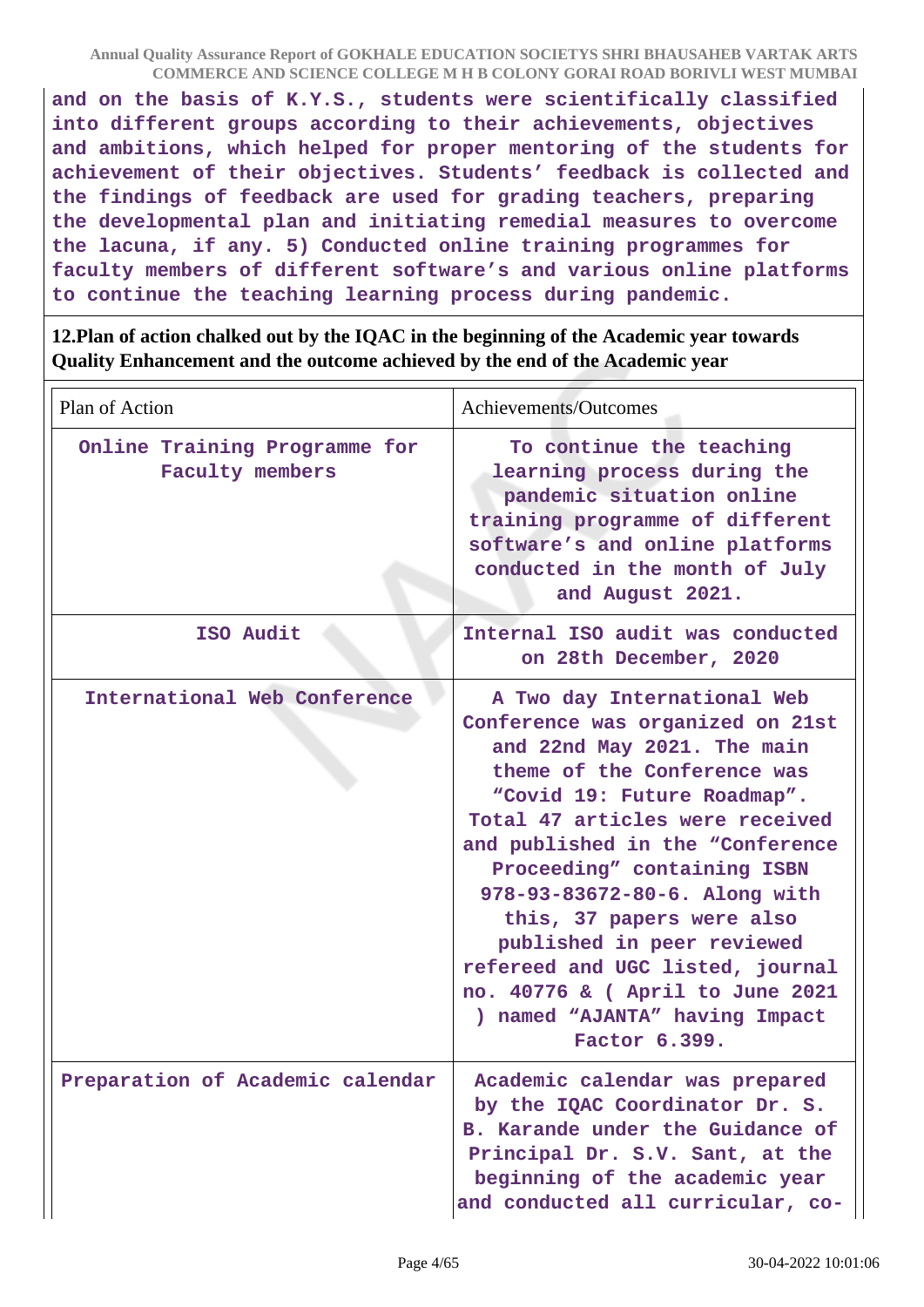|                                                           | curricular and extra curricular<br>activities accordingly during<br>the year 2020-21.                                                                                                                                                                                                      |  |
|-----------------------------------------------------------|--------------------------------------------------------------------------------------------------------------------------------------------------------------------------------------------------------------------------------------------------------------------------------------------|--|
| Develop Research Culture                                  | IQAC has taken the initiative in<br>promoting Research Aptitude<br>among staff members and students<br>a Peer Reviewed Half -yearly<br>National Level Journal "The<br>Quest" with ISBN Number<br>978-81-948515-2-3 has been<br>published for the duration of<br>January 2021 to June 2021. |  |
| Bridge Course                                             | As a part of Quality enhancement<br>programme, the Bridge course was<br>conducted for Mathematics and<br>Statistics. Total 218 students<br>participated                                                                                                                                    |  |
| 13. Whether the AQAR was placed before<br>statutory body? | <b>Yes</b>                                                                                                                                                                                                                                                                                 |  |
| • Name of the statutory body                              |                                                                                                                                                                                                                                                                                            |  |
| Name                                                      | Date of meeting $(s)$                                                                                                                                                                                                                                                                      |  |
| College Development Committee                             | 28/03/2022                                                                                                                                                                                                                                                                                 |  |
| 14. Whether institutional data submitted to AISHE         |                                                                                                                                                                                                                                                                                            |  |
| Year                                                      | Date of Submission                                                                                                                                                                                                                                                                         |  |
| $2020 - 21$                                               | 23/02/2022                                                                                                                                                                                                                                                                                 |  |

# **Extended Profile**

## **1.Programme**

1.1

**07**

Number of courses offered by the institution across all programs during the year

| <b>File Description</b> | Documents        |
|-------------------------|------------------|
| Data Template           | <b>View File</b> |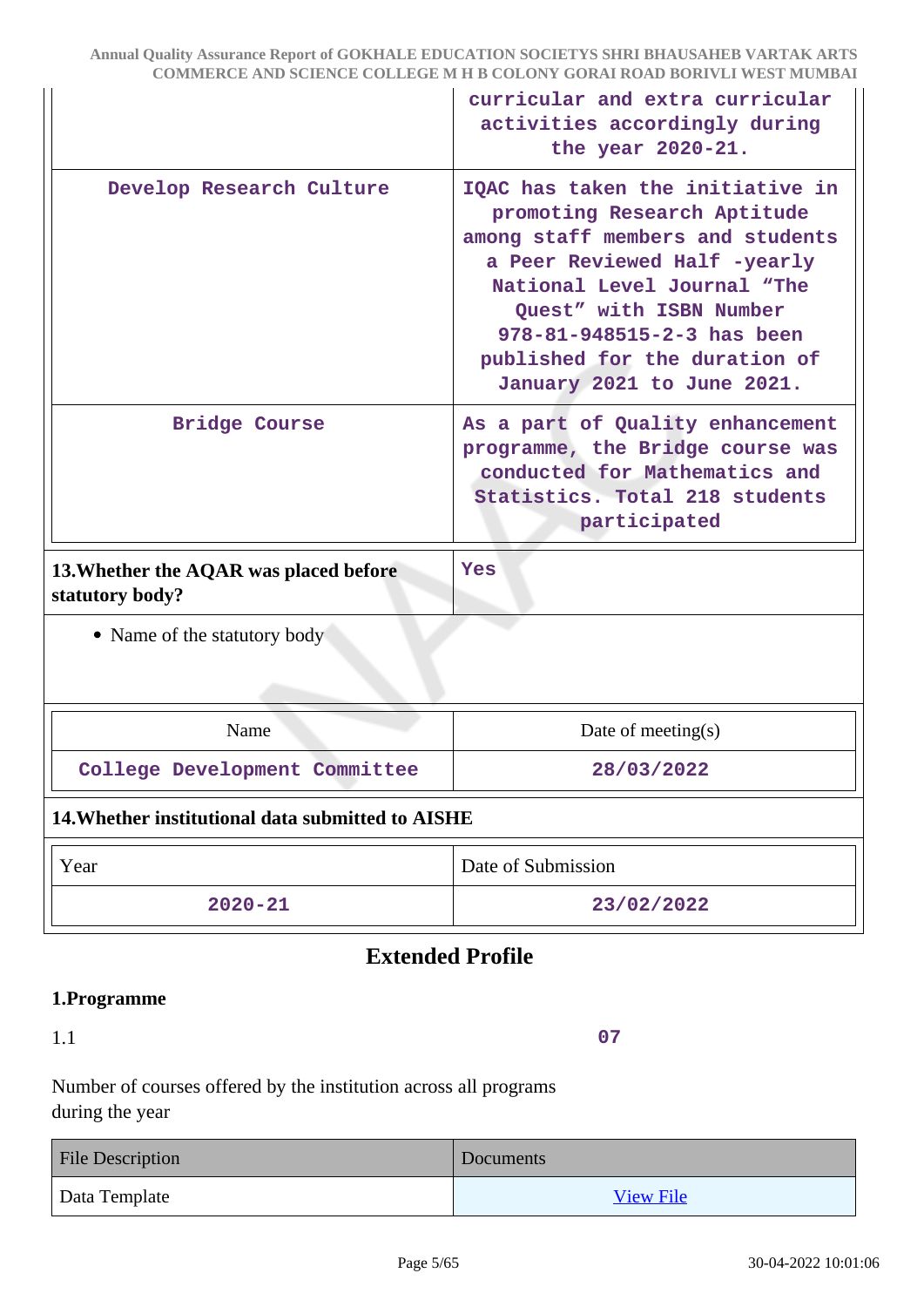# **2.Student**

# 2.1

# Number of students during the year

| File Description | Documents        |
|------------------|------------------|
| Data Template    | <b>View File</b> |

## 2.2

Number of seats earmarked for reserved category as per GOI/ State Govt. rule during the year

| <b>File Description</b> | Documents        |
|-------------------------|------------------|
| Data Template           | <b>View File</b> |
|                         |                  |

# 2.3

Number of outgoing/ final year students during the year

| <b>File Description</b> | Documents        |
|-------------------------|------------------|
| Data Template           | <b>View File</b> |

# **3.Academic**

3.1

Number of full time teachers during the year

| <b>File Description</b> | Documents        |
|-------------------------|------------------|
| Data Template           | <b>View File</b> |

3.2

**60**

**36**

Number of Sanctioned posts during the year

**2463**

**1227**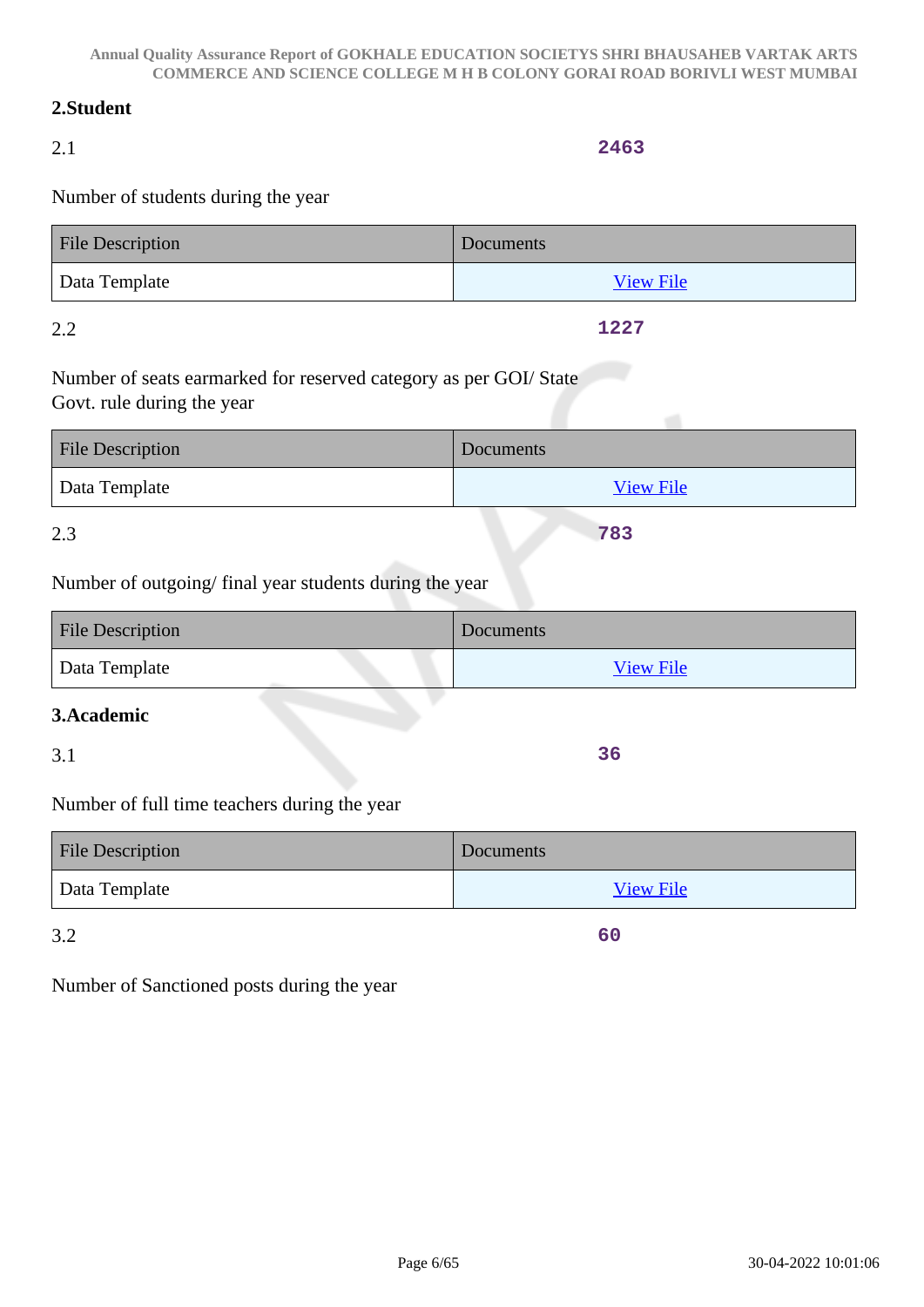| <b>Extended Profile</b>                                                                         |           |                  |
|-------------------------------------------------------------------------------------------------|-----------|------------------|
| 1.Programme                                                                                     |           |                  |
| 1.1                                                                                             |           | 07               |
| Number of courses offered by the institution across all programs<br>during the year             |           |                  |
| <b>File Description</b>                                                                         | Documents |                  |
| Data Template                                                                                   |           | <b>View File</b> |
| 2.Student                                                                                       |           |                  |
| 2.1                                                                                             |           | 2463             |
| Number of students during the year                                                              |           |                  |
| <b>File Description</b>                                                                         | Documents |                  |
| Data Template                                                                                   |           | <b>View File</b> |
| 2.2                                                                                             |           | 1227             |
| Number of seats earmarked for reserved category as per GOI/<br>State Govt. rule during the year |           |                  |
| <b>File Description</b>                                                                         | Documents |                  |
| Data Template                                                                                   |           | <b>View File</b> |
| 2.3                                                                                             |           | 783              |
| Number of outgoing/ final year students during the year                                         |           |                  |
| <b>File Description</b>                                                                         | Documents |                  |
| Data Template                                                                                   |           | <b>View File</b> |
| 3.Academic                                                                                      |           |                  |
| 3.1                                                                                             |           | 36               |
| Number of full time teachers during the year                                                    |           |                  |
| <b>File Description</b>                                                                         | Documents |                  |
| Data Template                                                                                   |           | <b>View File</b> |
|                                                                                                 |           |                  |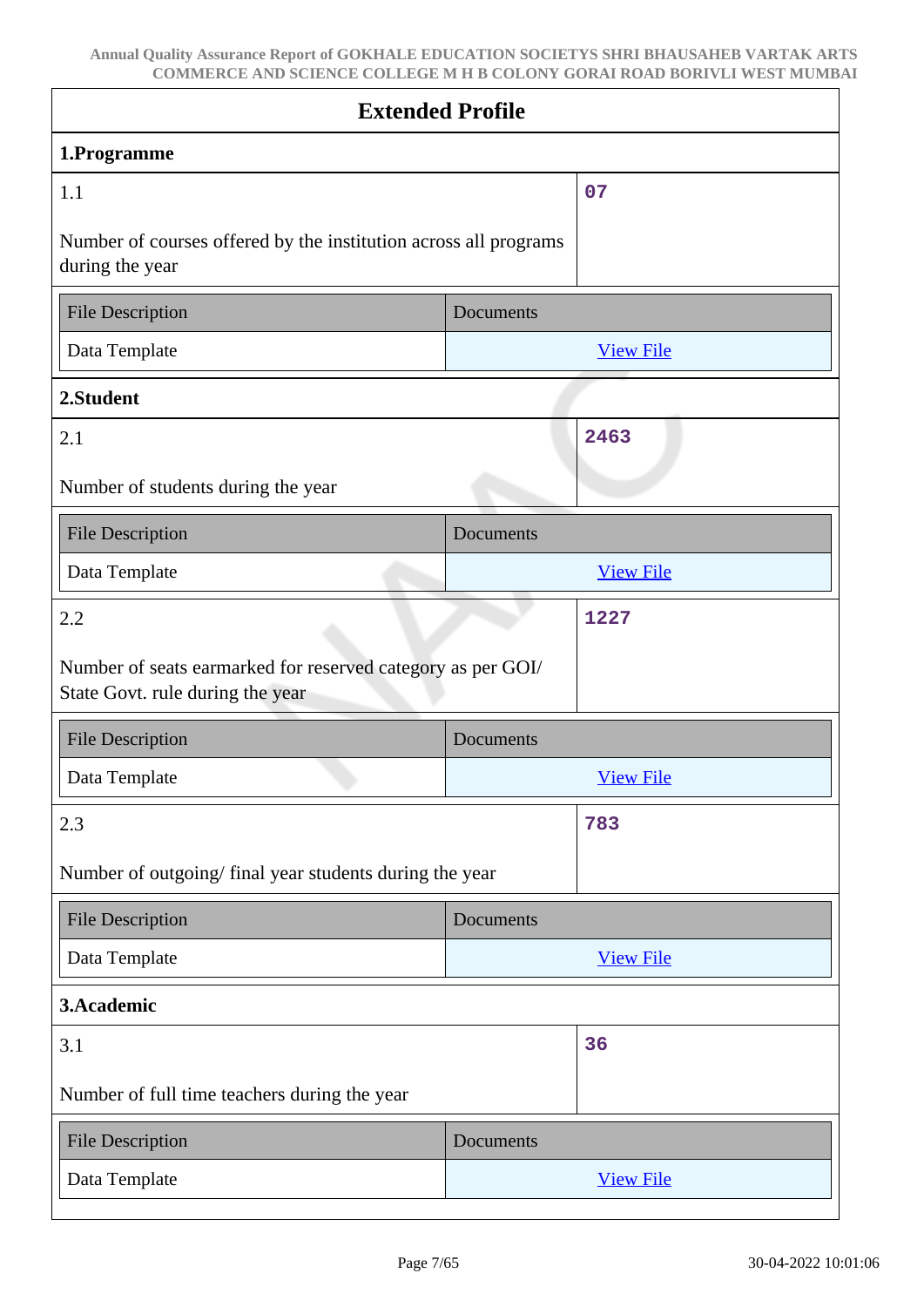| 3.2                                                                                                                                                                                                                                                                                                                                                                                                                                                                                                                                                                                                                                                                                                                                                                                                                                                                                                                                                                                                                                                                                                                                               | 60               |  |
|---------------------------------------------------------------------------------------------------------------------------------------------------------------------------------------------------------------------------------------------------------------------------------------------------------------------------------------------------------------------------------------------------------------------------------------------------------------------------------------------------------------------------------------------------------------------------------------------------------------------------------------------------------------------------------------------------------------------------------------------------------------------------------------------------------------------------------------------------------------------------------------------------------------------------------------------------------------------------------------------------------------------------------------------------------------------------------------------------------------------------------------------------|------------------|--|
| Number of Sanctioned posts during the year                                                                                                                                                                                                                                                                                                                                                                                                                                                                                                                                                                                                                                                                                                                                                                                                                                                                                                                                                                                                                                                                                                        |                  |  |
| <b>File Description</b>                                                                                                                                                                                                                                                                                                                                                                                                                                                                                                                                                                                                                                                                                                                                                                                                                                                                                                                                                                                                                                                                                                                           | Documents        |  |
| Data Template                                                                                                                                                                                                                                                                                                                                                                                                                                                                                                                                                                                                                                                                                                                                                                                                                                                                                                                                                                                                                                                                                                                                     | <b>View File</b> |  |
| 4.Institution                                                                                                                                                                                                                                                                                                                                                                                                                                                                                                                                                                                                                                                                                                                                                                                                                                                                                                                                                                                                                                                                                                                                     |                  |  |
| 4.1                                                                                                                                                                                                                                                                                                                                                                                                                                                                                                                                                                                                                                                                                                                                                                                                                                                                                                                                                                                                                                                                                                                                               | 24               |  |
| Total number of Classrooms and Seminar halls                                                                                                                                                                                                                                                                                                                                                                                                                                                                                                                                                                                                                                                                                                                                                                                                                                                                                                                                                                                                                                                                                                      |                  |  |
| 4.2                                                                                                                                                                                                                                                                                                                                                                                                                                                                                                                                                                                                                                                                                                                                                                                                                                                                                                                                                                                                                                                                                                                                               | 36.51            |  |
| Total expenditure excluding salary during the year (INR in<br>lakhs)                                                                                                                                                                                                                                                                                                                                                                                                                                                                                                                                                                                                                                                                                                                                                                                                                                                                                                                                                                                                                                                                              |                  |  |
| 4.3                                                                                                                                                                                                                                                                                                                                                                                                                                                                                                                                                                                                                                                                                                                                                                                                                                                                                                                                                                                                                                                                                                                                               | 92               |  |
| Total number of computers on campus for academic purposes                                                                                                                                                                                                                                                                                                                                                                                                                                                                                                                                                                                                                                                                                                                                                                                                                                                                                                                                                                                                                                                                                         |                  |  |
| Part B                                                                                                                                                                                                                                                                                                                                                                                                                                                                                                                                                                                                                                                                                                                                                                                                                                                                                                                                                                                                                                                                                                                                            |                  |  |
| <b>CURRICULAR ASPECTS</b>                                                                                                                                                                                                                                                                                                                                                                                                                                                                                                                                                                                                                                                                                                                                                                                                                                                                                                                                                                                                                                                                                                                         |                  |  |
| 1.1 - Curricular Planning and Implementation                                                                                                                                                                                                                                                                                                                                                                                                                                                                                                                                                                                                                                                                                                                                                                                                                                                                                                                                                                                                                                                                                                      |                  |  |
| 1.1.1 - The Institution ensures effective curriculum delivery through a well planned and<br>documented process                                                                                                                                                                                                                                                                                                                                                                                                                                                                                                                                                                                                                                                                                                                                                                                                                                                                                                                                                                                                                                    |                  |  |
| The college has a well-established mechanism for the delivery of<br>curriculum and its implementation. All programmes taught by<br>college are affiliated to University of Mumbai. The college has<br>three fold mechanisms for the completion of curriculum. i) At<br>college level, every year academic calendar is prepared by the<br>IQAC in consultation with HODs of all the departments very<br>meticulously and accordingly time table is prepared by the time<br>table committee. Time table reflects proper allocation of lectures<br>for theory, practicals and tutorials. Well in advance college<br>declares the dates of college examination, tentative plan of<br>university examination and list of holidays as per university<br>circular. ii) At departmental level, all departments conduct<br>departmental meetings on the regular basis to complete the<br>curriculum effectively. Innovative teaching methods, new<br>activities and initiative, teaching-learning process are discussed<br>in meetings. Workload is distributed to teachers, Heads of the<br>Departments, take utmost care to complete the curriculum in a |                  |  |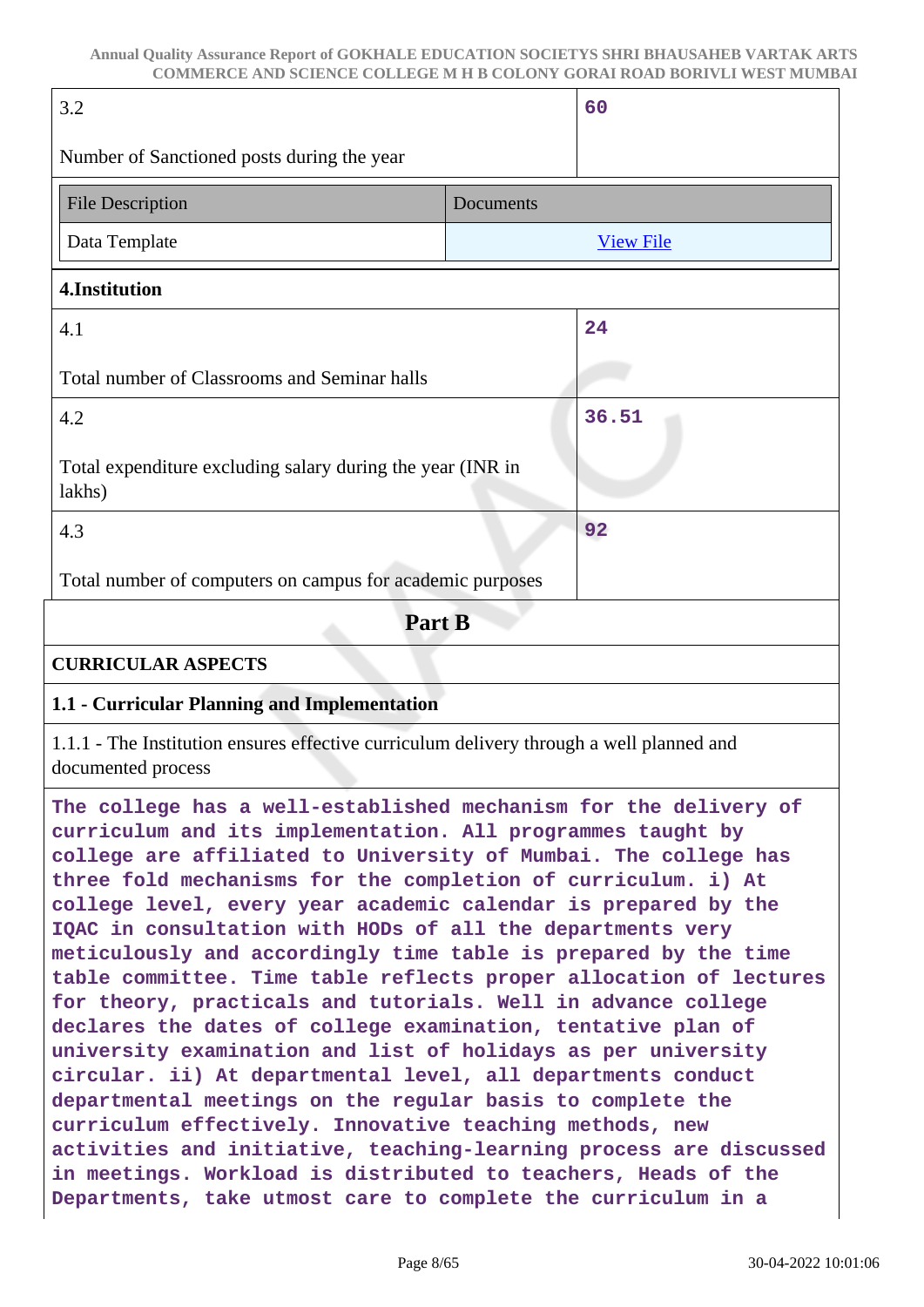**stipulated time and review the departmental activities from time to time. All departments carry out result analysis after declaration of results. iii) For the effective delivery of curriculum, each faculty member prepares teaching plan for corresponding academic year. Teachers attend workshop when syllabus is revised by the Board of Studies, teachers also attend orientation programme, refresher courses, FDPs and short term courses sponsored by UGC-HRDC/RUSA. Monthly progress report is prepared by each teacher.**

| <b>File Description</b>                | Documents  |
|----------------------------------------|------------|
| Upload relevant supporting<br>document | View File  |
| Link for Additional information        | <b>Nil</b> |

1.1.2 - The institution adheres to the academic calendar including for the conduct of Continuous Internal Evaluation (CIE)

**Before the commencement of the academic year, the Institution prepares and publishes 'Academic calendar' containing the relevant information regarding the teaching learning schedule (working days), various events to be organized, holidays, dates of semester examination etc. The academic calendar is prepared so that teachers know all the activities regarding continuous internal evaluation process. The academic calendar helps the faculty members to plan their respective course delivery, research work, curricular, co-curricular and extra-curricular activities. The students' academic progress is monitored regularly by adopting the strategy of continuous internal evaluation, webinars, project work, assignments, class test, tutorials and semester examinations. To review continuous internal evaluation, examination committee is formed at the college level which monitors overall internal assessment process. Department heads closely supervise and monitor the completion of the syllabus as per the teaching plan prepared by faculty members.**

**With the help of class tests, assignments, tutorials, bridge courses, quizzes, webinars, continuous internal evaluation of the students is monitored. The Principal, through the academic committee meetings, frequently reviews the semester's progress and provides suitable suggestions.**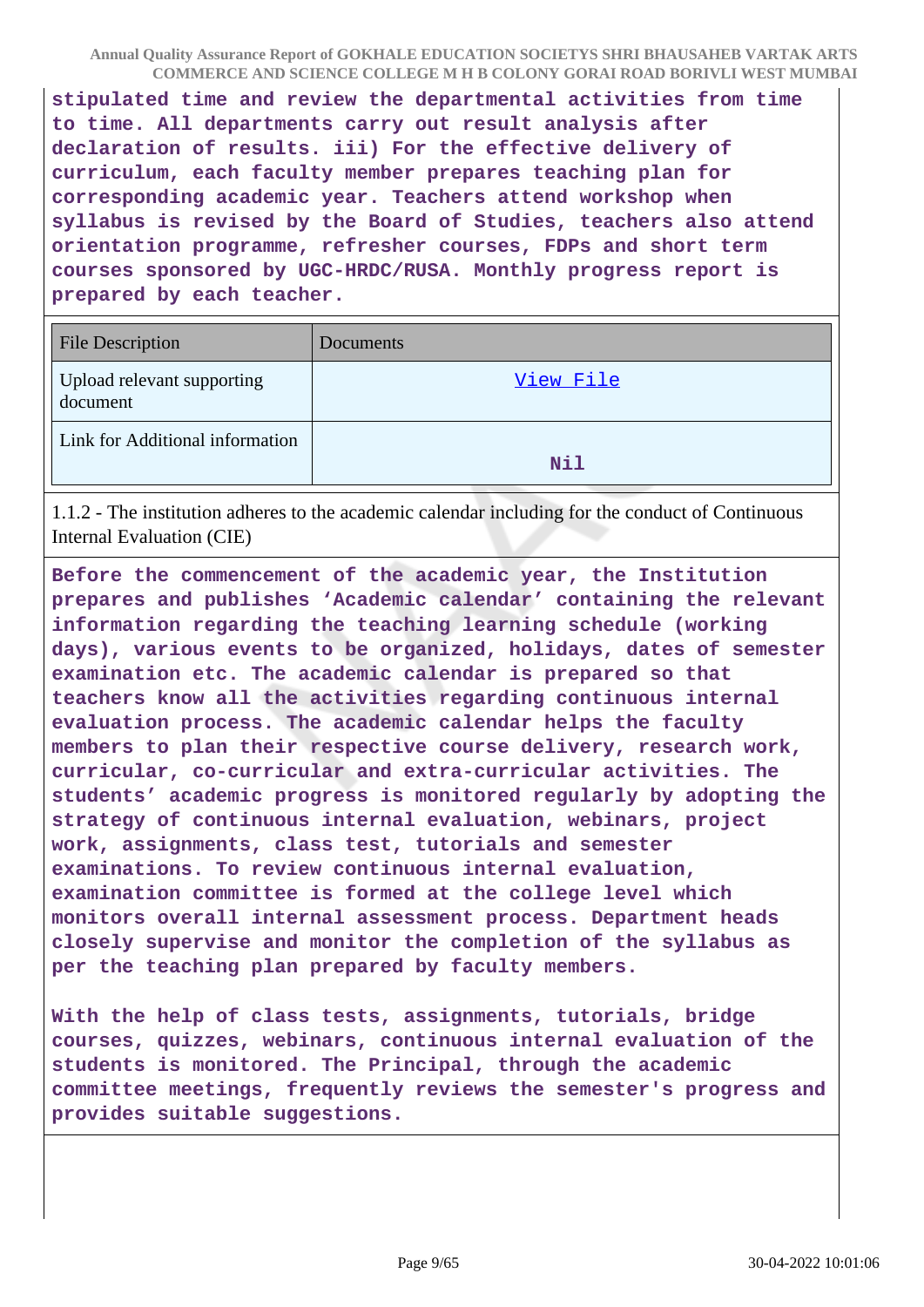| <b>File Description</b>                                                                                                                                                                                                                                                                                                                                                                                                                                                                                                 | Documents                                                                        |  |
|-------------------------------------------------------------------------------------------------------------------------------------------------------------------------------------------------------------------------------------------------------------------------------------------------------------------------------------------------------------------------------------------------------------------------------------------------------------------------------------------------------------------------|----------------------------------------------------------------------------------|--|
| Upload relevant supporting<br>documents                                                                                                                                                                                                                                                                                                                                                                                                                                                                                 | <u>View File</u>                                                                 |  |
| Link for Additional information                                                                                                                                                                                                                                                                                                                                                                                                                                                                                         | <b>Nil</b>                                                                       |  |
| 1.1.3 - Teachers of the Institution participate<br>in following activities related to curriculum<br>development and assessment of the affiliating<br>University and/are represented on the<br>following academic bodies during the year.<br><b>Academic council/BoS of Affiliating</b><br>University Setting of question papers for<br><b>UG/PG</b> programs Design and Development<br>of Curriculum for Add on/certificate/<br><b>Diploma Courses Assessment / evaluation</b><br>process of the affiliating University | B. Any 3 of the above                                                            |  |
| <b>File Description</b>                                                                                                                                                                                                                                                                                                                                                                                                                                                                                                 | Documents                                                                        |  |
| Details of participation of<br>teachers in various<br>bodies/activities provided as a<br>response to the metric                                                                                                                                                                                                                                                                                                                                                                                                         | View File                                                                        |  |
| Any additional information                                                                                                                                                                                                                                                                                                                                                                                                                                                                                              | View File                                                                        |  |
| 1.2 - Academic Flexibility                                                                                                                                                                                                                                                                                                                                                                                                                                                                                              |                                                                                  |  |
| 1.2.1 - Number of Programmes in which Choice Based Credit System (CBCS)/ elective course<br>system has been implemented                                                                                                                                                                                                                                                                                                                                                                                                 |                                                                                  |  |
|                                                                                                                                                                                                                                                                                                                                                                                                                                                                                                                         | 1.2.1.1 - Number of Programmes in which CBCS/ Elective course system implemented |  |
| 4                                                                                                                                                                                                                                                                                                                                                                                                                                                                                                                       |                                                                                  |  |
| <b>File Description</b>                                                                                                                                                                                                                                                                                                                                                                                                                                                                                                 | Documents                                                                        |  |
| Any additional information                                                                                                                                                                                                                                                                                                                                                                                                                                                                                              | <u>View File</u>                                                                 |  |
| Minutes of relevant Academic<br>Council/BOS meetings                                                                                                                                                                                                                                                                                                                                                                                                                                                                    | No File Uploaded                                                                 |  |
| Institutional data in prescribed<br>format (Data Template)                                                                                                                                                                                                                                                                                                                                                                                                                                                              | <u>View File</u>                                                                 |  |
| 1.2.2 - Number of Add on /Certificate programs offered during the year                                                                                                                                                                                                                                                                                                                                                                                                                                                  |                                                                                  |  |

# **1.2.2.1 - How many Add on /Certificate programs are added during the year. Data**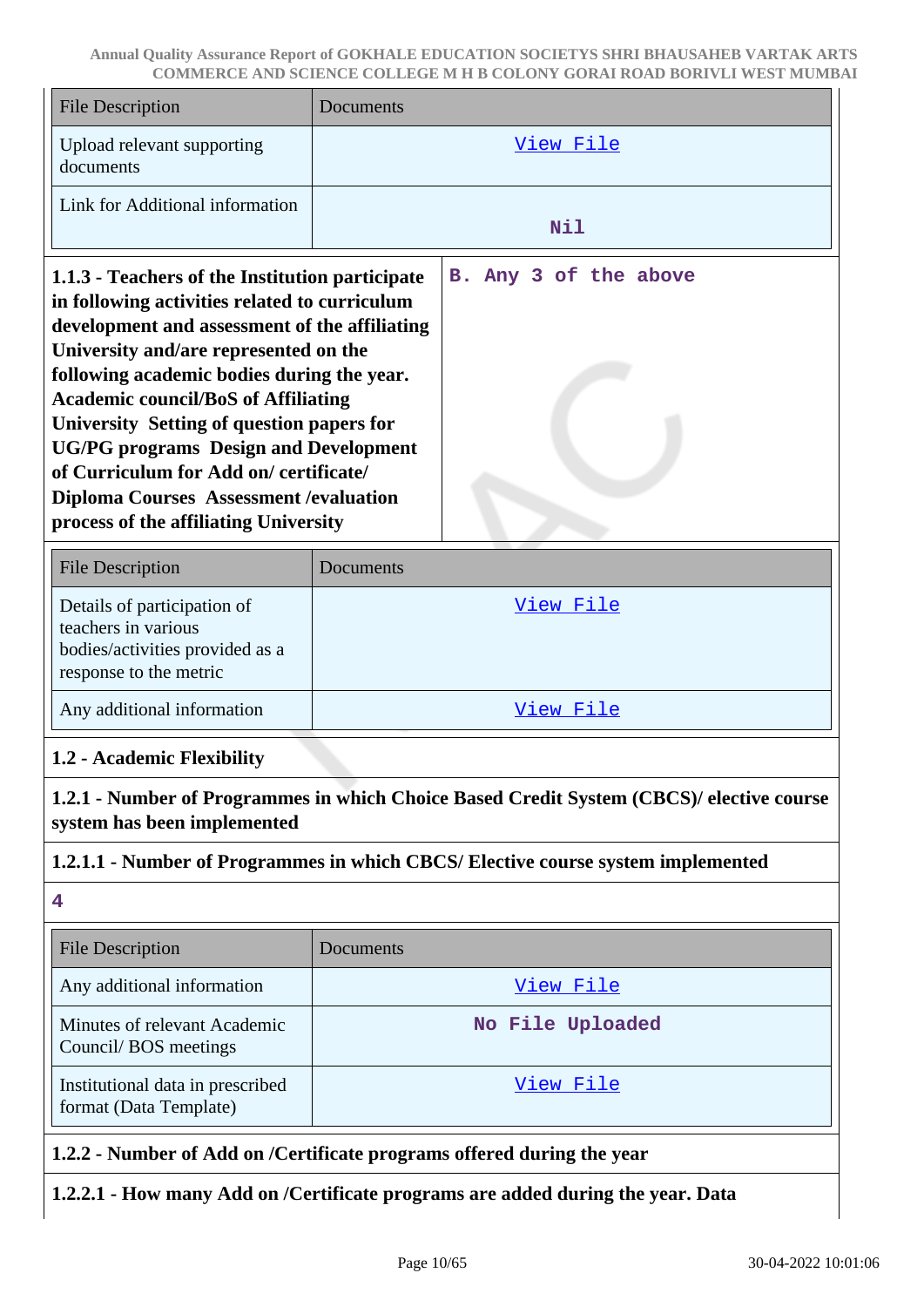#### **requirement for year: (As per Data Template)**

**1**

| <b>File Description</b>                                                       | Documents        |
|-------------------------------------------------------------------------------|------------------|
| Any additional information                                                    | No File Uploaded |
| Brochure or any other document<br>relating to Add on /Certificate<br>programs | View File        |
| List of Add on /Certificate<br>programs (Data Template)                       | View File        |

## **1.2.3 - Number of students enrolled in Certificate/ Add-on programs as against the total number of students during the year**

#### **65**

## **1.2.3.1 - Number of students enrolled in subject related Certificate or Add-on programs during the year**

**65**

| <b>File Description</b>                                                                   | Documents        |
|-------------------------------------------------------------------------------------------|------------------|
| Any additional information                                                                | No File Uploaded |
| Details of the students enrolled<br>in Subjects related to<br>certificate/Add-on programs | View File        |

### **1.3 - Curriculum Enrichment**

1.3.1 - Institution integrates crosscutting issues relevant to Professional Ethics, Gender, Human Values, Environment and Sustainability into the Curriculum

**Our Institution integrates Cross-cutting issues of the society like Moral Values, Human Values, Professional Ethics, Ethical Values, Gender Equality, Environmental Awareness etc. which are inseparable part of our curriculum. Issues related with environment and environmental sustainability is manifestly integrated into curricula of Environmental studies and Geography. However, other courses also carry topics on environmental issues. Almost all programmes are ingrained with a course or part of course that deals with professional ethics. As a subject, we have Foundation Course which has topics on Gender, human values, ethics, environment and sustainability.**

**Institution also has various associations like Nature Club, NSS**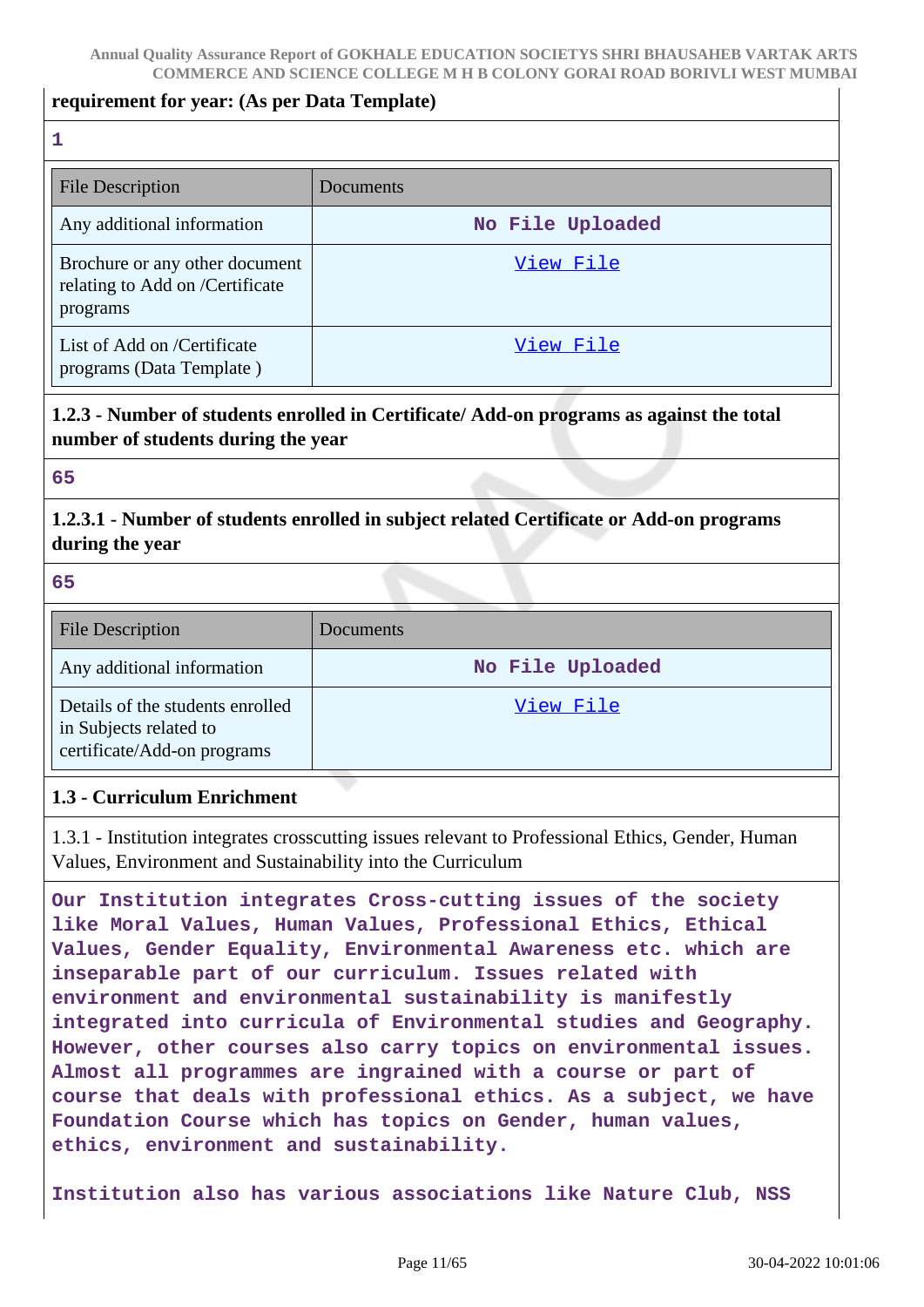**Unit, Women Development Cell, Counselling Centre, Yoga Centre, Vangmaya Sabha, Department of Life Long Learning and Extension etc. that conduct various activities pertaining to the above mentioned issues.**

| File Description                                                                                                                                                          | Documents        |
|---------------------------------------------------------------------------------------------------------------------------------------------------------------------------|------------------|
| Any additional information                                                                                                                                                | View File        |
| Upload the list and description<br>of courses which address the<br>Professional Ethics, Gender,<br>Human Values, Environment<br>and Sustainability into the<br>Curriculum | No File Uploaded |

## **1.3.2 - Number of courses that include experiential learning through project work/field work/internship during the year**

| e e | 99 U |
|-----|------|
|     |      |
|     |      |
|     |      |

| <b>File Description</b>                                                                                                     | Documents        |
|-----------------------------------------------------------------------------------------------------------------------------|------------------|
| Any additional information                                                                                                  | No File Uploaded |
| Programme / Curriculum/<br>Syllabus of the courses                                                                          | View File        |
| Minutes of the Boards of<br>Studies/Academic Council<br>meetings with approvals for<br>these courses                        | No File Uploaded |
| MoU's with relevant<br>organizations for these courses,<br>if any                                                           | No File Uploaded |
| Number of courses that include<br>experiential learning through<br>project work/field<br>work/internship (Data<br>Template) | <u>View File</u> |

# **1.3.3 - Number of students undertaking project work/field work/ internships**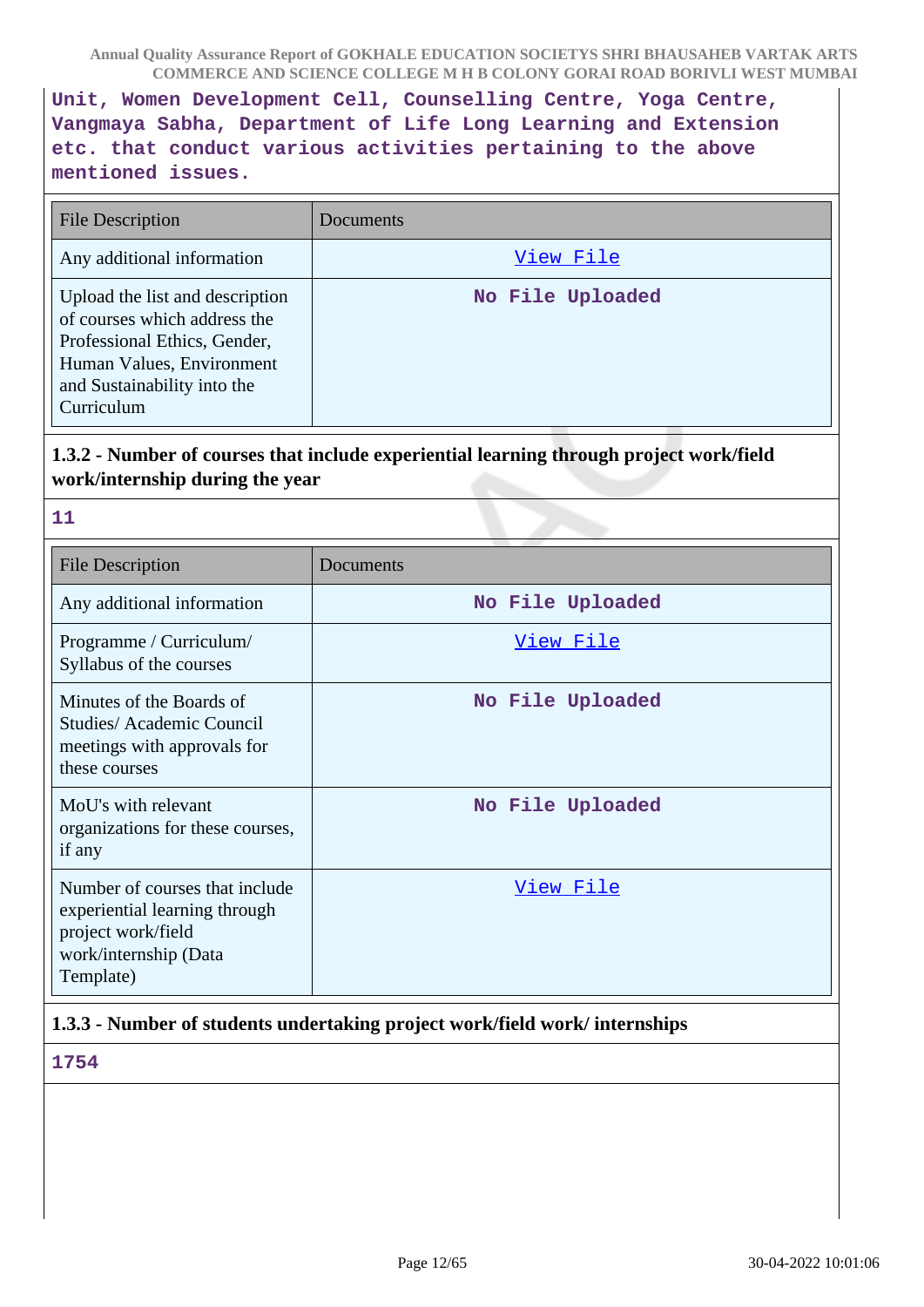| <b>File Description</b>                                                                                                                                                        | Documents                            |                                       |  |
|--------------------------------------------------------------------------------------------------------------------------------------------------------------------------------|--------------------------------------|---------------------------------------|--|
| Any additional information                                                                                                                                                     | No File Uploaded                     |                                       |  |
| List of programmes and number<br>of students undertaking project<br>work/field work//internships<br>(Data Template)                                                            | View File                            |                                       |  |
| 1.4 - Feedback System                                                                                                                                                          |                                      |                                       |  |
| 1.4.1 - Institution obtains feedback on the<br>syllabus and its transaction at the institution<br>from the following stakeholders Students<br><b>Teachers Employers Alumni</b> |                                      | D. Any 1 of the above                 |  |
| <b>File Description</b>                                                                                                                                                        | Documents                            |                                       |  |
| URL for stakeholder feedback<br>report                                                                                                                                         |                                      | View File                             |  |
| Action taken report of the<br>Institution on feedback report as<br>stated in the minutes of the<br>Governing Council, Syndicate,<br>Board of Management (Upload)               |                                      | View File                             |  |
| Any additional<br>information(Upload)                                                                                                                                          |                                      | No File Uploaded                      |  |
| 1.4.2 - Feedback process of the Institution<br>may be classified as follows                                                                                                    |                                      | C. Feedback collected and<br>analyzed |  |
| <b>File Description</b>                                                                                                                                                        | Documents                            |                                       |  |
| Upload any additional<br>information                                                                                                                                           | <u>View File</u>                     |                                       |  |
| URL for feedback report                                                                                                                                                        | Nil                                  |                                       |  |
| <b>TEACHING-LEARNING AND EVALUATION</b>                                                                                                                                        |                                      |                                       |  |
|                                                                                                                                                                                | 2.1 - Student Enrollment and Profile |                                       |  |
| 2.1.1 - Enrolment Number Number of students admitted during the year                                                                                                           |                                      |                                       |  |
| 2.1.1.1 - Number of sanctioned seats during the year                                                                                                                           |                                      |                                       |  |
| 2775                                                                                                                                                                           |                                      |                                       |  |
|                                                                                                                                                                                |                                      |                                       |  |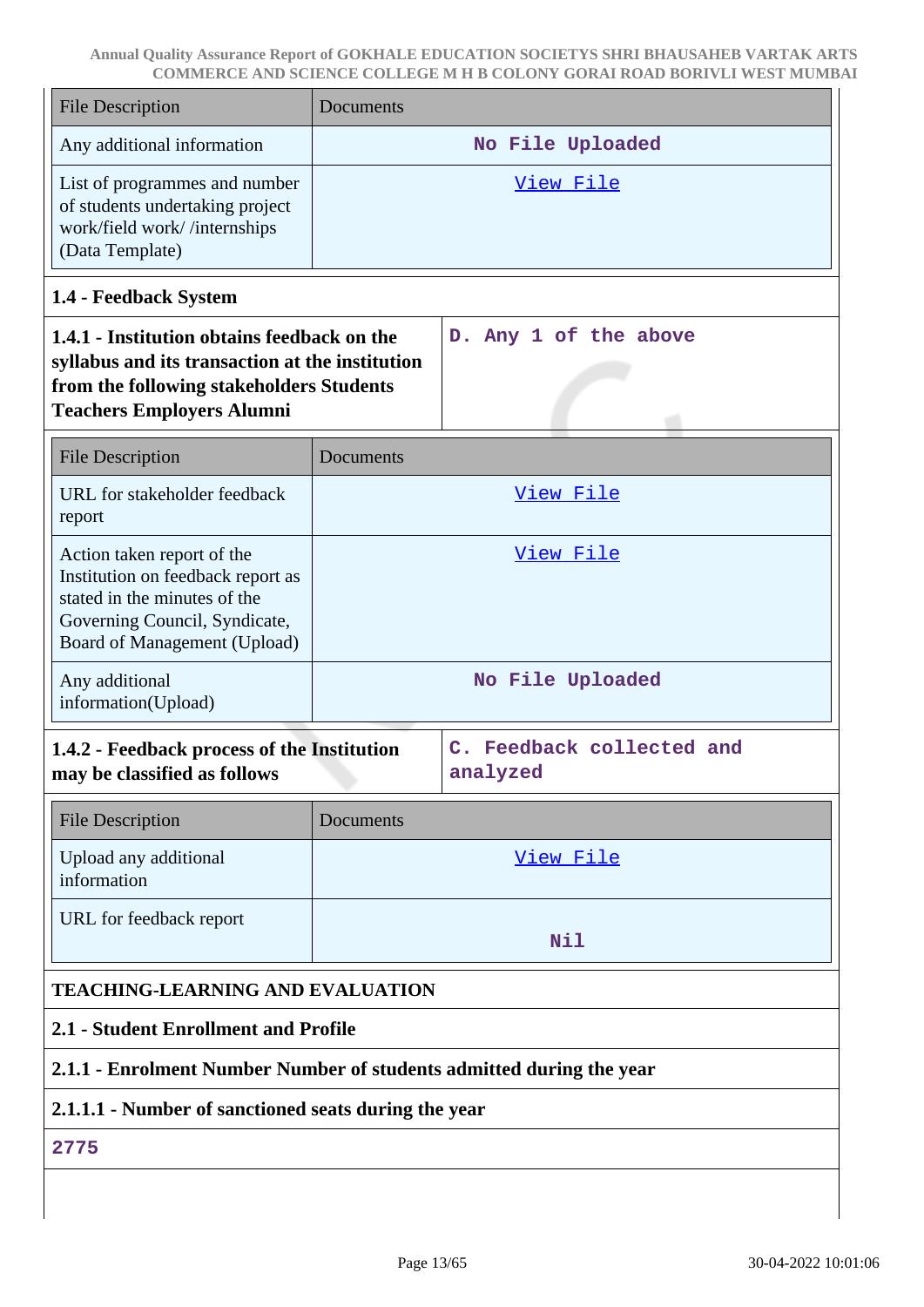| <b>File Description</b>                    | Documents        |
|--------------------------------------------|------------------|
| Any additional information                 | No File Uploaded |
| Institutional data in prescribed<br>format | View File        |

**2.1.2 - Number of seats filled against seats reserved for various categories (SC, ST, OBC, Divyangjan, etc. as per applicable reservation policy during the year (exclusive of supernumerary seats)**

### **2.1.2.1 - Number of actual students admitted from the reserved categories during the year**

|  | $\sqrt{2}$ |
|--|------------|

| <b>File Description</b>                                          | <b>Documents</b> |
|------------------------------------------------------------------|------------------|
| Any additional information                                       | No File Uploaded |
| Number of seats filled against<br>seats reserved (Data Template) | View File        |

### **2.2 - Catering to Student Diversity**

2.2.1 - The institution assesses the learning levels of the students and organizes special Programmes for advanced learners and slow learners

**Most of the Students admitted in our college come from various economic sections and communities of the society. These students come from the vernacular medium, they hesitate to open up and interact with the teachers, department takes initiative to identify slow learners and advanced leaners based on their performance in their classes. To bridge the gap between the slow learners and the advanced learners, special coaching sessions or tutorial sessions are conducted.**

**Special measures taken to support slow learners:**

- **Academic and personal counseling done by the faculty members to discuss their problems and resolve them**
- **Simple and standard lecture notes/course materials are provided to understand better.**
- **Tutorial assignments**
- **Class tests are conducted.**

**The objective of this program is to make them competent and selfconfident to face the exams and reduces the drop out ratio.**

**Special Programmes for Advanced Leaners**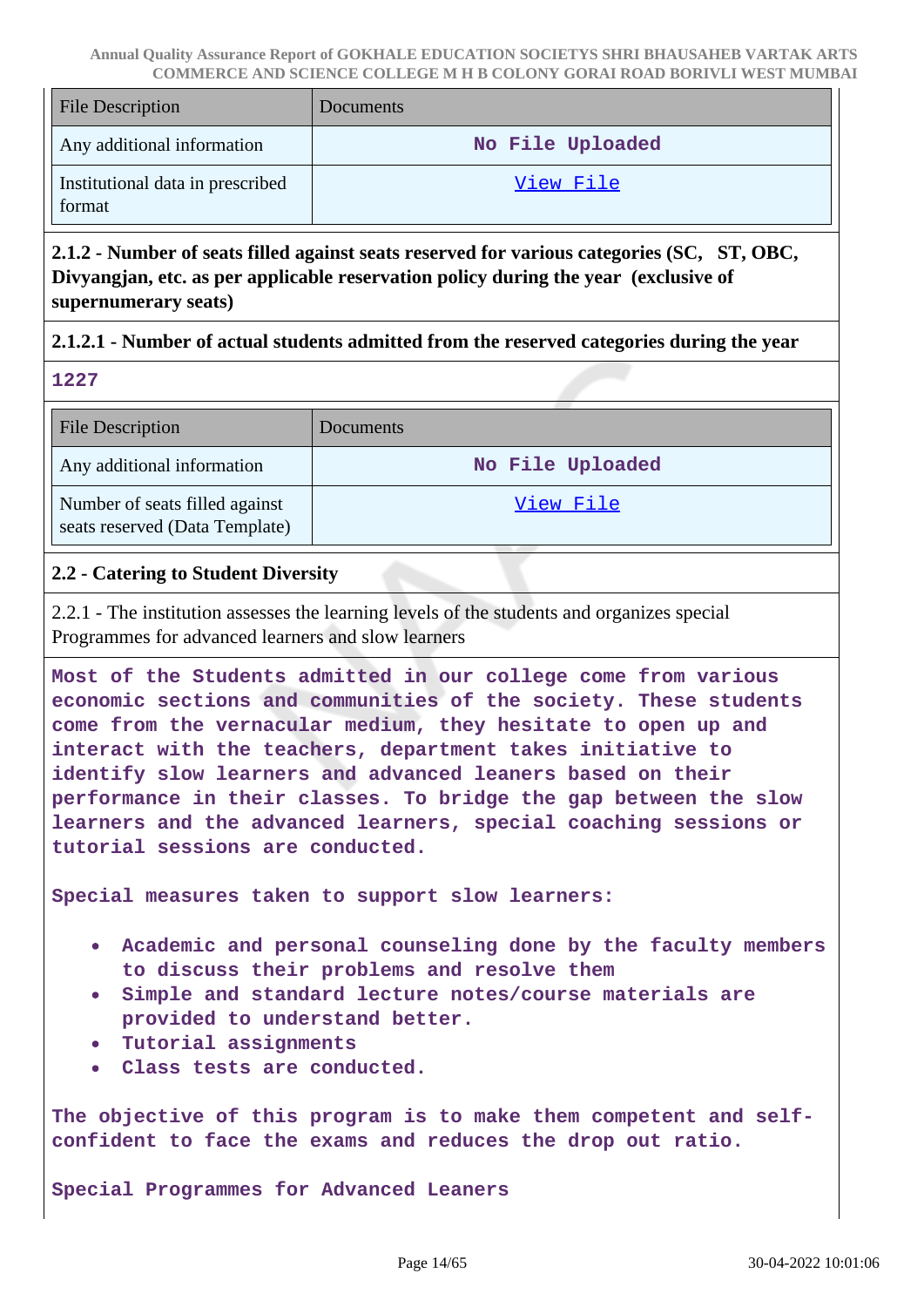- **Guidance is provided to the students to prepare for professional programmes e.g. MBA, MMS etc.**
- **Skill Development Programmes are organized**  $\bullet$
- **Organized guidance sessions for competitive exams.**
- **Encouraged students to participate in various Seminars/ Conferences/ Workshops/ Inter-Collegiate Competitions organized by other colleges and University.**
- **MotivatingLearners for in-house competitions such as Debate, Group Discussion, Problem Solving – Decision Making Exercises and Quiz competitions.**

**The students, who secured Ranks in the college and University Examination, are honored with endowment prizes & Certificates.**

| <b>File Description</b>              | Documents        |
|--------------------------------------|------------------|
| Link for additional Information      | <b>Nil</b>       |
| Upload any additional<br>information | No File Uploaded |

#### **2.2.2 - Student- Full time teacher ratio (Data for the latest completed academic year)**

Any additional information and the view File

| Number of Students |           | <b>Number of Teachers</b> |
|--------------------|-----------|---------------------------|
| 2463               |           | 36                        |
| File Description   | Documents |                           |

#### **2.3 - Teaching- Learning Process**

2.3.1 - Student centric methods, such as experiential learning, participative learning and problem solving methodologies are used for enhancing learning experiences

**The college conducts various student centric activities throughout the year to enhance student involvement as a part of participative learning and problem solving methodology. College organizes the activities like group discussions, model making, field visits, debates, quiz, assignments, seminars, project writing, exhibitions, writing articles and power point presentation. The college organizes co-curricular, extra-curricular, and sports activities, which help the students for their all-round personality development.**

**Faculty members make sincere efforts in making the learning**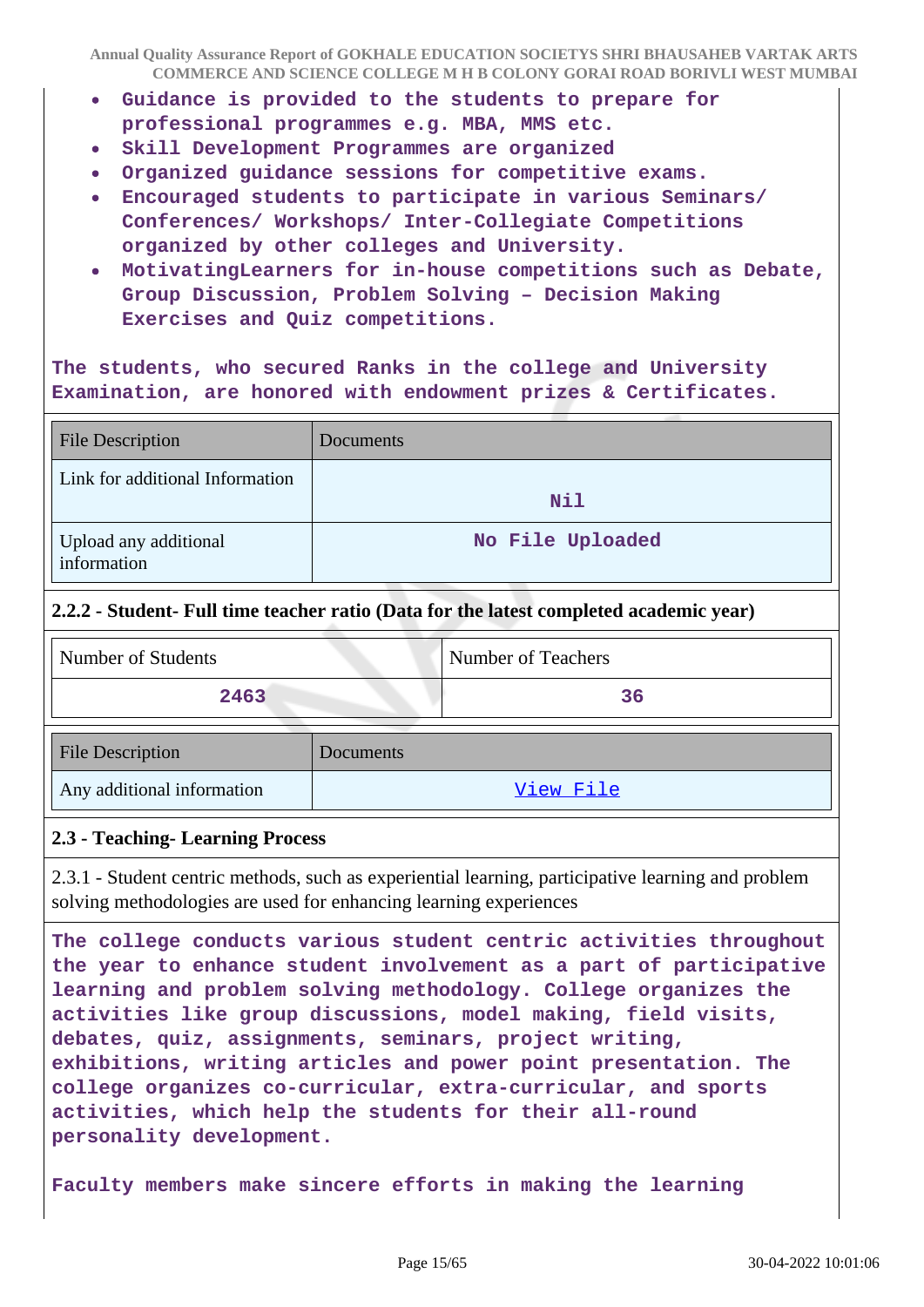**COMMERCE AND SCIENCE COLLEGE M H B COLONY GORAI ROAD BORIVLI WEST MUMBAI**

**Annual Quality Assurance Report of GOKHALE EDUCATION SOCIETYS SHRI BHAUSAHEB VARTAK ARTS activity more interactive by adopting the below-mentioned studentcentric methods. Experiential Learning: Project work Participation in competition at various levels**  $\bullet$ **Guest Lectures Value Added Courses Laboratory Sessions Discussion on current affairs Practice class tests Participatory Learning: Role play Team work Group work Participation of students in seminars and conferences.**  $\bullet$ **Problem-solving methods: Assignments Classroom debates Group discussions Quizzes Mock interviews Workshops on life-skill development Participation in Inter-collegiate events Case studies Research Activities Mentoring program for students** File Description Documents

| File Description                     | Documents        |
|--------------------------------------|------------------|
| Upload any additional<br>information | No File Uploaded |
| Link for additional information      | Nil              |

2.3.2 - Teachers use ICT enabled tools for effective teaching-learning process. Write description in maximum of 200 words

**The college follows ICT enabled teaching in addition to traditional methods of teaching. The faculty members are using online platforms such as google meet, zoom, jio meet, google**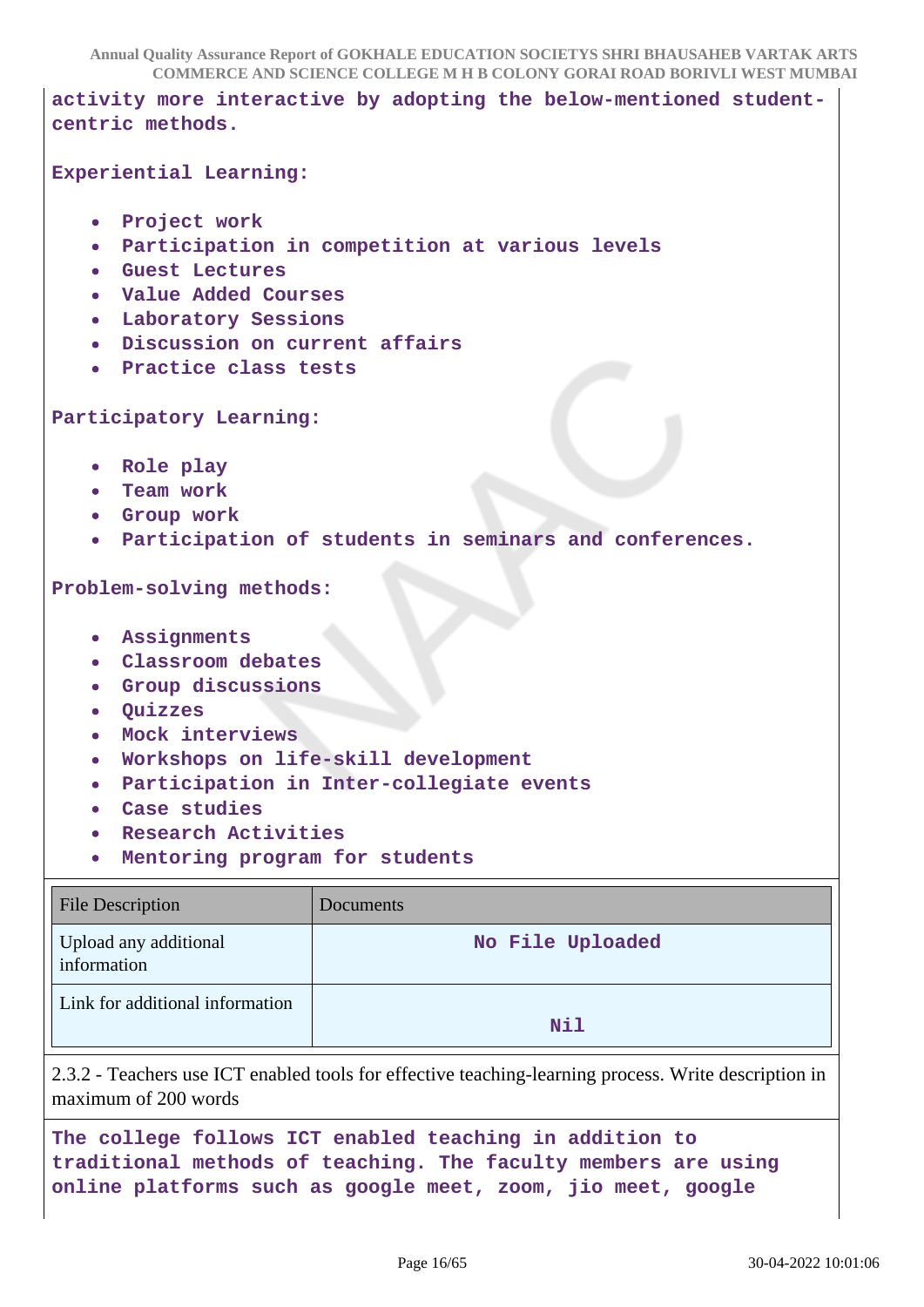**classroom, google forms, PPT, Video clippings, Audio system, online sources etc. to expose the students for advanced knowledge and practical learning. Classrooms are equipped with LCD & projectors. Efforts are made by the institute to provide elearning atmosphere in the classroom. Specialized computer laboratory and well equipped e-learning facility have been provided to promote effective learning. Our campus is Wi-Fi enabled to promote ICT enabled teaching learning process.**

**Teachers use ICT tools for:**

- **Power-point presentations in their teaching by using LCD and projector.**
- **Seminar and Conference room are digitally equipped where guest lectures, expert talks and various competitions are regularly organized for students.**
- **Faculties prepare online quiz for students with the help of**  $\bullet$ **GOOGLE FORMS.**
- **Videos are made available to the students for life-long learning and future reference.**
- **Various technical events and management events such as Poster making, Ad-mad show, Project presentations, Business quiz, Debates, Paper presentations etc. are being organized.**
- **The class room presentation, notes, case study, e-books etc. are shared by the respective faculty and are easily accessed by the learner from anywhere and anytime.**

| <b>File Description</b>                                                                                    | Documents                                                                             |
|------------------------------------------------------------------------------------------------------------|---------------------------------------------------------------------------------------|
| Upload any additional<br>information                                                                       | No File Uploaded                                                                      |
| Provide link for webpage<br>describing the ICT enabled tools<br>for effective teaching-learning<br>process | https://sbvartakcollege.in/upload/add_medi<br>a/1639115988 232 ICT Enabled Tools.xlsx |

## **2.3.3 - Ratio of mentor to students for academic and other related issues (Data for the latest completed academic year )**

### **2.3.3.1 - Number of mentors**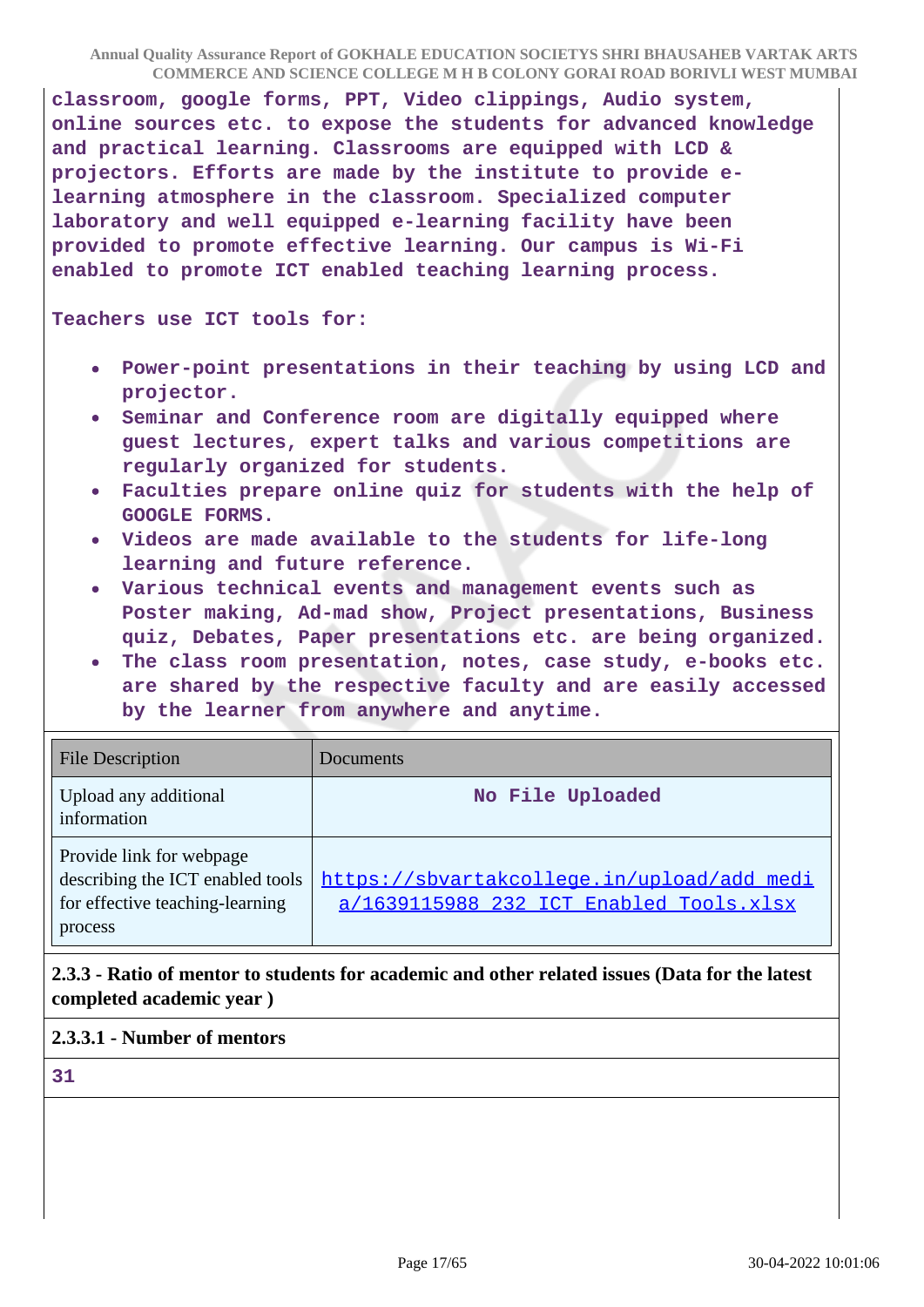| <b>File Description</b>                                                   | Documents |
|---------------------------------------------------------------------------|-----------|
| Upload, number of students<br>enrolled and full time teachers<br>on roll. | View File |
| Circulars pertaining to assigning<br>mentors to mentees                   | View File |
| mentor/mentee ratio                                                       | View File |

## **2.4 - Teacher Profile and Quality**

## **2.4.1 - Number of full time teachers against sanctioned posts during the year**

**36**

| <b>File Description</b>                                                   | Documents        |
|---------------------------------------------------------------------------|------------------|
| Full time teachers and<br>sanctioned posts for year (Data<br>Template)    | View File        |
| Any additional information                                                | No File Uploaded |
| List of the faculty members<br>authenticated by the Head of<br><b>HEI</b> | No File Uploaded |

## **2.4.2 - Number of full time teachers with Ph. D. / D.M. / M.Ch. /D.N.B Superspeciality / D.Sc. / D.Litt. during the year (consider only highest degree for count)**

**2.4.2.1 - Number of full time teachers with Ph. D. / D.M. / M.Ch. /D.N.C Superspeciality / D.Sc. / D.Litt. during the year**

**4**

| <b>File Description</b>                                                                                                                                                           | Documents        |
|-----------------------------------------------------------------------------------------------------------------------------------------------------------------------------------|------------------|
| Any additional information                                                                                                                                                        | No File Uploaded |
| List of number of full time<br>teachers with Ph. D. / D.M. /<br>M.Ch./ D.N.B Super specialty /<br>D.Sc. / D.Litt. and number of<br>full time teachers for year (Data<br>Template) | <u>View File</u> |

**2.4.3 - Number of years of teaching experience of full time teachers in the same institution (Data for the latest completed academic year)**

## **2.4.3.1 - Total experience of full-time teachers**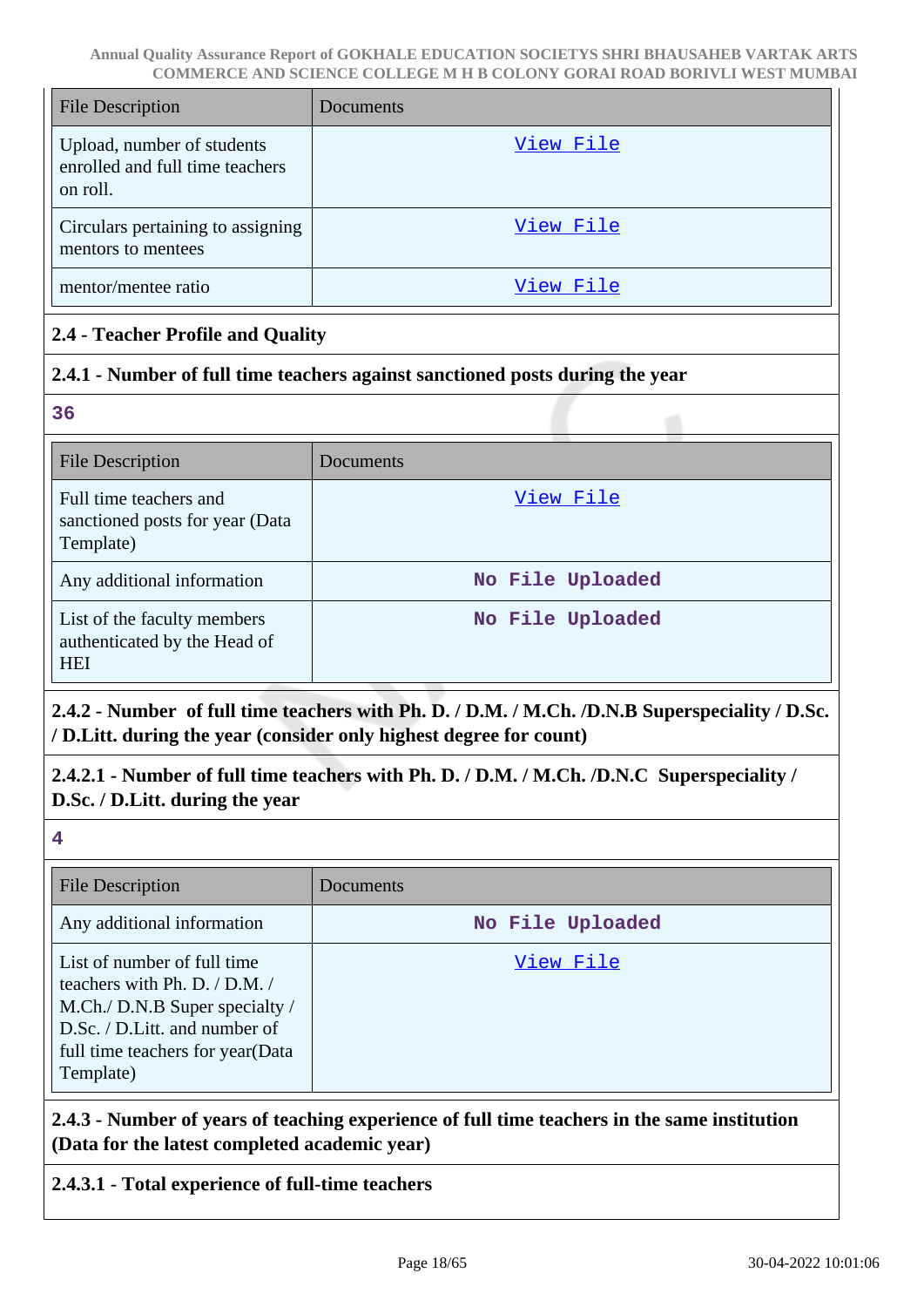| 284                                                             |                  |
|-----------------------------------------------------------------|------------------|
| <b>File Description</b>                                         | Documents        |
| Any additional information                                      | No File Uploaded |
| List of Teachers including their<br>PAN, designation, dept. and | View File        |

### **2.5 - Evaluation Process and Reforms**

experience details(Data

Template)

 $\overline{a}$ 

2.5.1 - Mechanism of internal assessment is transparent and robust in terms of frequency and mode. Write description within 200 words.

**The college has transparent and robust evaluation process in terms of frequency and mode. In order to ensure transparency in internal assessment, the system of internal assessment is communicated with the students well in time. The examination related notices are displayed on notice board, uploaded on college website and also circulated through respective WhatsApp groups. The syllabus for the examinations is communicated to students during class room interactions. The principal holds meetings of the faculty members and directs them to ensure effective implementation of the evaluation process. At the entry level, admissions are given purely on merit basis and the merit lists of students are displayed on notice board. Students who are admitted for the concerned course are assessed continuously through various evaluation methods at college as per the guidelines provided by University of Mumbai. Continuous evaluation is done through Exams, Group Discussion, Tests, Assignments, Research Project, Presentation, Quiz etc. Exams are conducted as per the schedule given by University of Mumbai. Results are intimated to the students within 45 days after the completion of exams.**

**For transparent and robust internal assessment, the following mechanisms are used-**

- **Examination Committee meetings**
- **Question Paper Setting as per University rules**  $\bullet$
- **Conduct of Examinations as per University guidelines**
- **Proctoring during exam**  $\bullet$
- **Recording of online exam sessions**  $\bullet$
- **Display of results within stipulated time limit**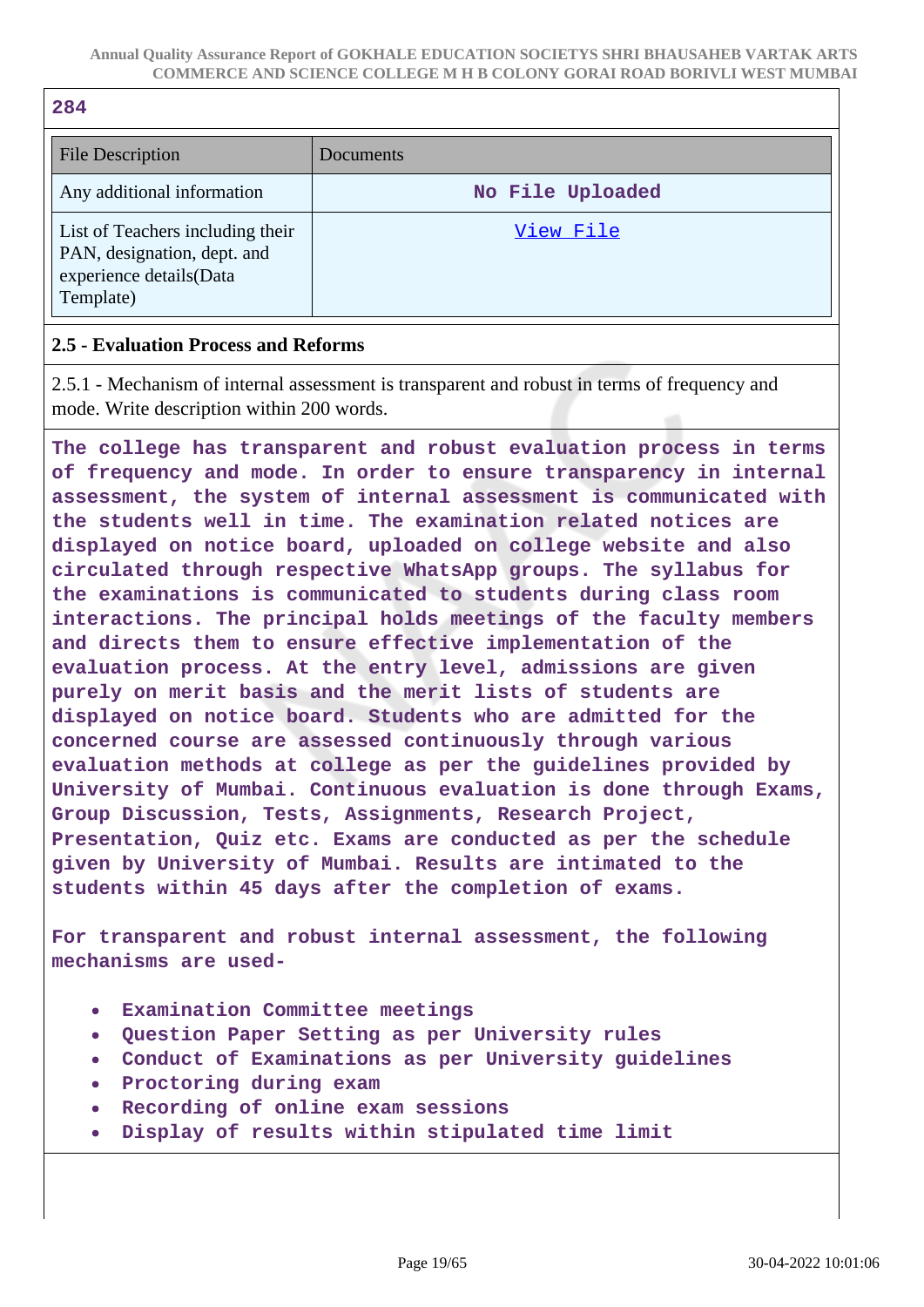| <b>File Description</b>         | <b>Documents</b> |
|---------------------------------|------------------|
| Any additional information      | No File Uploaded |
| Link for additional information | Nil              |

2.5.2 - Mechanism to deal with internal examination related grievances is transparent, time- bound and efficient

**The institution has a transparent, time-bound and efficient mechanism for redressal of examination related grievances. The redressal of grievances for first and second year evaluation is done at college level and cases of grievances for the final year evaluations are forwarded to the University. At the college level, an examination committee is constituted for smooth conduction of examination. The examinations are conducted as per the guidelines provided by University of Mumbai from time to time.**

- **Our college acts as a lead college in our cluster to carry out the responsibility of planning the examination as determined by the University of Mumbai.**
- **Being a lead college, our college has prepared online**  $\bullet$ **examination schedule in consultation with other colleges in the cluster and communicated it to the students well in advance.**
- **Online survey was conducted by the college as per the guidelines given by University of Mumbai to check readiness of students for online exams.**
- **Question Bank was prepared for each subject (Marathi / English, as per the required medium) with the help of the teachers in cluster colleges.**
- **The online exam was conducted in Multiple Choice Questions (MCQ) pattern. Revaluation facility is not provided for online exam as per University guidelines.**
- **Sample MCQs were made available on college website for students' understanding.**
- **Mock test was organized for students so as to make them aware about the online exam.**
- **Task Force was formed by the college to deal with exam related queries of students and provided technical assistance during the online exam.**
- **Online proctoring was done by the faculty members with the help of Zoom meeting app.**
- **Proctoring and recording of online exam sessions was done by the invigilators.**
- **Marks of these online examinations were uploaded immediately**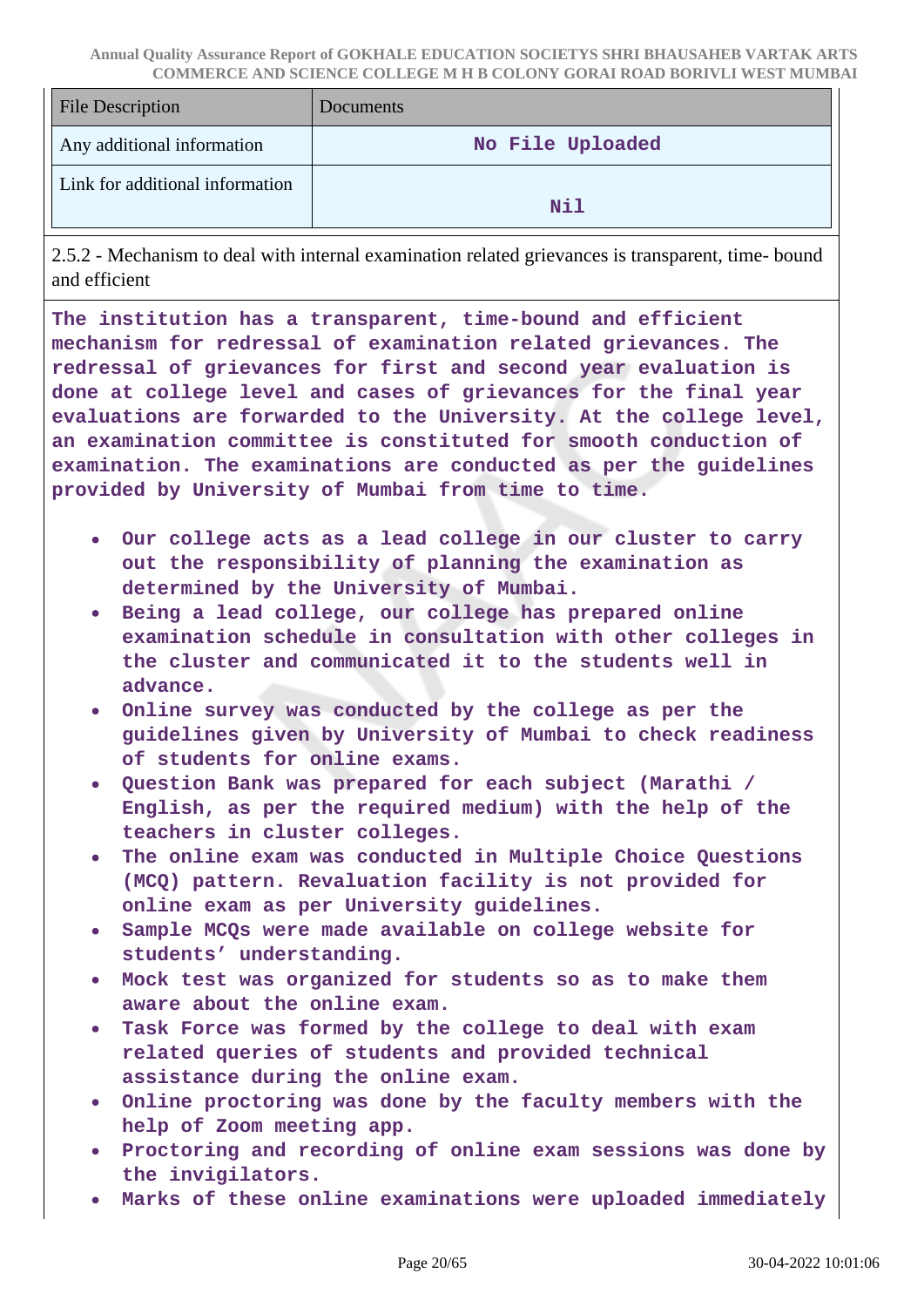**on the MKCL / University website.**

| <b>File Description</b>         | Documents        |
|---------------------------------|------------------|
| Any additional information      | No File Uploaded |
| Link for additional information | Nil              |

#### **2.6 - Student Performance and Learning Outcomes**

2.6.1 - Teachers and students are aware of the stated Programme and course outcomes of the Programmes offered by the institution.

**While addressing the students, the HODs create awareness on POs, PSOs and COs. The faculty members, mentors, course co-ordinators, program/ISO co-ordinators also inform the students and create awareness and emphasize the need to attain the learning outcomes. In addition to this, all the key stakeholders are made familiar with program outcomes through faculty workshops, student workshops, student induction programs, faculty meetings, parent teacher interactions etc. Hard Copy of syllabi and Learning Outcomes are available in the college library for ready reference to the teachers and students.**

| <b>File Description</b>                                 | Documents        |
|---------------------------------------------------------|------------------|
| Upload any additional<br>information                    | No File Uploaded |
| Paste link for Additional<br>information                | <b>Nil</b>       |
| Upload COs for all courses<br>(exemplars from Glossary) | View File        |

2.6.2 - Attainment of Programme outcomes and course outcomes are evaluated by the institution.

**The programme outcomes and programme specific outcomes are assessed with the help of course outcomes of the relevant courses through direct and indirect methods.**

**Direct methods are provided through direct examinations or observations of students' knowledge or skills against measurable course outcomes. The knowledge and skills described by the course outcomes are mapped through university examinations, internal exams, assignments etc.**

**College has a system for measuring the levels of attainment of programme outcomes and course outcomes. Various direct and**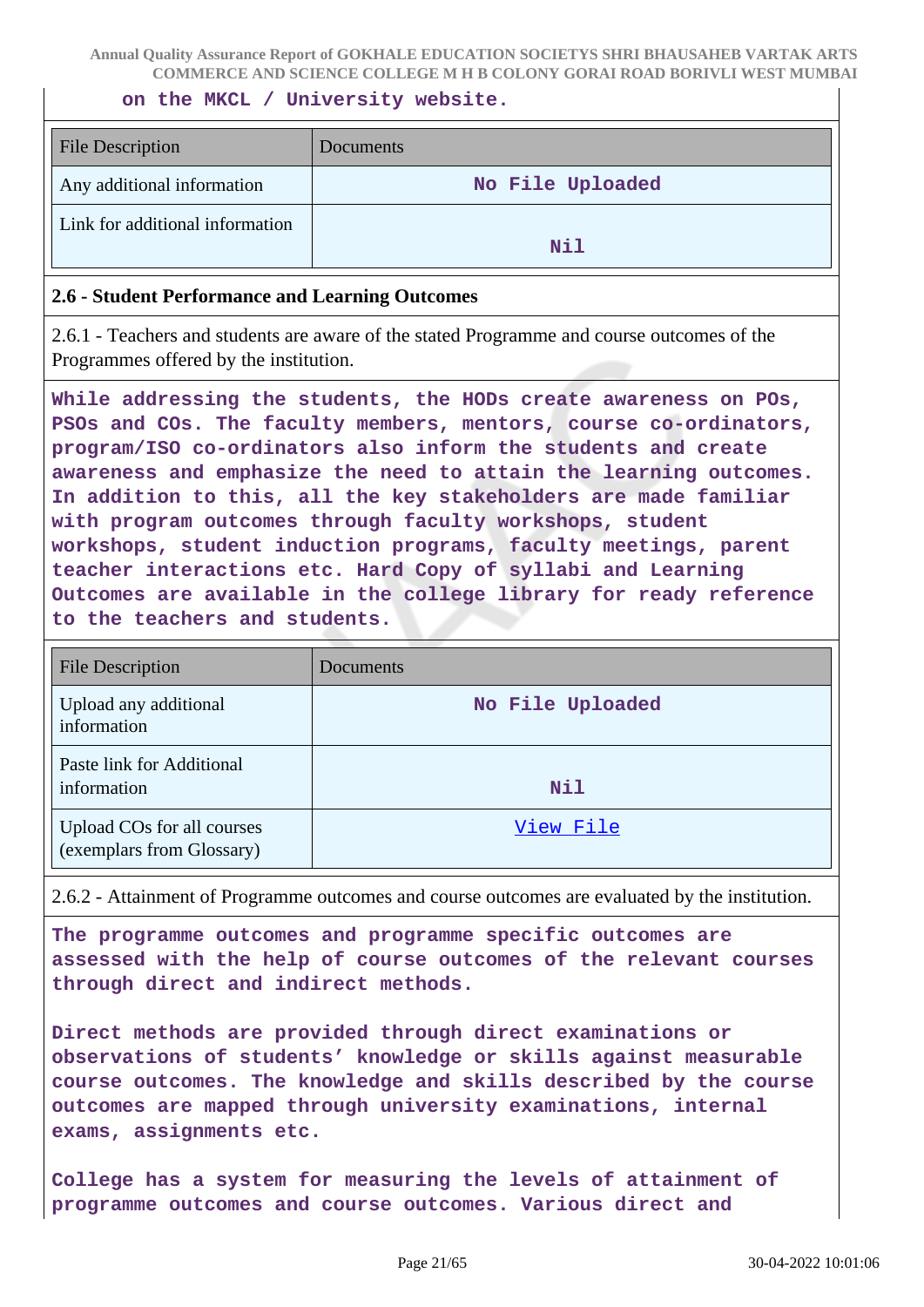**indirect methods are used to assess the programme outcomes and course outcomes.**

**Attainment of the course outcomes**

**The course outcomes is measured through syllabus, completion of syllabus, continuous evaluation and result.**

**All the teachers of various departments try to complete the courses as per the teaching plan prepared at beginning of the academic year. Completion status of the syllabus can be assessed with the help of monthly progress report submitted by teachers every month. The continuous evaluation is done through test, quizzes, assignments, presentation etc. term end examination result of every course also provides the picture regarding progress of the students.**

**Attendance committee prepares the attendance report of the students every month. 75% attendance is compulsory for appearing the examination of the courses.**

**Feedback of course is conducted for finding out whether the knowledge, skill, and attitude learned from the courses is adequately satisfying their expectations or not. The online student feedback system provides information pertaining to the relevance of the course, availability of course material, course importance in terms of employability and helps to measure its learning outcomes.**

**The institution also utilizes student satisfaction survey developed by NAAC for assessment and accreditation process. This feedback helps for measuring the attainment level of course and programme outcomes, the analysis of the same is uploaded on college website to inform all stakeholders about the virtues and shortcomings in teaching, learning and accomplishment.**

| <b>File Description</b>                  | Documents        |
|------------------------------------------|------------------|
| Upload any additional<br>information     | No File Uploaded |
| Paste link for Additional<br>information | <b>Nil</b>       |

**2.6.3 - Pass percentage of Students during the year**

**2.6.3.1 - Total number of final year students who passed the university examination during**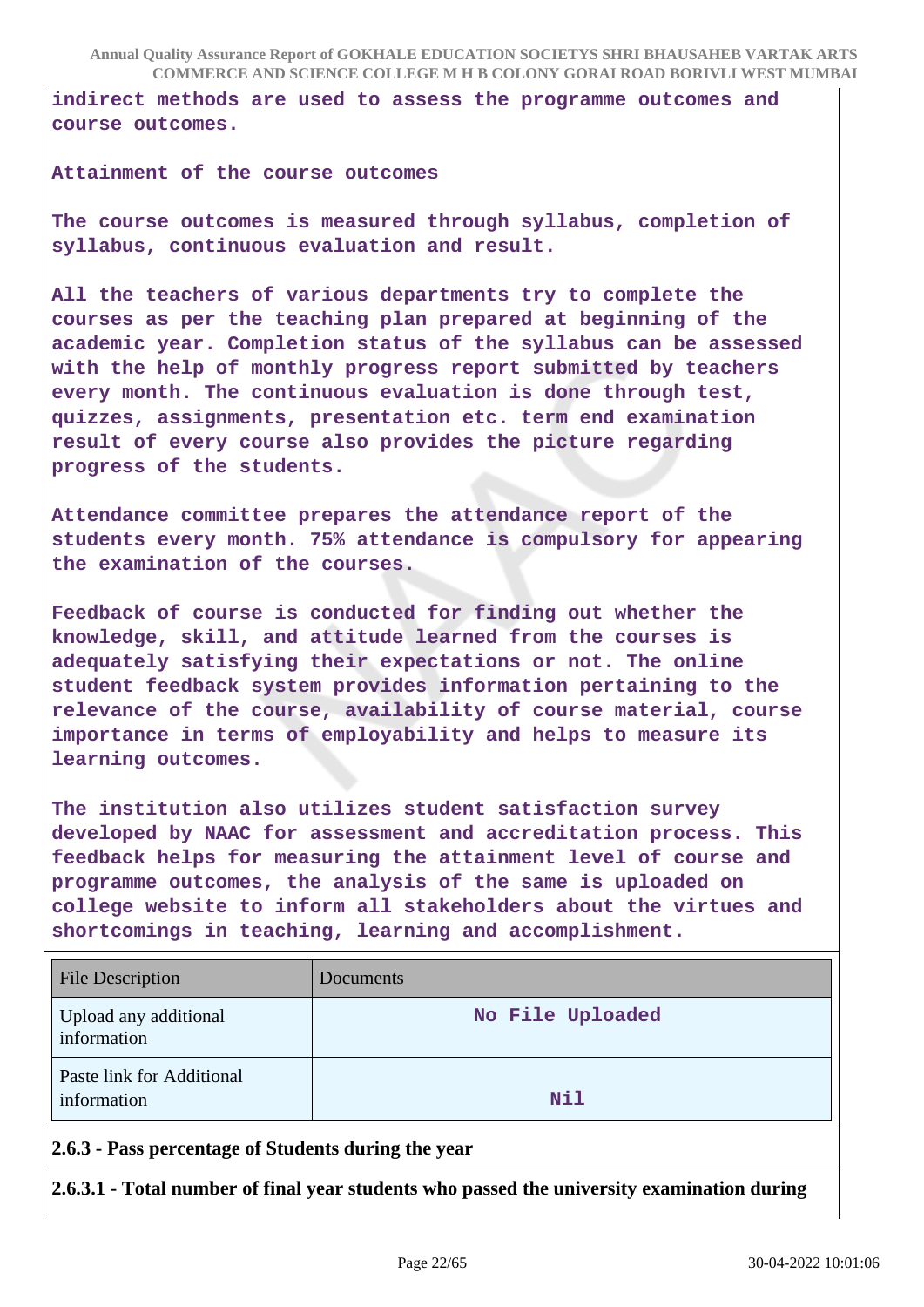| the year                                                                                                                                                     |                                                                                                                                                                                         |  |
|--------------------------------------------------------------------------------------------------------------------------------------------------------------|-----------------------------------------------------------------------------------------------------------------------------------------------------------------------------------------|--|
| 783                                                                                                                                                          |                                                                                                                                                                                         |  |
| <b>File Description</b>                                                                                                                                      | Documents                                                                                                                                                                               |  |
| Upload list of Programmes and<br>number of students passed and<br>appeared in the final year<br>examination (Data Template)                                  | View File                                                                                                                                                                               |  |
| Upload any additional<br>information                                                                                                                         | No File Uploaded                                                                                                                                                                        |  |
| Paste link for the annual report                                                                                                                             | <b>Nil</b>                                                                                                                                                                              |  |
| <b>2.7 - Student Satisfaction Survey</b>                                                                                                                     |                                                                                                                                                                                         |  |
|                                                                                                                                                              | 2.7.1 - Student Satisfaction Survey (SSS) on overall institutional performance (Institution<br>may design its own questionnaire) (results and details need to be provided as a weblink) |  |
| atisfaction%20Survey(2020-21).pdf                                                                                                                            | https://sbvartakcollege.in/upload/add media/1648262892 Student%20S                                                                                                                      |  |
| <b>RESEARCH, INNOVATIONS AND EXTENSION</b>                                                                                                                   |                                                                                                                                                                                         |  |
| 3.1 - Resource Mobilization for Research                                                                                                                     |                                                                                                                                                                                         |  |
|                                                                                                                                                              | 3.1.1 - Grants received from Government and non-governmental agencies for research<br>projects / endowments in the institution during the year (INR in Lakhs)                           |  |
| 3.1.1.1 - Total Grants from Government and non-governmental agencies for research<br>projects / endowments in the institution during the year (INR in Lakhs) |                                                                                                                                                                                         |  |
| Nil                                                                                                                                                          |                                                                                                                                                                                         |  |
| <b>File Description</b>                                                                                                                                      | Documents                                                                                                                                                                               |  |
| Any additional information                                                                                                                                   | No File Uploaded                                                                                                                                                                        |  |
| e-copies of the grant award<br>letters for sponsored research<br>projects /endowments                                                                        | No File Uploaded                                                                                                                                                                        |  |
| List of endowments / projects<br>with details of grants(Data<br>Template)                                                                                    | No File Uploaded                                                                                                                                                                        |  |
| 3.1.2 - Number of departments having Research projects funded by government and non<br>government agencies during the year                                   |                                                                                                                                                                                         |  |
|                                                                                                                                                              | 3.1.2.1 - Number of departments having Research projects funded by government and non-                                                                                                  |  |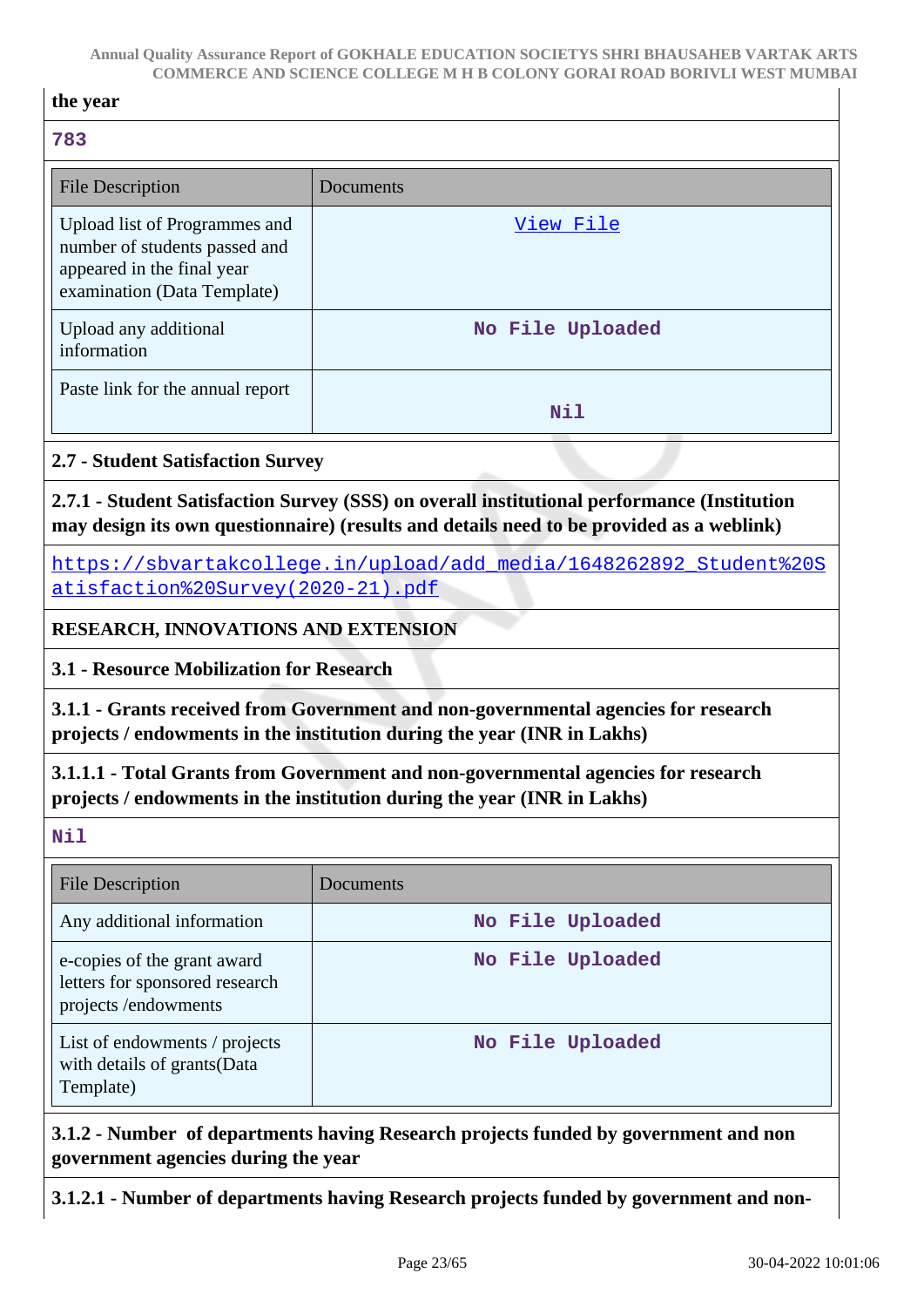#### **government agencies during the year**

**0**

| File Description                                                 | Documents        |
|------------------------------------------------------------------|------------------|
| List of research projects and<br>funding details (Data Template) | No File Uploaded |
| Any additional information                                       | No File Uploaded |
| Supporting document from<br><b>Funding Agency</b>                | No File Uploaded |
| Paste link to funding agency<br>website                          | Nil              |

**3.1.3 - Number of Seminars/conferences/workshops conducted by the institution during the year**

**3.1.3.1 - Total number of Seminars/conferences/workshops conducted by the institution during the year**

**19**

| <b>File Description</b>                                              | <b>Documents</b> |
|----------------------------------------------------------------------|------------------|
| Report of the event                                                  | No File Uploaded |
| Any additional information                                           | No File Uploaded |
| List of workshops/seminars<br>during last 5 years (Data<br>Template) | View File        |

### **3.2 - Research Publications and Awards**

**3.2.1 - Number of papers published per teacher in the Journals notified on UGC website during the year**

### **3.2.1.1 - Number of research papers in the Journals notified on UGC website during the year**

| <b>File Description</b>                                                                                     | <b>Documents</b> |
|-------------------------------------------------------------------------------------------------------------|------------------|
| Any additional information                                                                                  | No File Uploaded |
| List of research papers by title,<br>author, department, name and<br>year of publication (Data<br>Template) | No File Uploaded |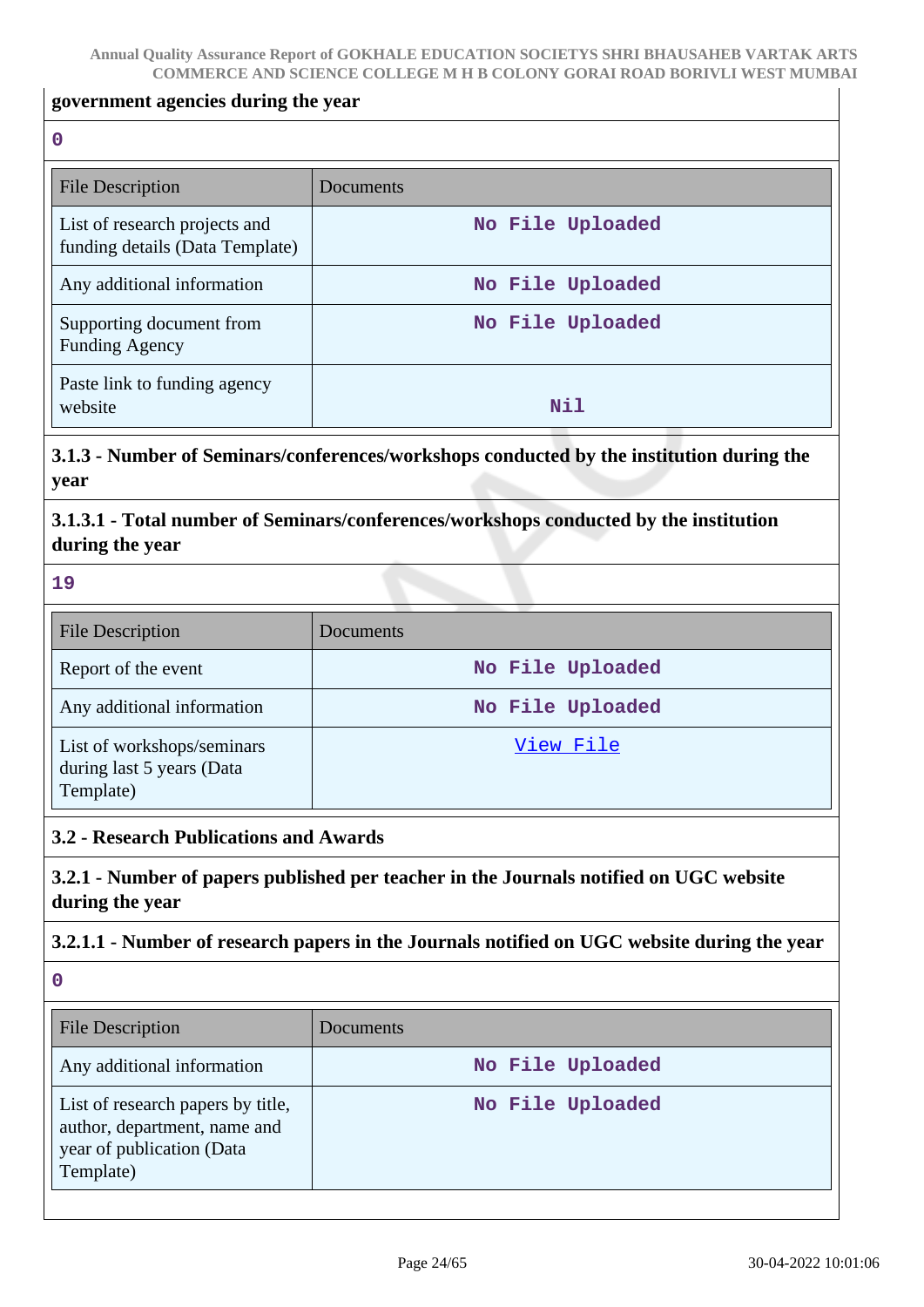## **3.2.2 - Number of books and chapters in edited volumes/books published and papers published in national/ international conference proceedings per teacher during the year**

**3.2.2.1 - Total number of books and chapters in edited volumes/books published and papers in national/ international conference proceedings during the year**

| 20                                                                           |                  |
|------------------------------------------------------------------------------|------------------|
| <b>File Description</b>                                                      | Documents        |
| Any additional information                                                   | No File Uploaded |
| List books and chapters edited<br>volumes/books published (Data<br>Template) | View File        |

#### **3.3 - Extension Activities**

 $\overline{2}$ 

3.3.1 - Extension activities are carried out in the neighborhood community, sensitizing students to social issues, for their holistic development, and impact thereof during the year

**Gokhale Education Society's Shri Bhausaheb Vartak Arts, Commerce and Science College organized activities in the neighborhood community during the year 2020-21, for sensitizing students towards social issues and for their holistic development. Following activities were organized online -**

**1. A session was organized on 'Road Safety Awareness' by the NSS Unit of the college in collaboration with United Way NGO on 9th and 10th September, 2020.**

**2. A session was organized on 'Waste Management' by the College on 3rd October, 2020.**

**3. Rashtriya Ekta Diwas was celebrated and a quiz was conducted by NSS volunteers to recognize the contribution made by Shri. Sardar Vallabhbhai Patel, Former Home Minister of Government of India on the occasion of his Birth Anniversary on 31st October, 2020.**

**4. 'Bottle for Change Programme' was organized by the NSS Unit of our college in collaboration with Bisleri Limited Company on 10th November, 2020.**

**5. Indian Constitution Day was celebrated by reading the Preamble to the Constitution in all classes of the college on 26th November, 2020.**

**6. Lecture on 'AIDS Awareness' was organized by NSS Unit of our**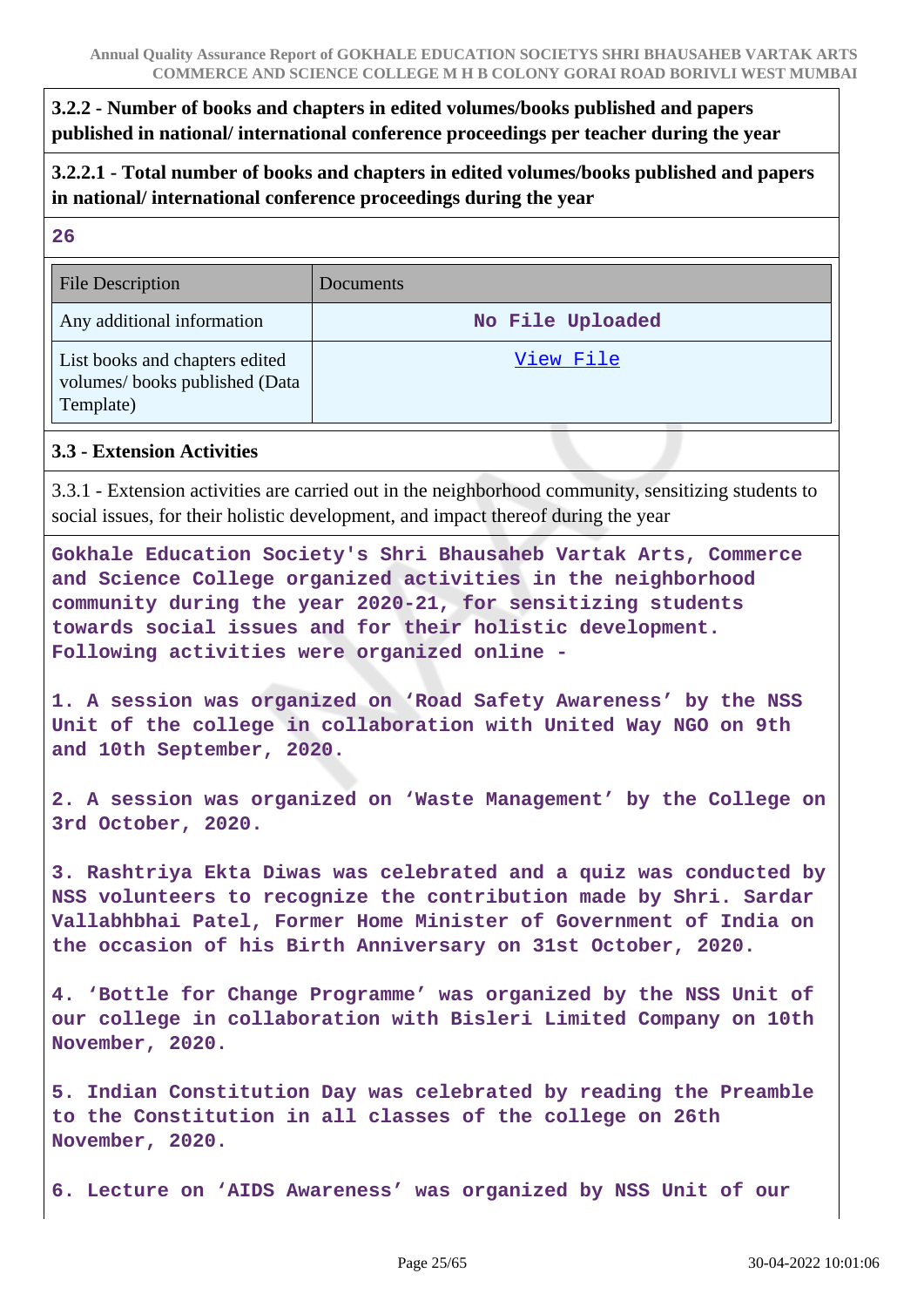**college on 1st December, 2020i.e. World AIDS Day.**

**7. NSS unit of our college in collaboration with the Department of Sociology organized a Guest Lecture on 'Suicide Prevention' on 9th December 2020.**

**8. 'Mazi Vasundhara Diwas' was celebrated by creating an awareness about environment among the students on 1st February, 2021.**

**The activities conducted in the college as mentioned above proved to be useful for sensitizing students about the environmental, health and social issues. The impacts of these activities are given below-**

**? The session on 'Road Safety Awareness' developed cautiousness among the students about the road safety.**

**? The session on 'Waste Management' imparted valuable information regarding different types of wastes and methods/techniques for reuse, recycling and disposal of wastes. Under this initiative, students collected 203 kg of e-waste and dry waste and donated it to the NSS Unit of Mumbai University on 1st February, 2022.**

**? 'Bottle for Change Programme' helped our students to know the many ways of recycling plastic. After this programme, the students collected plastic bottles at their home and donated it to the Bisleri Limited Company.**

**? Lecture on 'AIDS Awareness' educated students about the causes of HIV/ AIDS and preventive measures.**

**? Guest Lecture on 'Suicide Prevention' helped students to understand causes of stress and importance to seek counsellor support, if required, to cope with it.**

**? Celebration of 'Rashtriya Ekta Diwas', helped students to realize the importance of the National integrity and understand the contribution of Sardar Vallabhbhai Patel.**

**? Celebration of the 'Indian Constitution Day' helped students to understand the significance of the Constitution, fundamental rights and duties as a citizen.**

**? The students understood the importance to protect and preserve mother earth through the pledge taken on 'Mazi Vasundhara Diwas'.**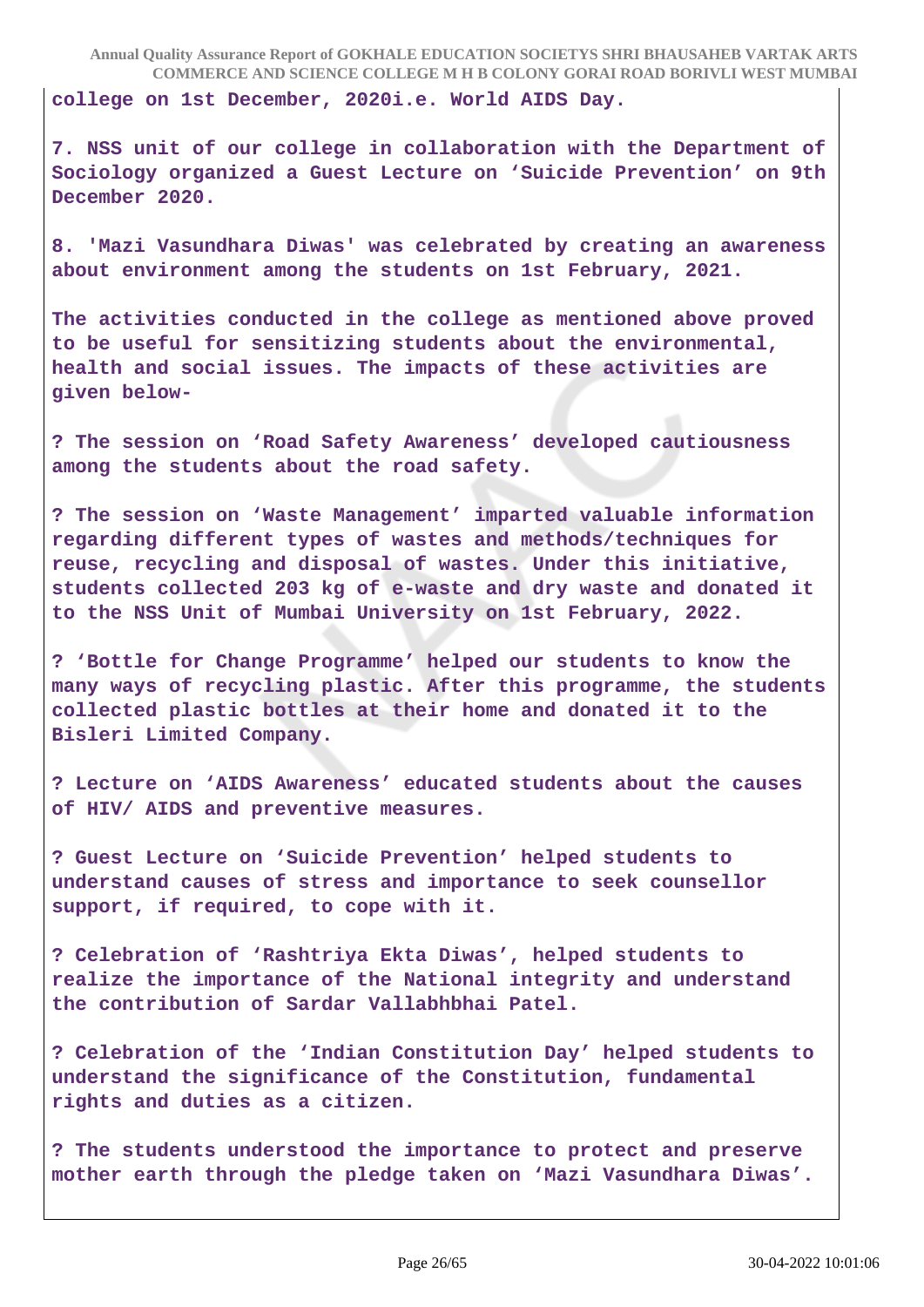| <b>File Description</b>                  | Documents        |
|------------------------------------------|------------------|
| Paste link for additional<br>information | Nil              |
| Upload any additional<br>information     | No File Uploaded |

**3.3.2 - Number of awards and recognitions received for extension activities from government / government recognized bodies during the year**

**3.3.2.1 - Total number of awards and recognition received for extension activities from Government/ government recognized bodies during the year**

**00**

| <b>File Description</b>                                                       | Documents        |
|-------------------------------------------------------------------------------|------------------|
| Any additional information                                                    | No File Uploaded |
| Number of awards for extension<br>activities in last 5 year(Data<br>Template) | View File        |
| e-copy of the award letters                                                   | No File Uploaded |

**3.3.3 - Number of extension and outreach programs conducted by the institution through NSS/NCC/Red cross/YRC etc., ( including the programmes such as Swachh Bharat, AIDS awareness, Gender issues etc. and/or those organized in collaboration with industry, community and NGOs ) during the year**

**3.3.3.1 - Number of extension and outreach Programs conducted in collaboration with industry, community and Non- Government Organizations through NSS/ NCC/ Red Cross/ YRC etc., during the year**

**02**

| <b>File Description</b>                                                                                                       | <b>Documents</b> |
|-------------------------------------------------------------------------------------------------------------------------------|------------------|
| Reports of the event organized                                                                                                | No File Uploaded |
| Any additional information                                                                                                    | No File Uploaded |
| Number of extension and<br>outreach Programmes conducted<br>with industry, community etc<br>for the last year (Data Template) | View File        |

**3.3.4 - Number of students participating in extension activities at 3.3.3. above during the year**

**3.3.4.1 - Total number of Students participating in extension activities conducted in**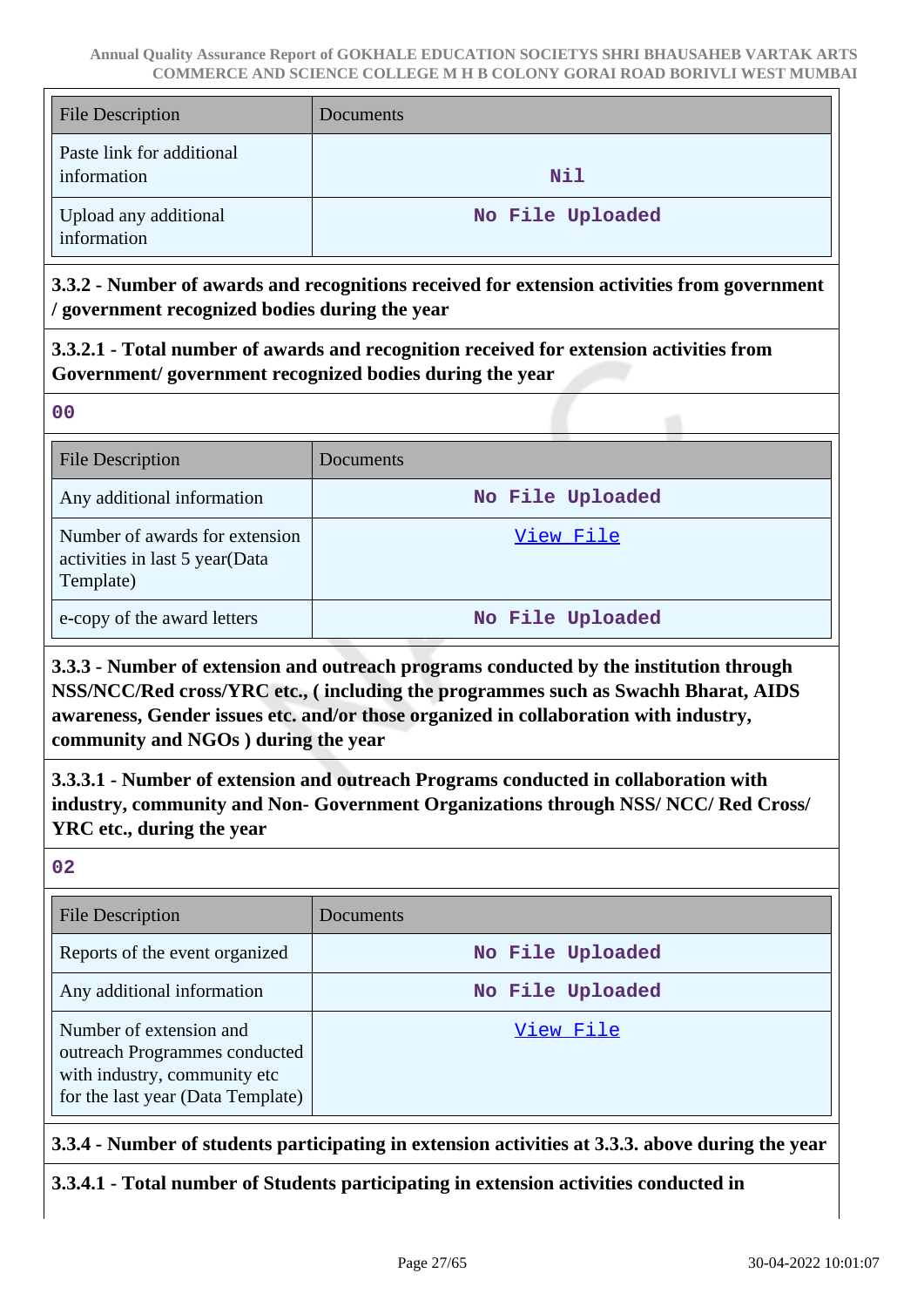# **collaboration with industry, community and Non- Government Organizations through NSS/ NCC/ Red Cross/ YRC etc., during the year**

## **697**

| <b>File Description</b>                                                                                 | Documents        |
|---------------------------------------------------------------------------------------------------------|------------------|
| Report of the event                                                                                     | No File Uploaded |
| Any additional information                                                                              | No File Uploaded |
| Number of students<br>participating in extension<br>activities with Govt. or NGO etc<br>(Data Template) | View File        |

**3.4 - Collaboration**

## **3.4.1 - The Institution has several collaborations/linkages for Faculty exchange, Student exchange, Internship, Field trip, On-the- job training, research etc during the year**

**00**

| <b>File Description</b>                                                               | Documents        |
|---------------------------------------------------------------------------------------|------------------|
| e-copies of linkage related<br>Document                                               | No File Uploaded |
| Details of linkages with<br>institutions/industries for<br>internship (Data Template) | No File Uploaded |
| Any additional information                                                            | No File Uploaded |

**3.4.2 - Number of functional MoUs with national and international institutions, universities, industries, corporate houses etc. during the year**

**3.4.2.1 - Number of functional MoUs with Institutions of national, international importance, other universities, industries, corporate houses etc. during the year**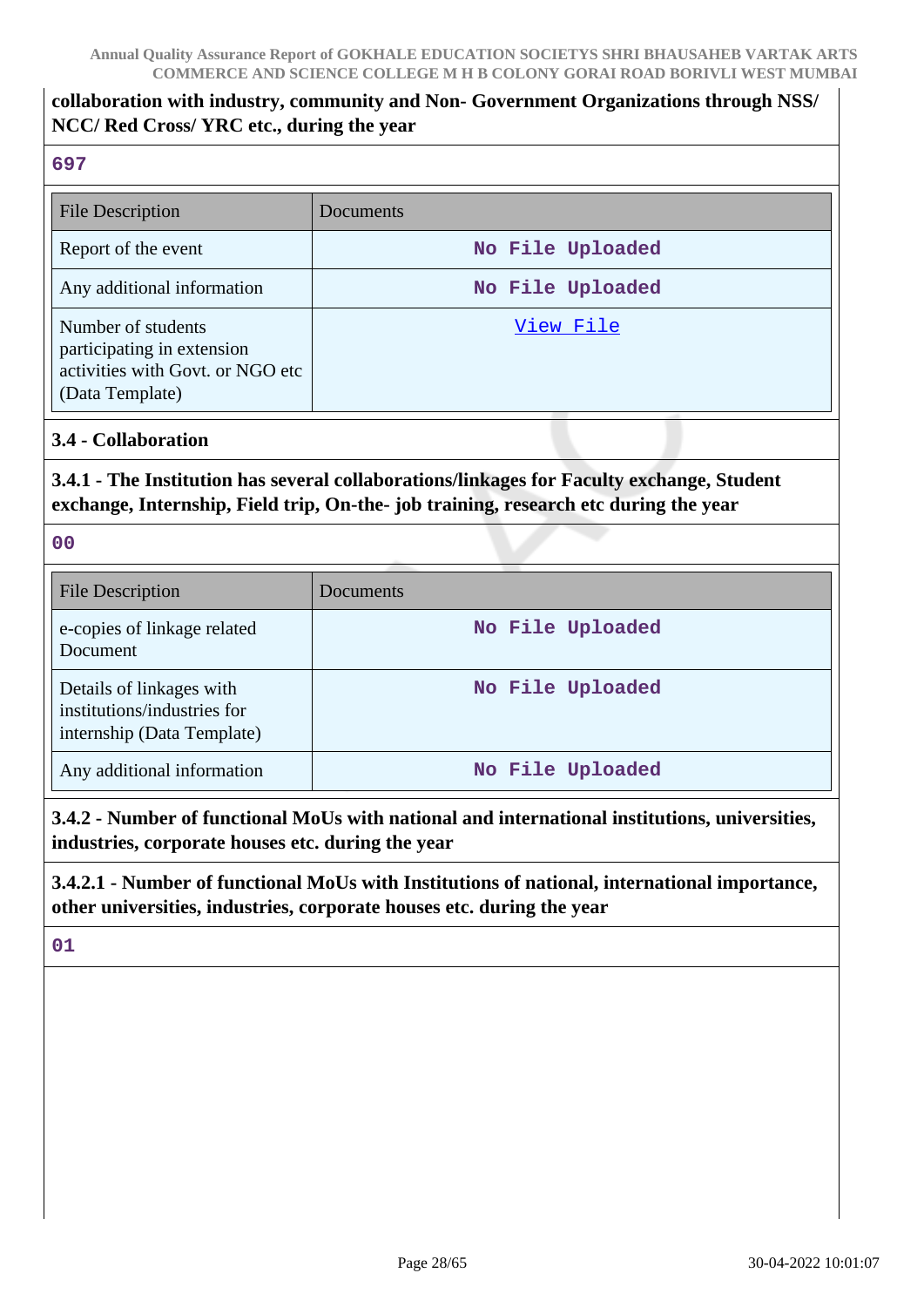| File Description                                                                                                                    | Documents        |
|-------------------------------------------------------------------------------------------------------------------------------------|------------------|
| e-Copies of the MoUs with<br>institution./industry/corporate<br>houses                                                              | No File Uploaded |
| Any additional information                                                                                                          | No File Uploaded |
| Details of functional MoUs with<br>institutions of national,<br>international importance, other<br>universities etc during the year | View File        |

## **INFRASTRUCTURE AND LEARNING RESOURCES**

## **4.1 - Physical Facilities**

4.1.1 - The Institution has adequate infrastructure and physical facilities for teaching- learning. viz., classrooms, laboratories, computing equipment etc.

**The institution provides adequate infrastructure and physical facilities for teaching and learning. Institute has library that aims to promote the use of books by developing reading habits among the students. It is used by students as well as teachers. Our institute provides physical and academic support facilities to the students through Computer Laboratories, Electronic Laboratory and Geography Laboratory as well as well-equipped Library with number of E-books, Encyclopedia, Reference books, Journals and Elearning centre. It has E-learning centre with CDs, Journals of various institutes, E-books, N-List and other learning material. Students use E-learning centre for project works, assignments, case studies etc. Institute has total 26 classrooms, out of which, 19 classrooms have ICT facility. All 26 classrooms have adequate number of benches and all are well ventilated having sufficient number of fans and LED tube lights to make students comfortable. Every year, the funds are allocated to each department for purchasing the books from their respective departmental budget. Library has subscribed 48 journals and all the journals are stored through bound volume year-wise. Institute has two reading rooms and one seminar hall with sufficient seating capacity. In reading room, students can refer textbooks, reference books and encyclopedia. Students also can refer the journals in a reading room. The reading room facility is available from 9:00 a.m. to 7:00 p.m.**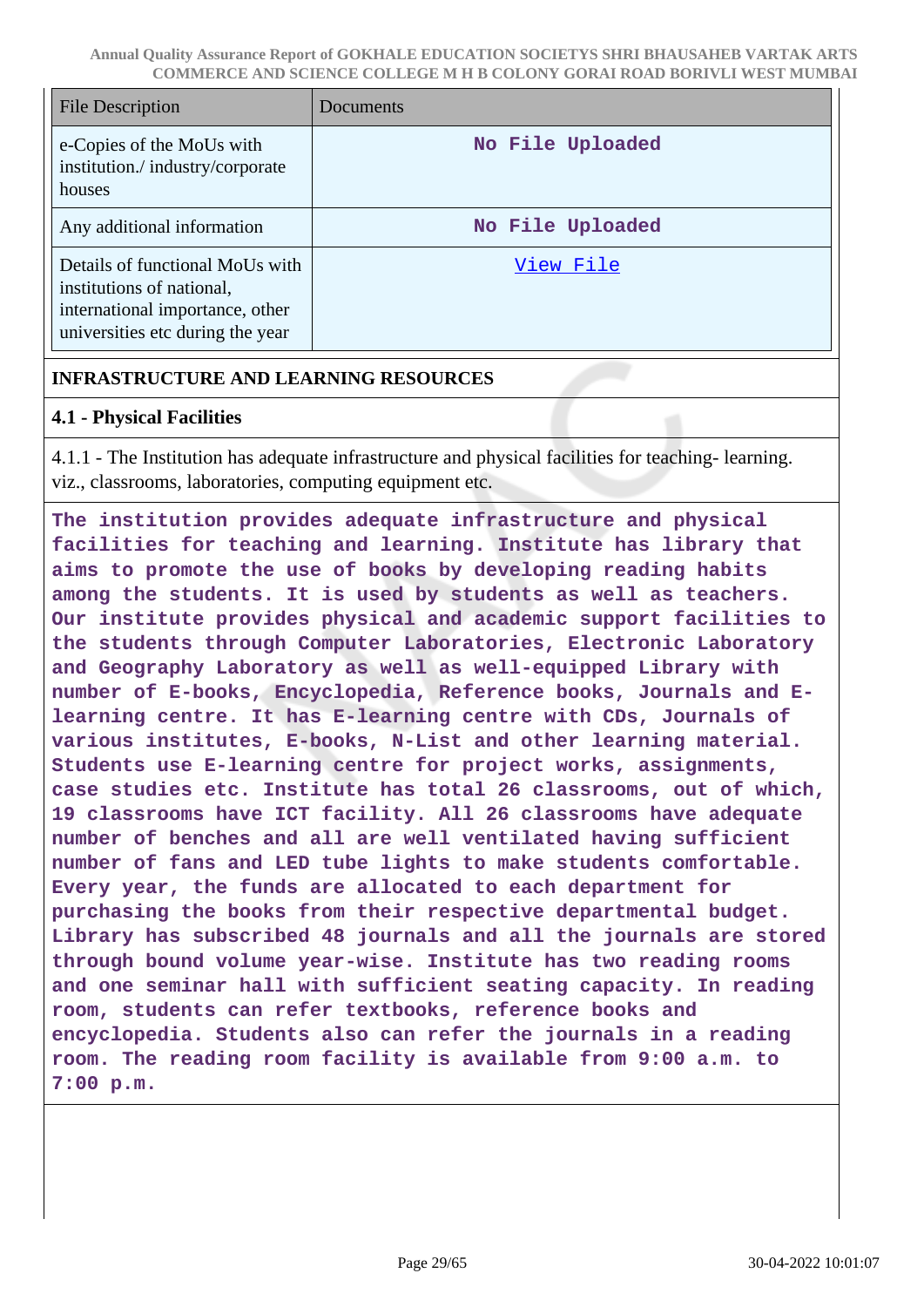| <b>File Description</b>                  | Documents        |
|------------------------------------------|------------------|
| Upload any additional<br>information     | No File Uploaded |
| Paste link for additional<br>information | <b>Nil</b>       |

4.1.2 - The Institution has adequate facilities for cultural activities, sports, games (indoor, outdoor), gymnasium, yoga centre etc.

**The Institute has a playground to organize sports activities and it also has an Assembly Hall to organize curricular, co-curricular and extra-curricular activities. The hall is also used by the Yoga Centre to conduct Certificate Course in Yoga and also for conducting Conferences, Seminars, Workshops, Staff Academy Programmes, Guest Lectures etc. Institute has a playground for sports activities however, institute also makes an arrangement in different sports complex or BMC grounds for Annual Sports Activities. It celebrates Annual Day Function in Prabhodhankar Thakare Auditorium, Borivali (West), Mumbai. It has a Gymkhana with adequate gym and sports equipments. This helps in keeping the students physically and mentally fit.**

| <b>File Description</b>                  | Documents        |
|------------------------------------------|------------------|
| Upload any additional<br>information     | No File Uploaded |
| Paste link for additional<br>information | <b>Nil</b>       |

**4.1.3 - Number of classrooms and seminar halls with ICT- enabled facilities such as smart class, LMS, etc.**

**20**

## **4.1.3.1 - Number of classrooms and seminar halls with ICT facilities**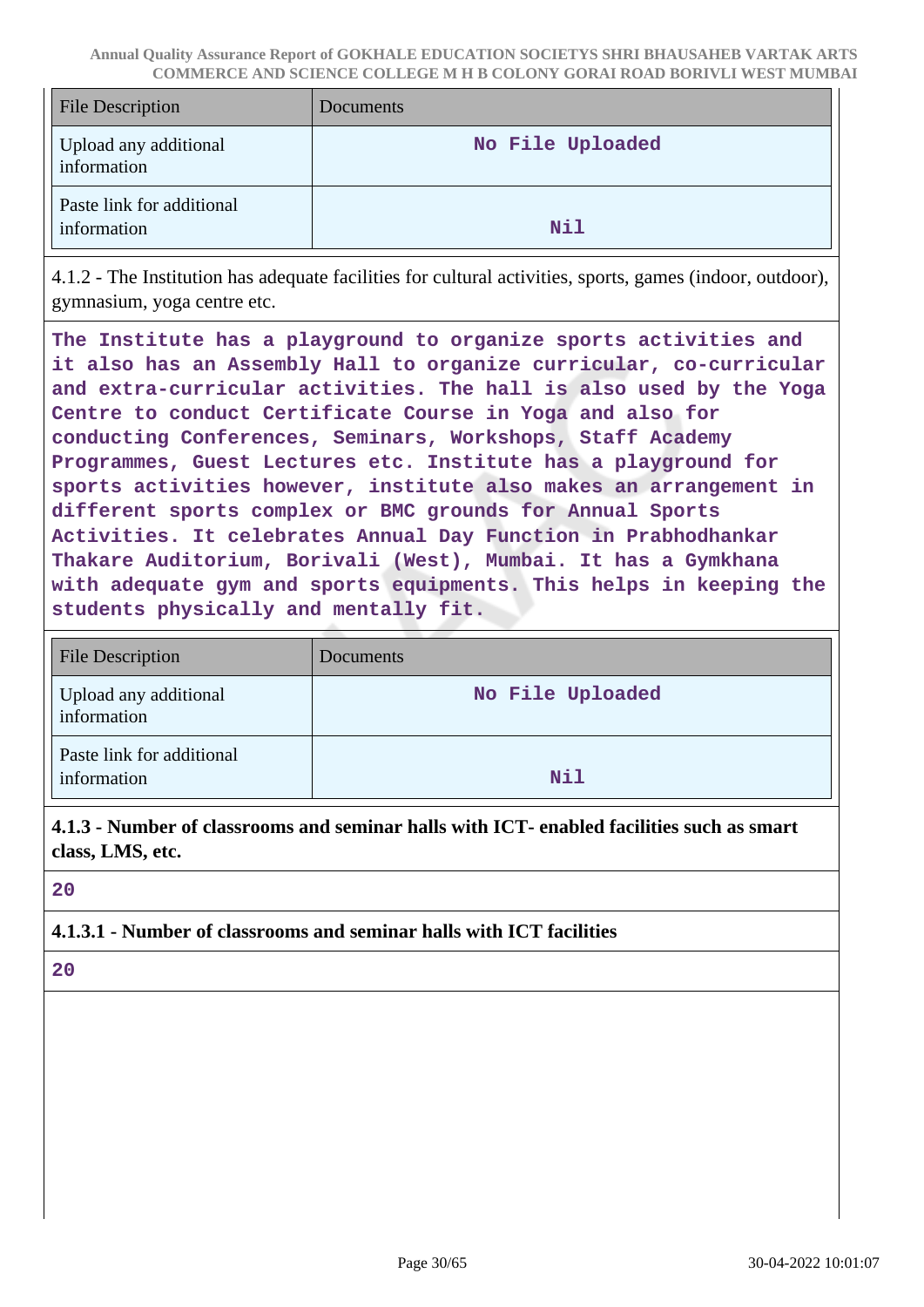| <b>File Description</b>                                                                                   | Documents  |
|-----------------------------------------------------------------------------------------------------------|------------|
| Upload any additional<br>information                                                                      | View File  |
| Paste link for additional<br>information                                                                  | <b>Nil</b> |
| <b>Upload Number of classrooms</b><br>and seminar halls with ICT<br>enabled facilities (Data<br>Template) | View File  |

**4.1.4 - Expenditure, excluding salary for infrastructure augmentation during the year (INR in Lakhs)**

**4.1.4.1 - Expenditure for infrastructure augmentation, excluding salary during the year (INR in lakhs)**

### **14.45980**

| <b>File Description</b>                                                                            | Documents        |
|----------------------------------------------------------------------------------------------------|------------------|
| Upload any additional<br>information                                                               | No File Uploaded |
| Upload audited utilization<br>statements                                                           | No File Uploaded |
| <b>Upload Details of budget</b><br>allocation, excluding salary<br>during the year (Data Template) | View File        |

### **4.2 - Library as a Learning Resource**

4.2.1 - Library is automated using Integrated Library Management System (ILMS)

**A library is partially automated using (Autheum Light 5.0) Integrated Library Management System (ILMS). Library is a heart of any educational institution. Library plays a crucial role in the overall development of students through providing support to their curricular and co-curricular participation. Institute has a rich Library that aims to develop reading habits among the students. A Library is fully equiped with number of E-books, Encyclopedia, Reference books, Journals, E-learning centre. College has INFLIBNET/ N-List subscription to enrich the E-Library centre. College Library has subscribed 48 journals and all the journals are stored through bound volume year-wise. In reading room, students can refer textbooks, reference books and encyclopedia. Library has 36,180 text books worth Rs. 5,54,839/- and subject related reference books-23,637 worth Rs. 63,37,360/-. Computerized**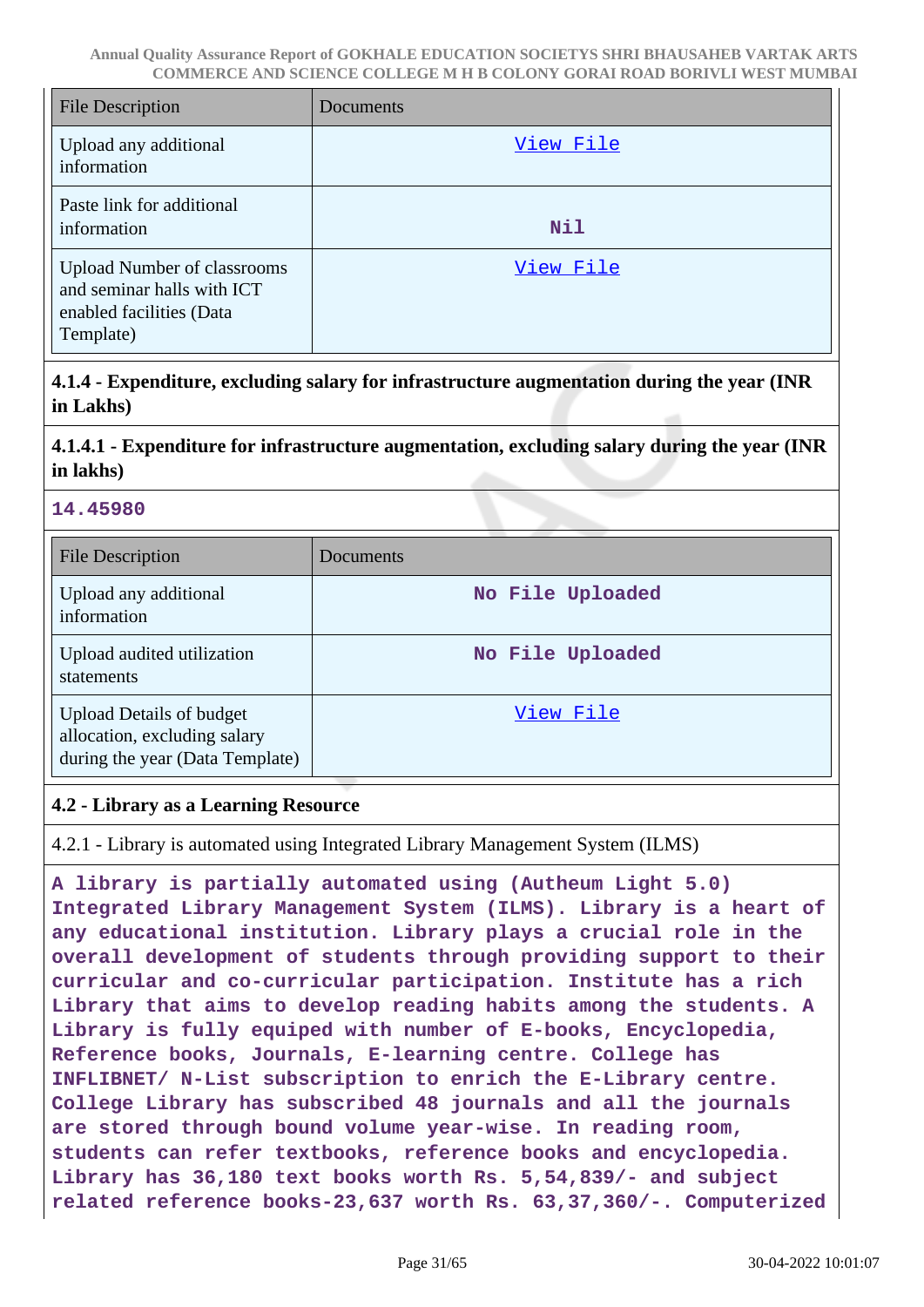**searching and issuing facility are available in the Library to save the time of students and staff members. It has CD Section and Competitive Examination Section for the benefit of students and teachers. E-learning Centre of Library has Client Server facility where students can watch academic videos. The reading room facility is available from 9:00 a.m. to 7:00 p.m.**

| <b>File Description</b>                                                                                                                                                               | Documents                               |  |
|---------------------------------------------------------------------------------------------------------------------------------------------------------------------------------------|-----------------------------------------|--|
| Upload any additional<br>information                                                                                                                                                  | No File Uploaded                        |  |
| Paste link for Additional<br>Information                                                                                                                                              | Nil                                     |  |
| 4.2.2 - The institution has subscription for the<br>following e-resources e-journals e-<br>ShodhSindhu Shodhganga Membership e-<br><b>books Databases Remote access toe-resources</b> | Any 4 or more of the above<br><b>A.</b> |  |
| <b>File Description</b>                                                                                                                                                               | Documents                               |  |
| Upload any additional<br>information                                                                                                                                                  | <u>View File</u>                        |  |
| Details of subscriptions like e-<br>journals, e-Shodh Sindhu,<br>Shodhganga Membership etc<br>(Data Template)                                                                         | View File                               |  |

**4.2.3 - Expenditure for purchase of books/e-books and subscription to journals/e- journals during the year (INR in Lakhs)**

**4.2.3.1 - Annual expenditure of purchase of books/e-books and subscription to journals/ejournals during the year (INR in Lakhs)**

#### **1.45579**

| <b>File Description</b>                                                                                                       | Documents        |
|-------------------------------------------------------------------------------------------------------------------------------|------------------|
| Any additional information                                                                                                    | No File Uploaded |
| Audited statements of accounts                                                                                                | No File Uploaded |
| Details of annual expenditure<br>for purchase of books/e-books<br>and journals/e- journals during<br>the year (Data Template) | View File        |

**4.2.4 - Number per day usage of library by teachers and students ( foot falls and login data for online access) (Data for the latest completed academic year)**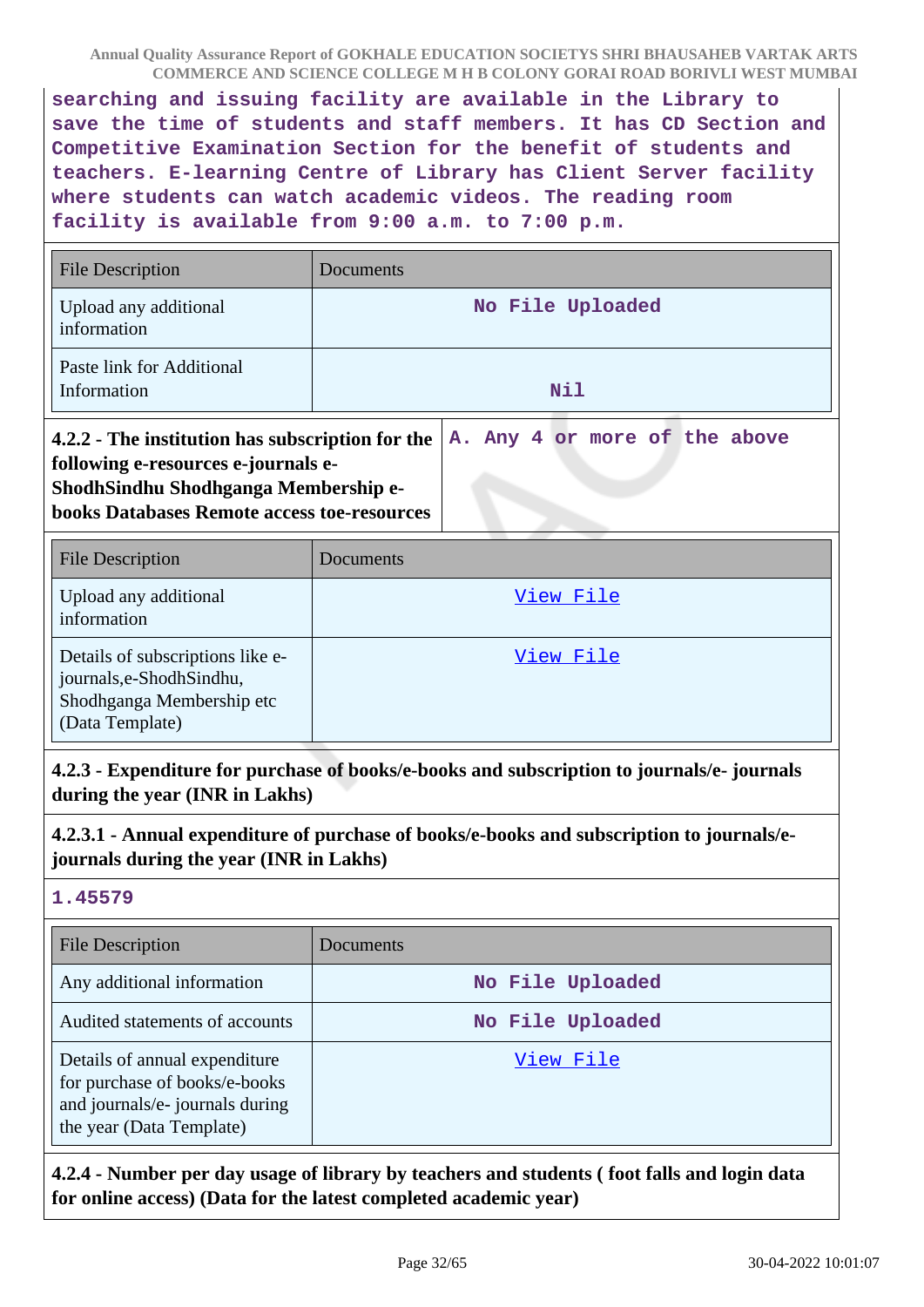#### **4.2.4.1 - Number of teachers and students using library per day over last one year**

#### **12**

| <b>File Description</b>                              | Documents        |
|------------------------------------------------------|------------------|
| Any additional information                           | No File Uploaded |
| Details of library usage by<br>teachers and students | No File Uploaded |

### **4.3 - IT Infrastructure**

4.3.1 - Institution frequently updates its IT facilities including Wi-Fi

**Our institute provides free Wi-Fi and internet facility to the all staff and students. At present, the institute has a total 89 Computers (3 Servers), 16 Printers, 14 UPSs, 3Scanners, 21Projectors and 2 Laptops and all are in working condition. Institute updates Wi-Fi and upgrades softwares, refills cartridge used in printers timely. Institute provides free internet connection of TIKONA BROADBAND SERVICE and Jeebr Leased Line Service. Recently, the internet connection of company TIKONA BROADBAND SERVICE was updated from 10 MBPS to 20MBPS and Jeebr Leased Line to 30 MBPS bandwidth. College also takes help from the designated service center for the repairing, up-gradation, servicing and maintenance of equipment every 6 months. A technician has also been appointed as Lab Assistant, to look after the operation and maintenance of the equipment. A facility of additional power supply is also available through generator.**

| <b>File Description</b>                  | Documents  |
|------------------------------------------|------------|
| Upload any additional<br>information     | View File  |
| Paste link for additional<br>information | <b>Nil</b> |

### **4.3.2 - Number of Computers**

| <b>File Description</b>              | <b>Documents</b> |
|--------------------------------------|------------------|
| Upload any additional<br>information | No File Uploaded |
| $Student$ – computer ratio           | No File Uploaded |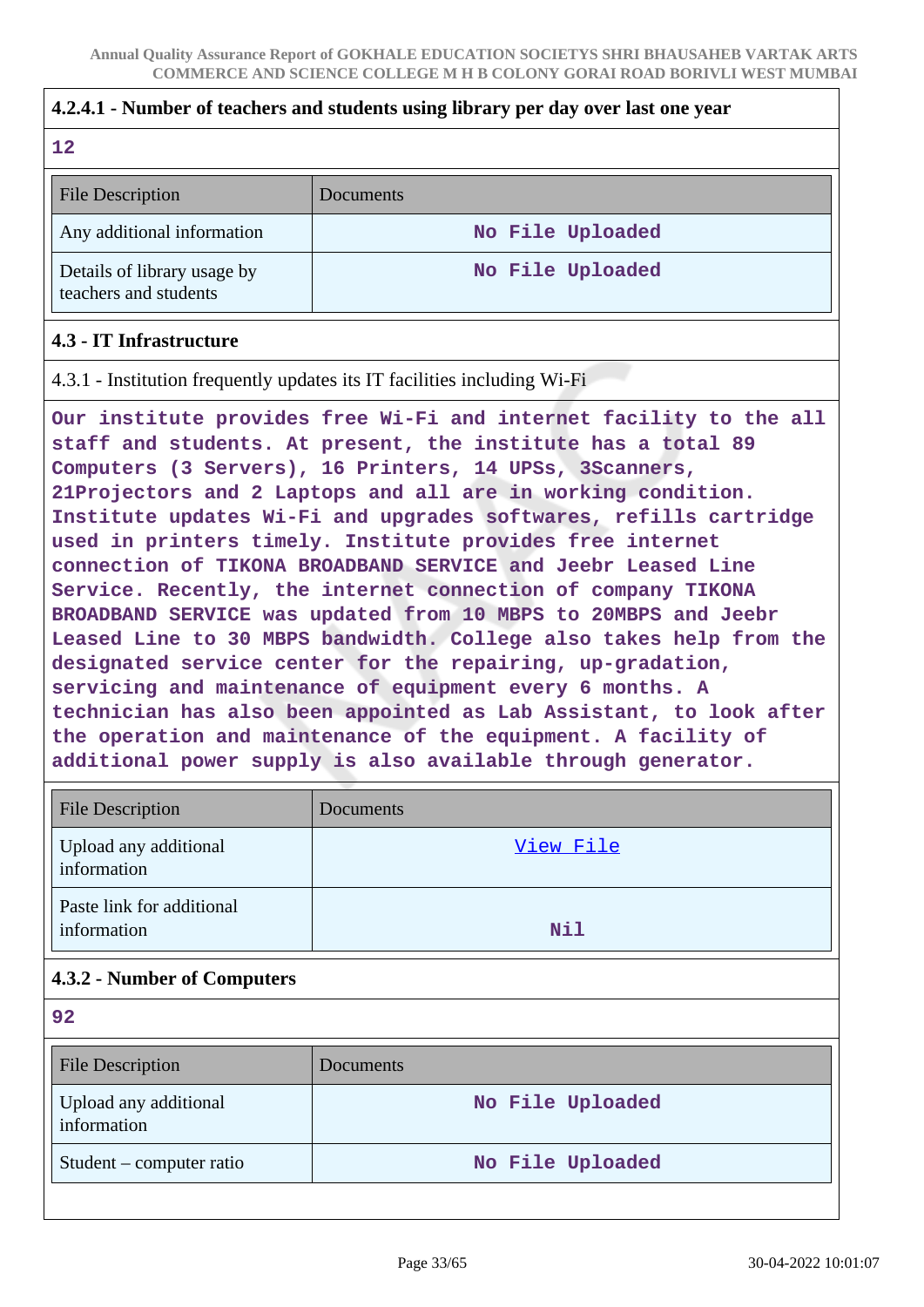| 4.3.3 - Bandwidth of internet connection in<br>the Institution                 |           | C.10<br>$-30MBPS$ |
|--------------------------------------------------------------------------------|-----------|-------------------|
| <b>File Description</b>                                                        | Documents |                   |
| Upload any additional<br>Information                                           |           | No File Uploaded  |
| Details of available bandwidth<br>of internet connection in the<br>Institution |           | No File Uploaded  |

#### **4.4 - Maintenance of Campus Infrastructure**

**4.4.1 - Expenditure incurred on maintenance of infrastructure (physical and academic support facilities) excluding salary component during the year (INR in Lakhs)**

## **4.4.1.1 - Expenditure incurred on maintenance of infrastructure (physical facilities and academic support facilities) excluding salary component during the year (INR in lakhs)**

**5.2899**

| <b>File Description</b>                                                                                                        | Documents |
|--------------------------------------------------------------------------------------------------------------------------------|-----------|
| Upload any additional<br>information                                                                                           | View File |
| Audited statements of accounts.                                                                                                | View File |
| Details about assigned budget<br>and expenditure on physical<br>facilities and academic support<br>facilities (Data Templates) | View File |

4.4.2 - There are established systems and procedures for maintaining and utilizing physical, academic and support facilities - laboratory, library, sports complex, computers, classrooms etc.

**Our institute has established system for maintaining and utilizing physical, academic and support facilities. It has Computer Laboratories, Electronic Laboratory and Geography Laboratory. It takes help of the designated service centre for the repairing, upgradation, servicing and maintenance of the equipments in every 6 months. It also has appointed a technician as Lab Assistant, to look after the operation and maintenance of the equipments. It has appointed peon for every laboratory to keep it neat and clean. The library staff keeps a regular record of no. of students visited and books issued. A library is partially automated using (Autheum Light 5.0) Integrated Library Management System (ILMS). Library has subscribed 48 journals and all the journals are stored through bound volume year-wise. In reading room, students can refer**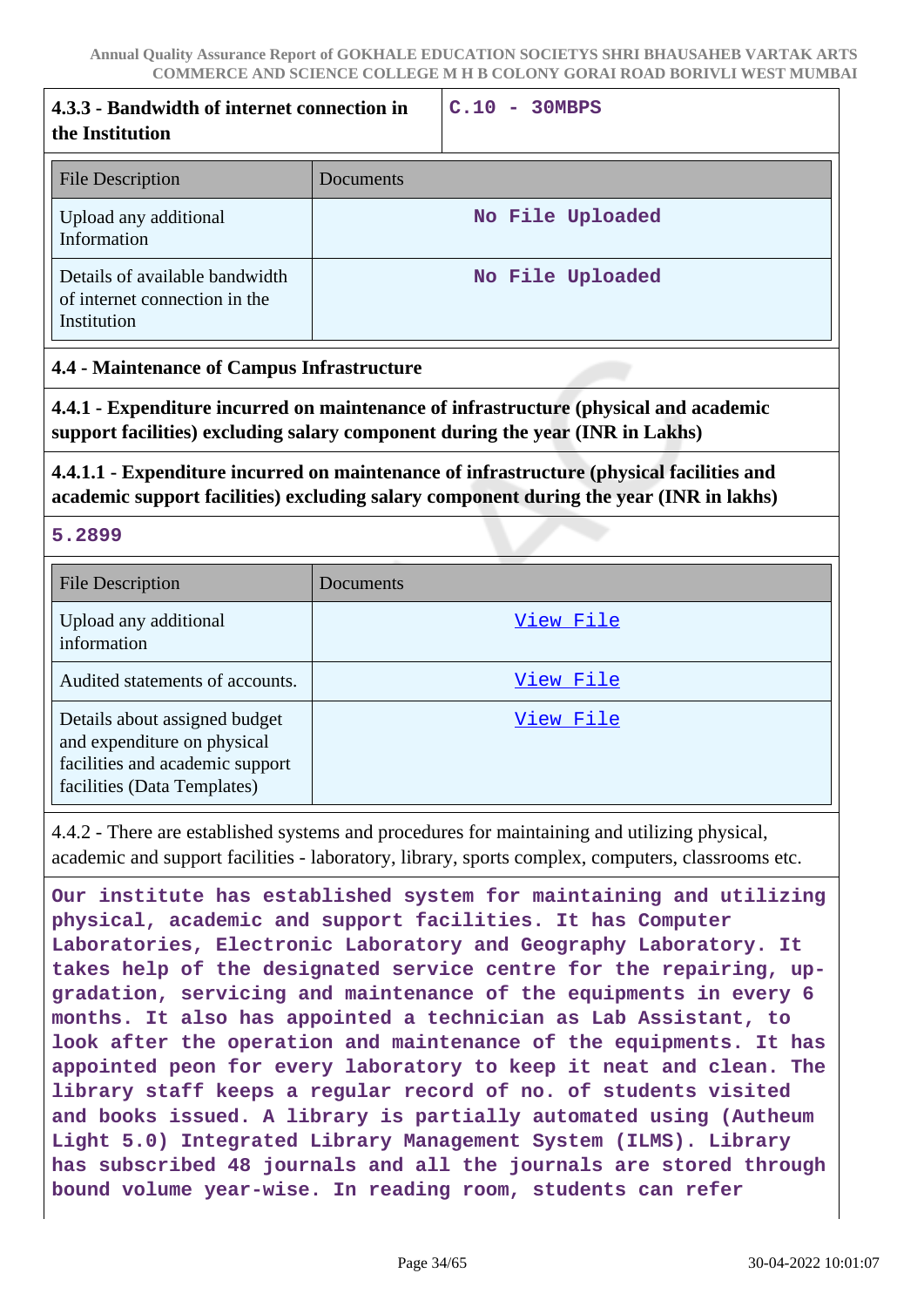**textbooks, reference books and encyclopedia. Students also can refer the journals in a reading room. The reading room facility is available from 9:00 a.m. to 7:00 p.m. Institute's playground is used for different sports activities like Holly-ball, Kho-Kho, Kabbaddi, Shot put etc. Students regularly do practice on the ground under the guidance of a sport teacher.**

| <b>File Description</b>                  | Documents        |
|------------------------------------------|------------------|
| Upload any additional<br>information     | No File Uploaded |
| Paste link for additional<br>information | <b>Nil</b>       |

#### **STUDENT SUPPORT AND PROGRESSION**

**5.1 - Student Support**

**5.1.1 - Number of students benefited by scholarships and free ships provided by the Government during the year**

**5.1.1.1 - Number of students benefited by scholarships and free ships provided by the Government during the year**

**400**

| <b>File Description</b>                                                                                                         | Documents        |
|---------------------------------------------------------------------------------------------------------------------------------|------------------|
| Upload self attested letter with<br>the list of students sanctioned<br>scholarship                                              | View File        |
| Upload any additional<br>information                                                                                            | No File Uploaded |
| Number of students benefited by<br>scholarships and free ships<br>provided by the Government<br>during the year (Data Template) | View File        |

**5.1.2 - Number of students benefitted by scholarships, free ships etc. provided by the institution / non- government agencies during the year**

**5.1.2.1 - Total number of students benefited by scholarships, free ships, etc provided by the institution / non- government agencies during the year**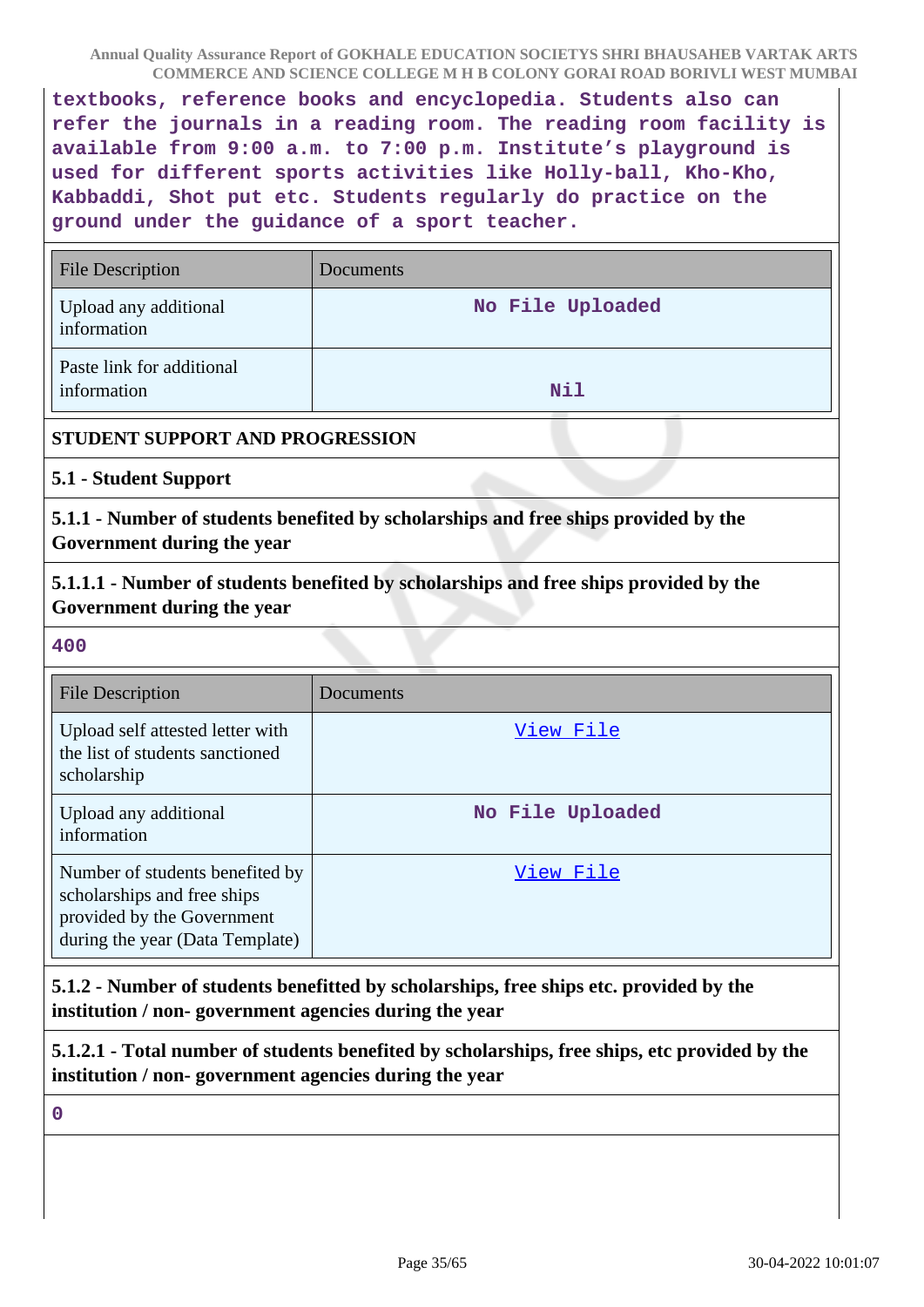| <b>File Description</b>                                                                                                                                                                                                                                 | Documents           |  |  |
|---------------------------------------------------------------------------------------------------------------------------------------------------------------------------------------------------------------------------------------------------------|---------------------|--|--|
| Upload any additional<br>information                                                                                                                                                                                                                    | No File Uploaded    |  |  |
| Number of students benefited by<br>scholarships and free ships<br>institution / non-government<br>agencies in last 5 years (Date<br>Template)                                                                                                           | <u>View File</u>    |  |  |
| 5.1.3 - Capacity building and skills<br>enhancement initiatives taken by the<br>institution include the following: Soft skills<br>Language and communication skills Life<br>skills (Yoga, physical fitness, health and<br>hygiene) ICT/computing skills | A. All of the above |  |  |
| <b>File Description</b>                                                                                                                                                                                                                                 | Documents           |  |  |
| Link to institutional website                                                                                                                                                                                                                           | <b>Nil</b>          |  |  |
| Any additional information                                                                                                                                                                                                                              | No File Uploaded    |  |  |
| Details of capability building<br>and skills enhancement<br>initiatives (Data Template)                                                                                                                                                                 | <u>View File</u>    |  |  |
| 5.1.4 - Number of students benefitted by guidance for competitive examinations and career<br>counseling offered by the institution during the year                                                                                                      |                     |  |  |
| 220                                                                                                                                                                                                                                                     |                     |  |  |
| 5.1.4.1 - Number of students benefitted by guidance for competitive examinations and career<br>counseling offered by the institution during the year                                                                                                    |                     |  |  |
| 220                                                                                                                                                                                                                                                     |                     |  |  |
| <b>File Description</b>                                                                                                                                                                                                                                 | Documents           |  |  |
| Any additional information                                                                                                                                                                                                                              | No File Uploaded    |  |  |
| Number of students benefited by<br>guidance for competitive<br>examinations and career<br>counseling during the year (Data<br>Template)                                                                                                                 | <u>View File</u>    |  |  |
| A. All of the above<br>5.1.5 - The Institution has a transparent<br>mechanism for timely redressal of student                                                                                                                                           |                     |  |  |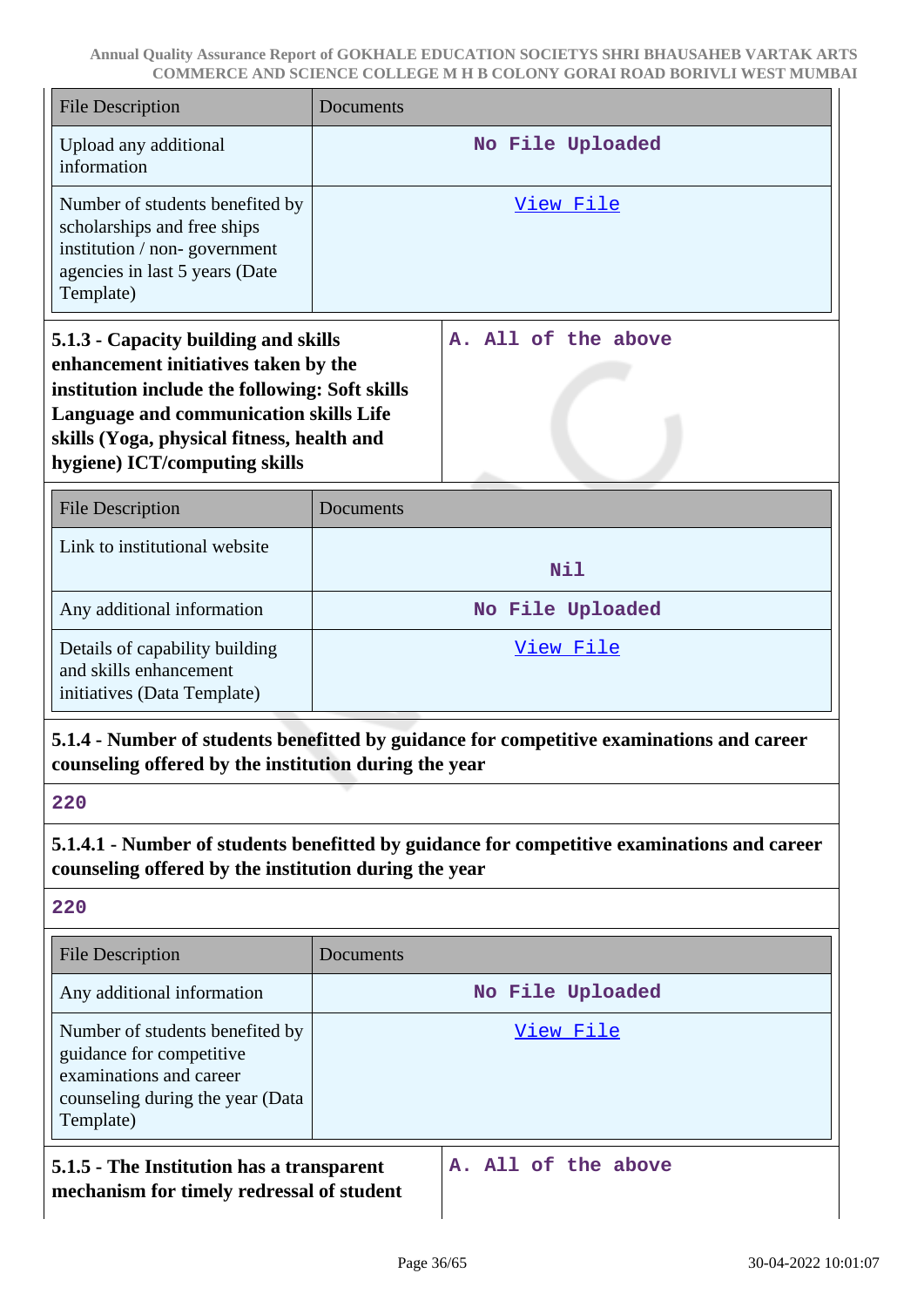**grievances including sexual harassment and ragging cases Implementation of guidelines of statutory/regulatory bodies Organization wide awareness and undertakings on policies with zero tolerance Mechanisms for submission of online/offline students' grievances Timely redressal of the grievances through appropriate committees**

| File Description                                                                                                                         | Documents        |
|------------------------------------------------------------------------------------------------------------------------------------------|------------------|
| Minutes of the meetings of<br>student redressal committee,<br>prevention of sexual harassment<br>committee and Anti Ragging<br>committee | View File        |
| Upload any additional<br>information                                                                                                     | No File Uploaded |
| Details of student grievances<br>including sexual harassment and<br>ragging cases                                                        | View File        |

## **5.2 - Student Progression**

## **5.2.1 - Number of placement of outgoing students during the year**

## **5.2.1.1 - Number of outgoing students placed during the year**

#### **13**

| <b>File Description</b>                  | Documents        |
|------------------------------------------|------------------|
| Self-attested list of students<br>placed | View File        |
| Upload any additional<br>information     | No File Uploaded |

## **5.2.2 - Number of students progressing to higher education during the year**

## **5.2.2.1 - Number of outgoing student progression to higher education**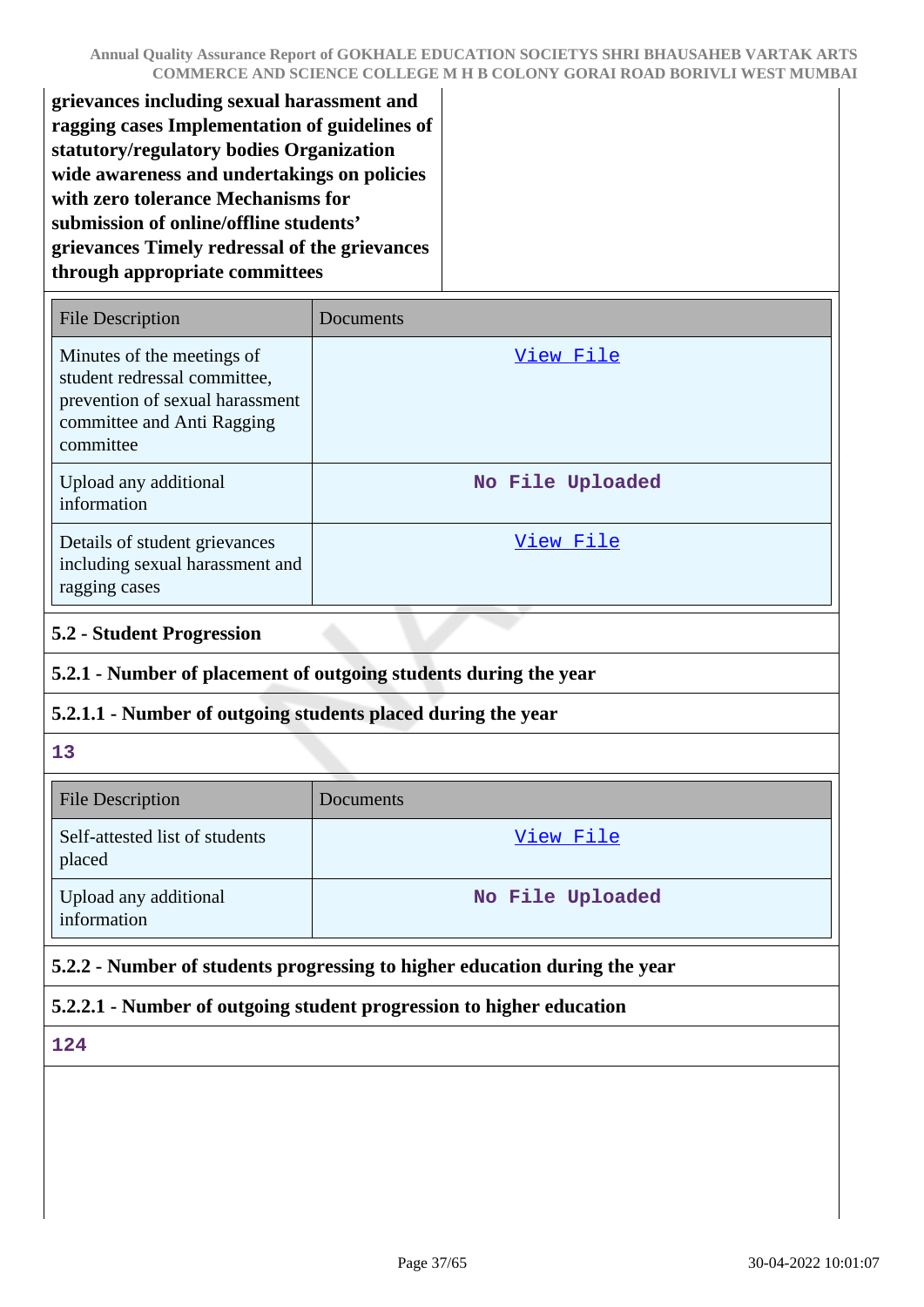| <b>File Description</b>                               | Documents        |
|-------------------------------------------------------|------------------|
| Upload supporting data for<br>student/alumni          | No File Uploaded |
| Any additional information                            | No File Uploaded |
| Details of student progression to<br>higher education | View File        |

**5.2.3 - Number of students qualifying in state/national/ international level examinations during the year (eg: JAM/CLAT/GATE/ GMAT/CAT/GRE/ TOEFL/ Civil Services/State government examinations)**

**5.2.3.1 - Number of students qualifying in state/ national/ international level examinations (eg: JAM/CLAT/NET/ SLET/ GATE/ GMAT/CAT/GRE/ TOEFL/ Civil Services/ State government examinations) during the year**

**1**

| <b>File Description</b>                | <b>Documents</b> |
|----------------------------------------|------------------|
| Upload supporting data for the<br>same | View File        |
| Any additional information             | No File Uploaded |

## **5.3 - Student Participation and Activities**

**5.3.1 - Number of awards/medals for outstanding performance in sports/cultural activities at university/state/national / international level (award for a team event should be counted as one) during the year**

**5.3.1.1 - Number of awards/medals for outstanding performance in sports/cultural activities at university/state/ national / international level (award for a team event should be counted as one) during the year.**

| <b>File Description</b>                                                                                                                                                              | Documents        |
|--------------------------------------------------------------------------------------------------------------------------------------------------------------------------------------|------------------|
| e-copies of award letters and<br>certificates                                                                                                                                        | View File        |
| Any additional information                                                                                                                                                           | No File Uploaded |
| Number of awards/medals for<br>outstanding performance in<br>sports/cultural activities at unive<br>rsity/state/national/international<br>level (During the year) (Data<br>Template) | View File        |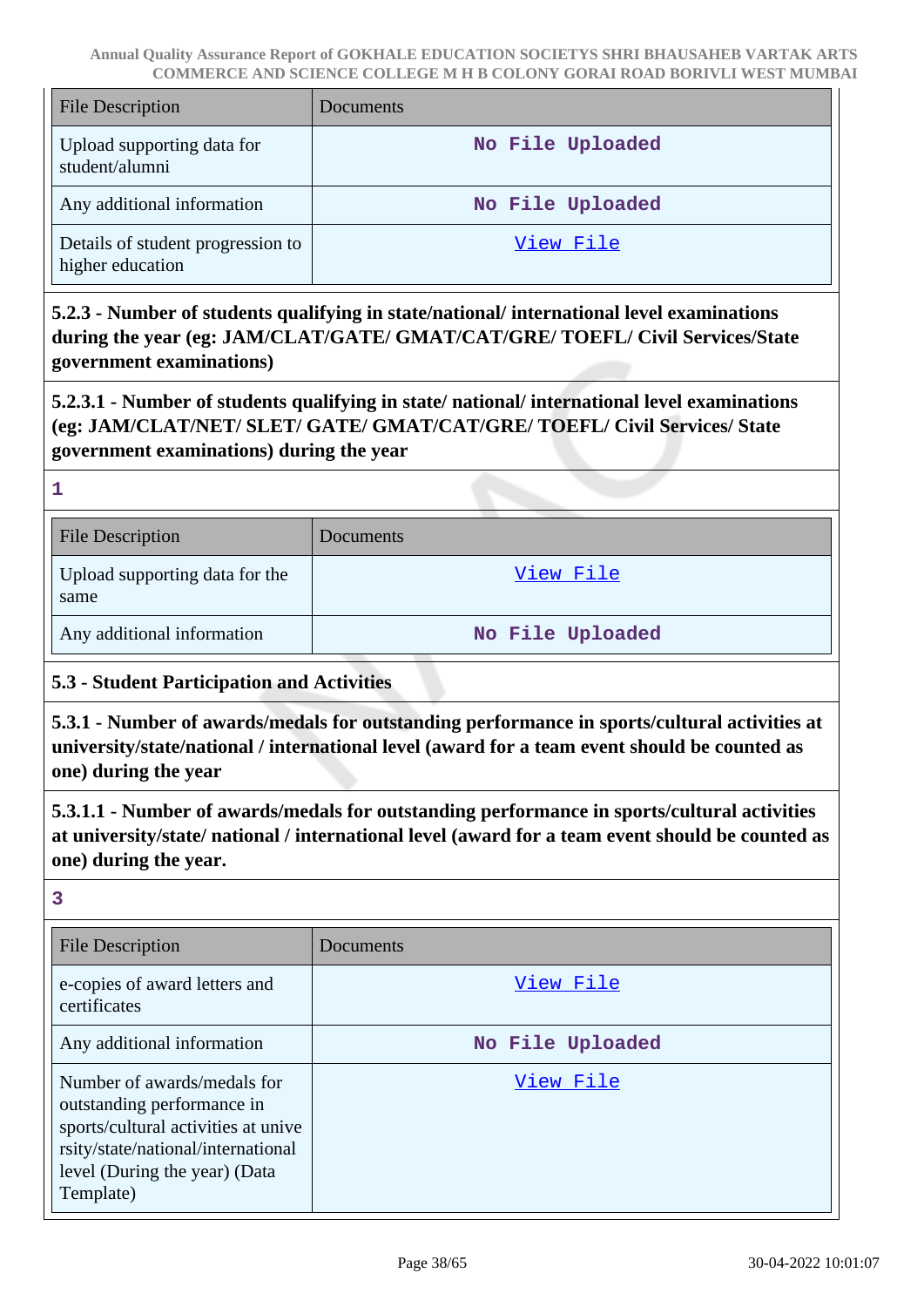5.3.2 - Institution facilitates students' representation and engagement in various administrative, cocurricular and extracurricular activities (student council/ students representation on various bodies as per established processes and norms )

**Every year during the month of August / September, Students' Council of the College is constituted as per the Statute of University of Mumbai. All affiliated Colleges of the University of Mumbai receive the notification for the formation of Students' Council. The Statute has entrusted the responsibility of formation of Students' Council to the Principal of the College who is the Ex- Officio Chairperson of the Students' Council. Principal nominates a senior faculty member as Teacher In-charge of the Council who is assisted by Teacher In-charge of Gymkhana and NSS. The Principal along with the Teacher In-charge and other members from Gymkhana and NSS nominates the members of Students Council as per the guidelines issued by the University of Mumbai from time to time. As per the circular, Principal nominates one member from each class of the College, from F.Y. B.Com., S.Y. B.Com., T.Y B.Com., F.Y.BA, S.Y.BA, T.Y.BA and one representative from Self Financed Courses (B.Com with Banking and Insurance/Accounting and Finance, BMS, B.Sc. (I.T.) and M. Com.). Principal is authorized to nominate one member as a representative of SC/ST category and one student each from NSS, NCC and Sports. The nominated members of the Students' Council select three executive members, i.e., General Secretary, Cultural Secretary and University Representative. The University Representative represents the College in University Students' Council.**

**The Students' Council of the College organized following activities online for the personality development of the students-**

**a) College Level E-Competitions: (20th February, 2021)**

**1) Solo Dance 2) Solo Singing 3) Mono Acting 4) Poster Making**

**5) Instrumental Music**

**b) Intercollegiate E-Competitions: 'Artistry' an intercollegiate festival was organized through online mode on 27th March 2021.**

**c) University Level E-Competitions (Youth Festival): College participated in 53rd Youth Festival organized by University of Mumbai in March 2021, where Mr. Mihir Temkar and Mr. Viraj Sawant secured consolation prize in Indian Light Vocal Solo and Poster Making at zonal level. Mr. Viraj Sawant also secured the second rank in Mono-acting at zonal level.**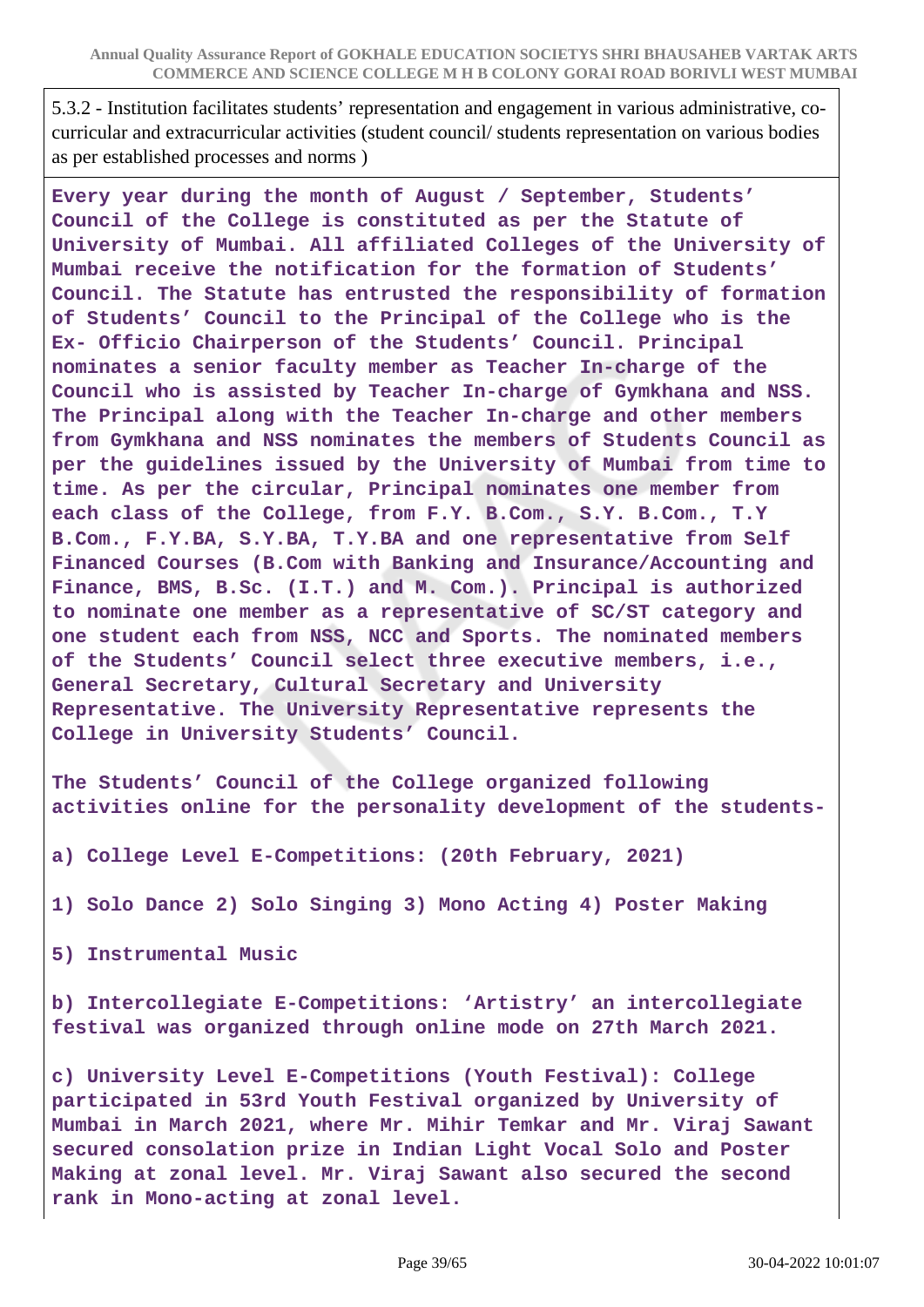**Eminent personalities visit the College to guide and inspire students for achieving excellence in different areas of their life. The Students' Council of the College is also entrusted with the responsibility of implementation of plans, policies and programmes of the College particularly, in respect of concerning students' interest. College Authority nominates one student member to College Development Committee (CDC). The student member of the CDC acts as a bridge between students' community and the College Management. College Authority nominates students members on different administrative bodies and statutory committees such as Grievance Redressal Committee, Women's Development Cell, College Magazine Committee, NSS, DLLE, Vangmay Sabha etc. The members of the students' Council and other associations of the College also ensure proper academic discipline in the College and help in the implementation of College academic calendar**

| <b>File Description</b>                  | <b>Documents</b> |
|------------------------------------------|------------------|
| Paste link for additional<br>information | <b>Nil</b>       |
| Upload any additional<br>information     | No File Uploaded |

**5.3.3 - Number of sports and cultural events/competitions in which students of the Institution participated during the year (organized by the institution/other institutions)**

**5.3.3.1 - Number of sports and cultural events/competitions in which students of the Institution participated during the year**

**15**

| <b>File Description</b>                                                                                                                                                                                | Documents        |
|--------------------------------------------------------------------------------------------------------------------------------------------------------------------------------------------------------|------------------|
| Report of the event                                                                                                                                                                                    | View File        |
| Upload any additional<br>information                                                                                                                                                                   | No File Uploaded |
| Number of sports and cultural<br>events/competitions in which<br>students of the Institution<br>participated during the year<br>(organized by the<br>institution/other institutions<br>(Data Template) | View File        |

### **5.4 - Alumni Engagement**

5.4.1 - There is a registered Alumni Association that contributes significantly to the development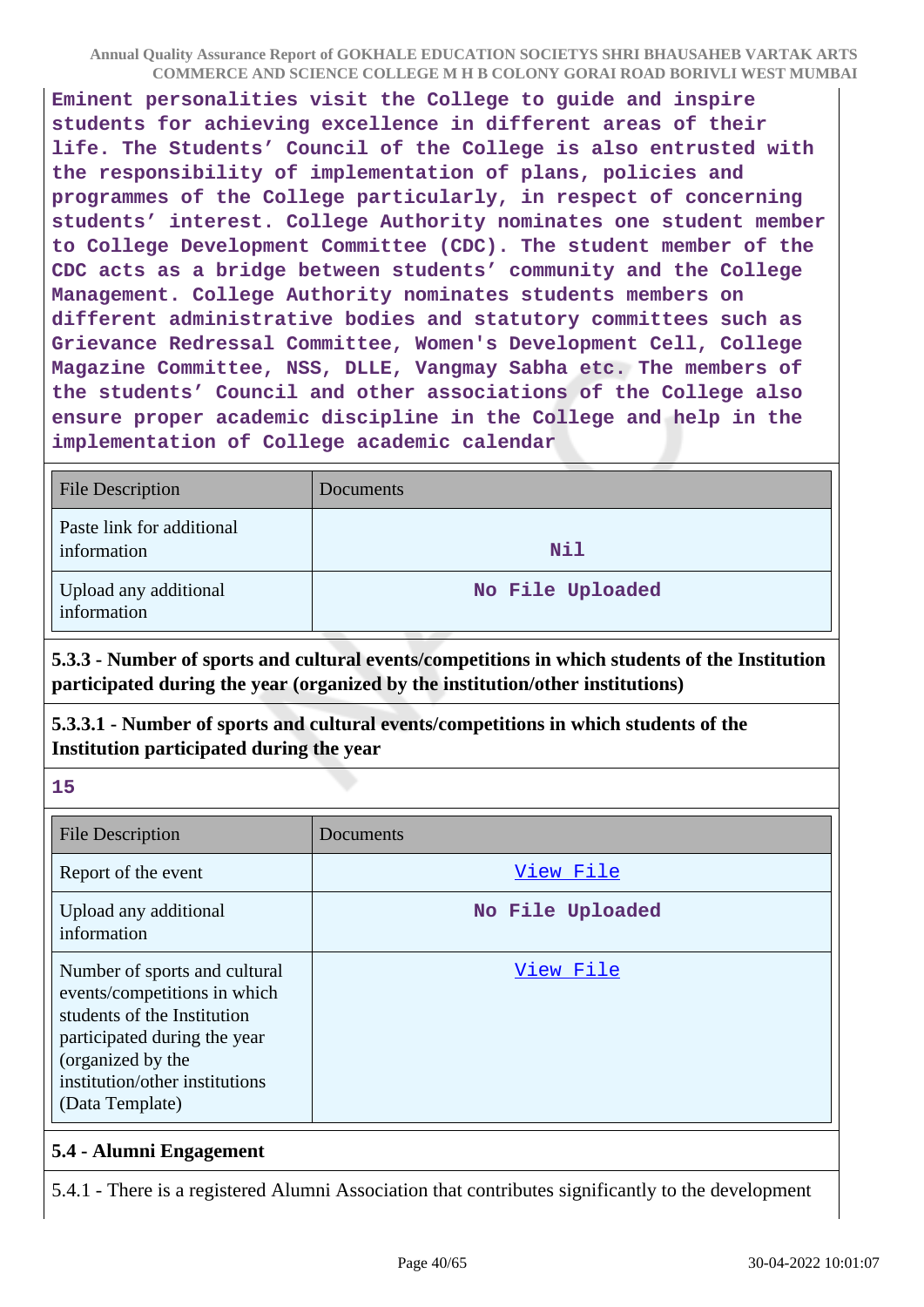of the institution through financial and/or other support services

# **We have unregistred Alumni association. Alumni is contributing to the development of college through the support services on different occasions.**

| <b>File Description</b>                  | Documents        |
|------------------------------------------|------------------|
| Paste link for additional<br>information | <b>Nil</b>       |
| Upload any additional<br>information     | No File Uploaded |

### **5.4.2 - Alumni contribution during the year (INR in Lakhs)**

| <b>File Description</b>              | Documents        |
|--------------------------------------|------------------|
| Upload any additional<br>information | No File Uploaded |

#### **GOVERNANCE, LEADERSHIP AND MANAGEMENT**

#### **6.1 - Institutional Vision and Leadership**

6.1.1 - The governance of the institution is reflective of and in tune with the vision and mission of the institution

**The Vision of the college is "To Achieve higher level of academic and cultural excellence, mould students into responsible citizens with integrated of character, empower them to face the challenges of a globalized world and meet the ever changing expectations of all the stake holders."**

**The Mission of our college is "We commit ourselves to build strong group of young people with discipline and character to make our society proud of them and to develop the multifaceted personality of our students."**

**The Vision and Mission are being translated through effective governance. Besides, the regular Degree programs in Arts & Commerce, College conducts self-financing programs like Bachelor of Management Studies (BMS), Bachelor of Science (IT), B.Com with Banking & Insurance (BBI) , B.Com with Accounting and Finance (BAF) and M.Com (Advanced Accounting). All these programs are affiliated to University of Mumbai. Various curricular and extracurricular activities are organized at all the levels. Students are also involved in various committees to develop their holistic**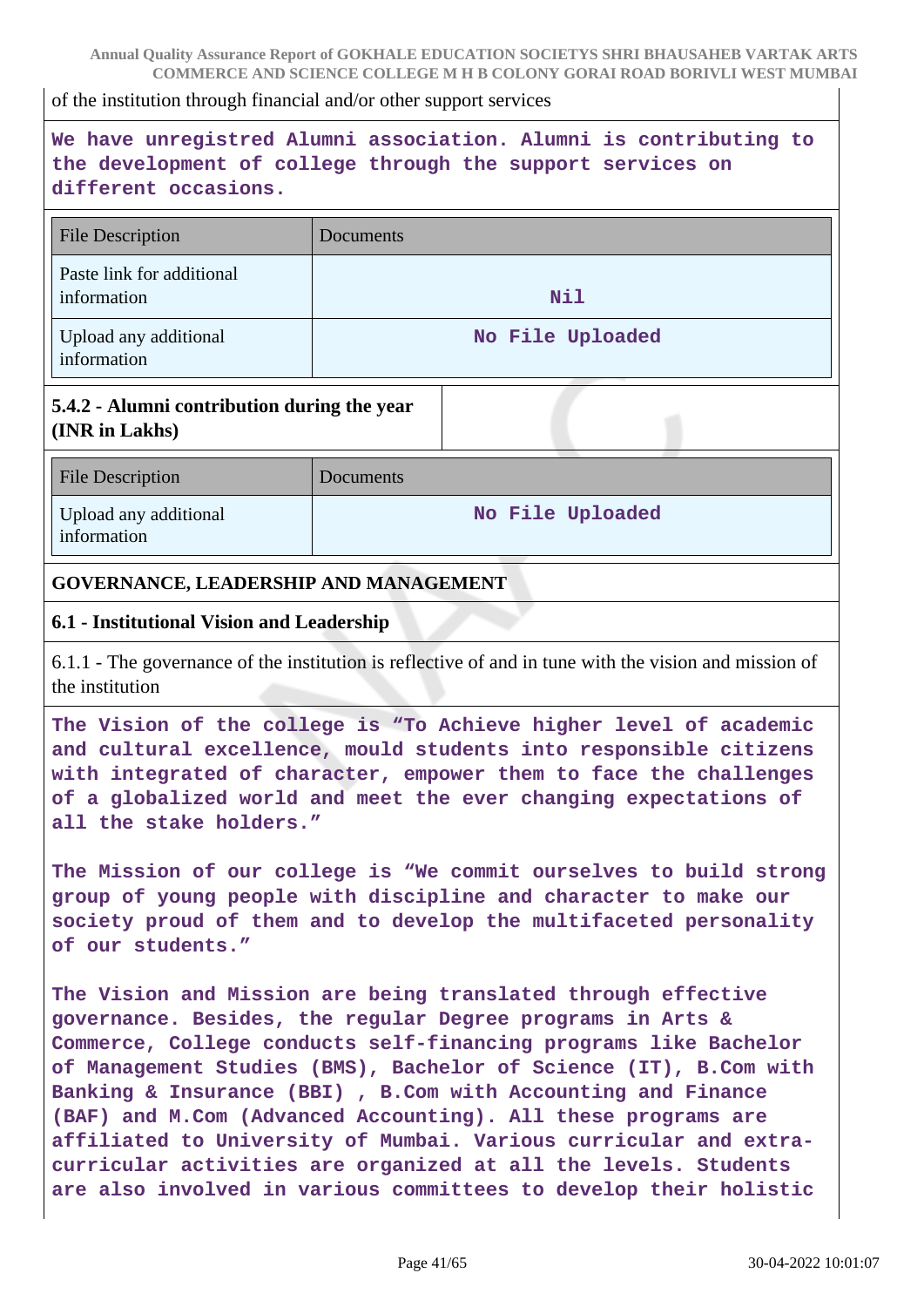#### **personality.**

**Management ensures the democratic participation of all stakeholders in formulation and implementation of the action plans pertaining to academic and other matters. The outcome is reflected in the success rate of students in the university examinations. There is a feedback system on infrastructure and learning resources from students which helps in improving the quality of overall functioning of the institution. Performance appraisal system helps in enhancing the professional competencies of the staff.**

| <b>File Description</b>                  | Documents        |
|------------------------------------------|------------------|
| Paste link for additional<br>information | <b>Nil</b>       |
| Upload any additional<br>information     | No File Uploaded |

6.1.2 - The effective leadership is visible in various institutional practices such as decentralization and participative management.

**The institution functions in a fairly decentralised manner, which is reflected in the democratic functioning of the staff and further delegation of authority through various committees. The Management takes a long term view towards starting of new programs, judicious use of infrastructure, industry association during the industrial visits and campus interviews etc. Adopting a proactive approach, the Management ensures the democratic participation of all stake holders in formulation and implementation of the action plans pertaining to academic and other matters. The policies and plans of the college are periodically reviewed, monitored for both academic and financial aspects through appropriate channels.The institute provides platform for inculcating leadership qualities in students and staff through various committees, Associations and Forums. The institution has introduced quite a good number of innovations in the Teaching Learning Process, use of ICT, evaluation of the students, Research and Extension activities. The outcome is reflected in the success rate of students in the university examinations. Quality improvement strategies include use of ICT in teaching learning, organization and participation of faculty members in conferences, seminars, workshops, students' participation in NSS, community initiatives, intercollegiate events, sports and various extra-curricular activities. All the decisions taken unanimously by the College Development Committee**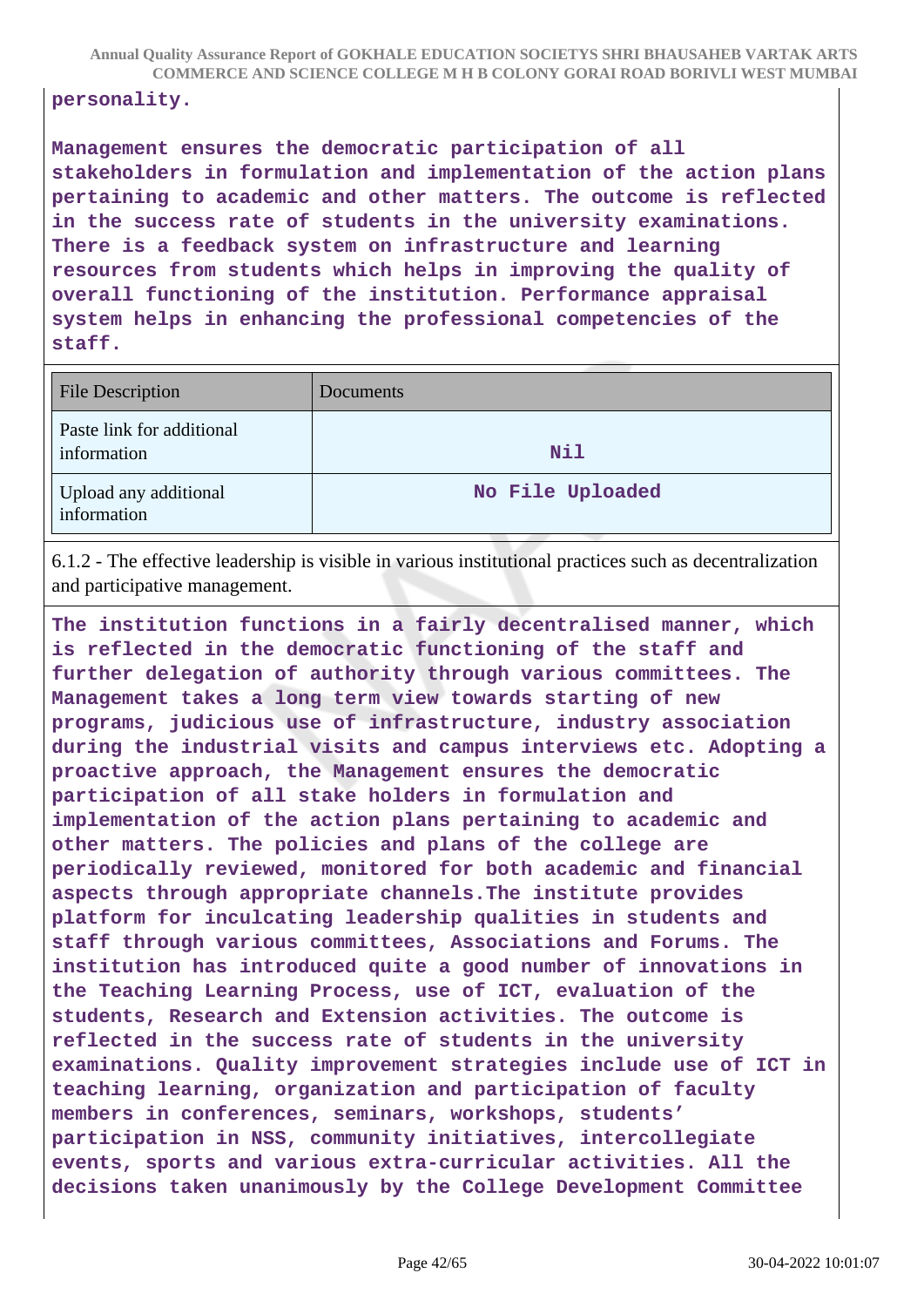**are implemented. The Grievance Redressal Cell promptly redresses the grievances of any student, faculty or non teaching staff. The feedback on infrastructure and learning resources obtained from the students is analyzed and its outcome is used to enhance the quality of the overall functioning of the institution.**

| <b>File Description</b>                  | Documents        |
|------------------------------------------|------------------|
| Paste link for additional<br>information | <b>Nil</b>       |
| Upload any additional<br>information     | No File Uploaded |

### **6.2 - Strategy Development and Deployment**

6.2.1 - The institutional Strategic/ perspective plan is effectively deployed

**The college planned online teaching and learning due to Covid-19 pandemic situation at the beginning of the academic year due to lockdown condition. For this, college has formed teachers' WhatsApp group. On this various information related to resources to be used for online teaching was made available were circulated. College authorities and office bearers gathered information about the learning management systems available in the market. Different lecture series were conducted by the college about the methods to be adopted for online teaching. Staff members were given guidance about the use of technology for online teaching. Students WhatsApp group were also formed at every minute level through which they were given regular links for joining the lectures and all other information was circulated. College subscribed for paid platform like Zoom for implementing this plan. Teachers were given liberty to use other platforms like Google meet, Jio-meet etc. Learning materials like notes etc. were also distributed to them through these groups. Demos were also conducted for online exams. For conducting exams smoothly and effectively, college took adequate licenses of 'Testmoz'. Teachers were trained for use of software for online exams. Results were also obtained immediately after the exams and were properly compiled, uploaded on university site and were declared in time. Students were kept informed regularly about various online extracurricular activities from time to time. Regular meetings of staff members and for various committees were also conducted online. Orientation lectures were also conducted for newly enrolled students.**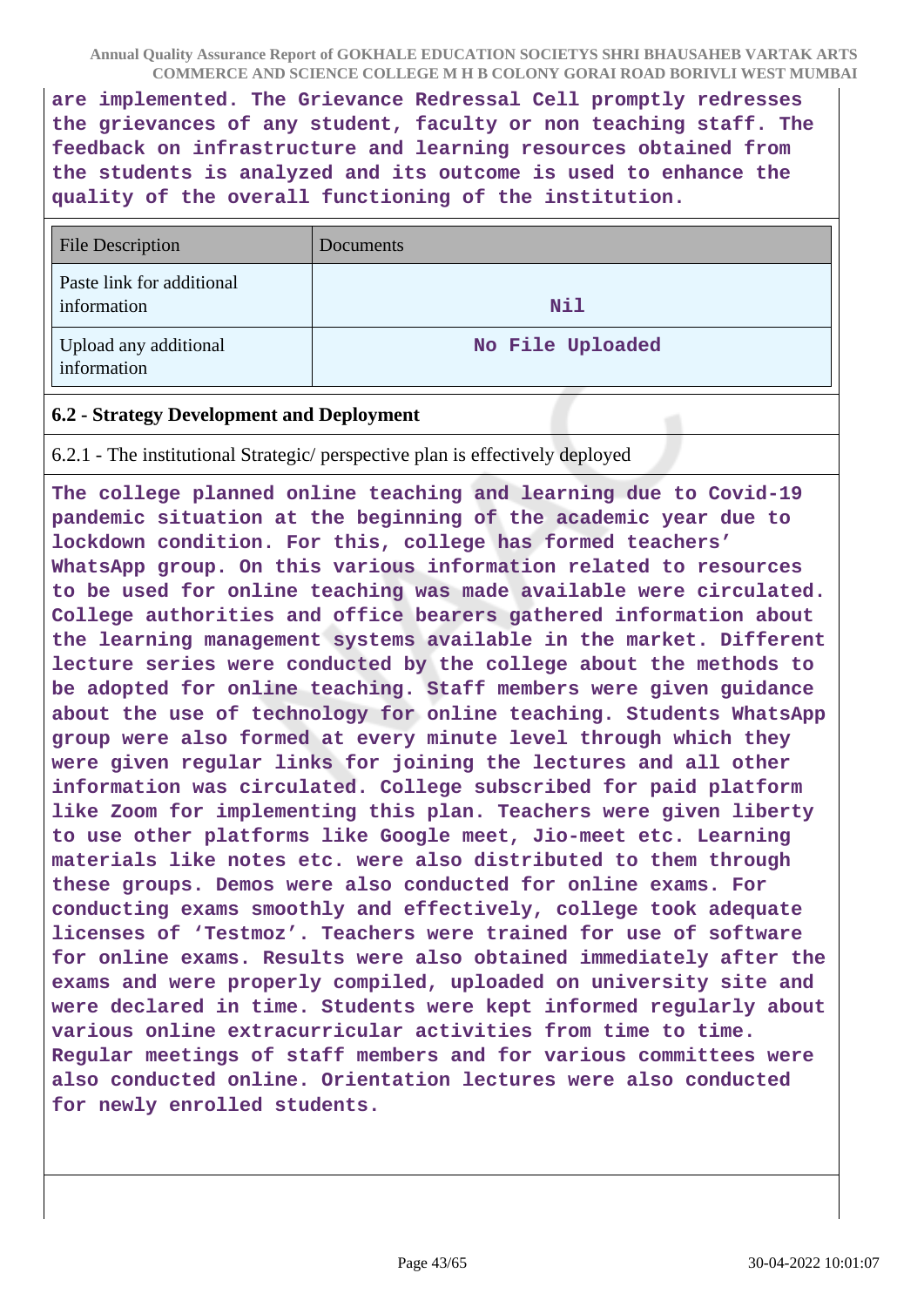| <b>File Description</b>                                   | Documents        |
|-----------------------------------------------------------|------------------|
| Strategic Plan and deployment<br>documents on the website | No File Uploaded |
| Paste link for additional<br>information                  | <b>Nil</b>       |
| Upload any additional<br>information                      | No File Uploaded |

6.2.2 - The functioning of the institutional bodies is effective and efficient as visible from policies, administrative setup, appointment and service rules, procedures, etc.

**Our college is managed by Gokhale Education Society which was founded in 1918. The society is managed by dedicated teachers and has established about 140 educational institutions, in urban, rural as well as adivasi areas of the state of Maharashtra. Our college was established by Gokhale Education society in the year 1979.**

**College is managed by a Full time Principal under the guidance of the office bearers of Gokhale Education Society. Principal is assisted by Vice Principals. Since the college is permanently affiliated to University of Mumbai and registered under 2(f) and 12(b) of UGC Act, it follows all the rules and regulations laid down by Government, UGC, University of Mumbai and Gokhale Education Society. Appointment of staff is strictly as per the norms of concerned authorities. Gokhale Education Society has Director (HR). Appointment of staff is as per the norms laid down by government through Director (HR). Every department of the college is headed by a well qualified staff. Various committees are formed as per statute and for various co-curricular and extracurricular activities.**

**Principal ensures implementation of plans and looks after day to day activities of the college. The head of the departments ensures that the plans communicated by the principal are implemented systematically. Various committees are formed at the beginning of the year and are assigned the tasks according to the institutional plans for curricular and co-curricular activities.**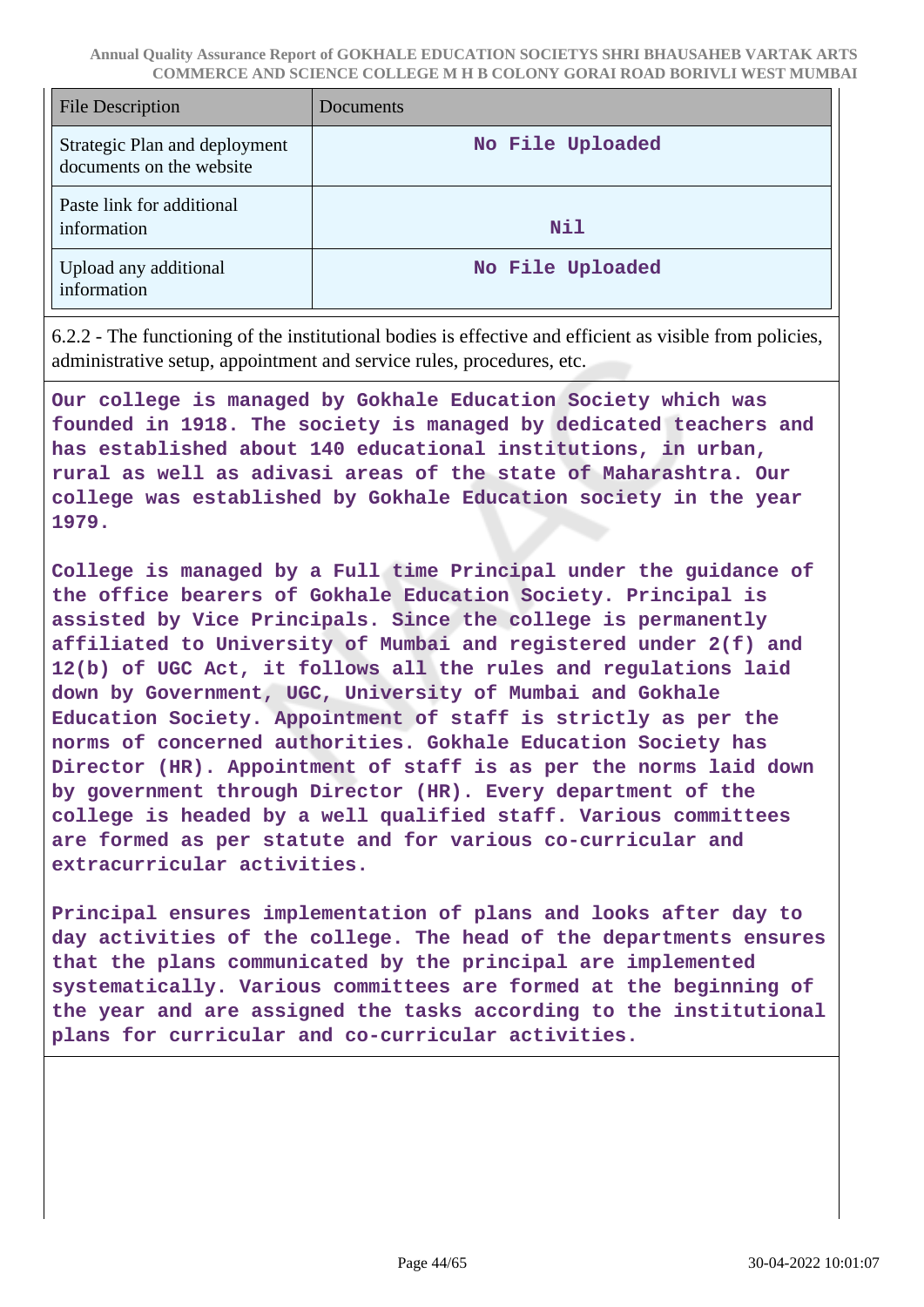| <b>File Description</b>                                                                                                                                    | <b>Documents</b>                                                                    |  |
|------------------------------------------------------------------------------------------------------------------------------------------------------------|-------------------------------------------------------------------------------------|--|
| Paste link for additional<br>information                                                                                                                   | N11                                                                                 |  |
| Link to Organogram of the<br>Institution webpage                                                                                                           | https://sbvartakcollege.in/upload/add medi<br>a/1646284844 Organisational Chart.pdf |  |
| Upload any additional<br>information                                                                                                                       | No File Uploaded                                                                    |  |
| 6.2.3 - Implementation of e-governance in<br>areas of operation Administration Finance<br>and Accounts Student Admission and<br><b>Support Examination</b> | B. Any 3 of the above                                                               |  |
| <b>File Description</b>                                                                                                                                    | <b>Documents</b>                                                                    |  |
| <b>ERP</b> (Enterprise Resource<br>Planning)Document                                                                                                       | No File Uploaded                                                                    |  |
| Screen shots of user interfaces                                                                                                                            | No File Uploaded                                                                    |  |
| Any additional information                                                                                                                                 | No File Uploaded                                                                    |  |
| Details of implementation of e-<br>governance in areas of<br>operation, Administration etc<br>(Data Template)                                              | View File                                                                           |  |

#### **6.3 - Faculty Empowerment Strategies**

6.3.1 - The institution has effective welfare measures for teaching and non- teaching staff

**The management has provided various welfare measures for teaching and non-teaching staff. It includes cooperative credit society where all staff members contribute a minimum amount every month and out of such corpus, general and instant temporary loans are given to the needy staff members in case of emergencies. Members of cooperative credit society get dividend at the end of the year.**

**The institute provides medical facilities on regular basis through health care centre. Various health check-up camps are also conducted periodically. The institute conducts, in associations with various NGO's and Alumni Association, various programs to achieve good mental health, peace of mind and personality development. To boost up the morale of the staff, various programs are conducted through staff academy where by their achievement in different fields are also appreciated. The senior most teachers**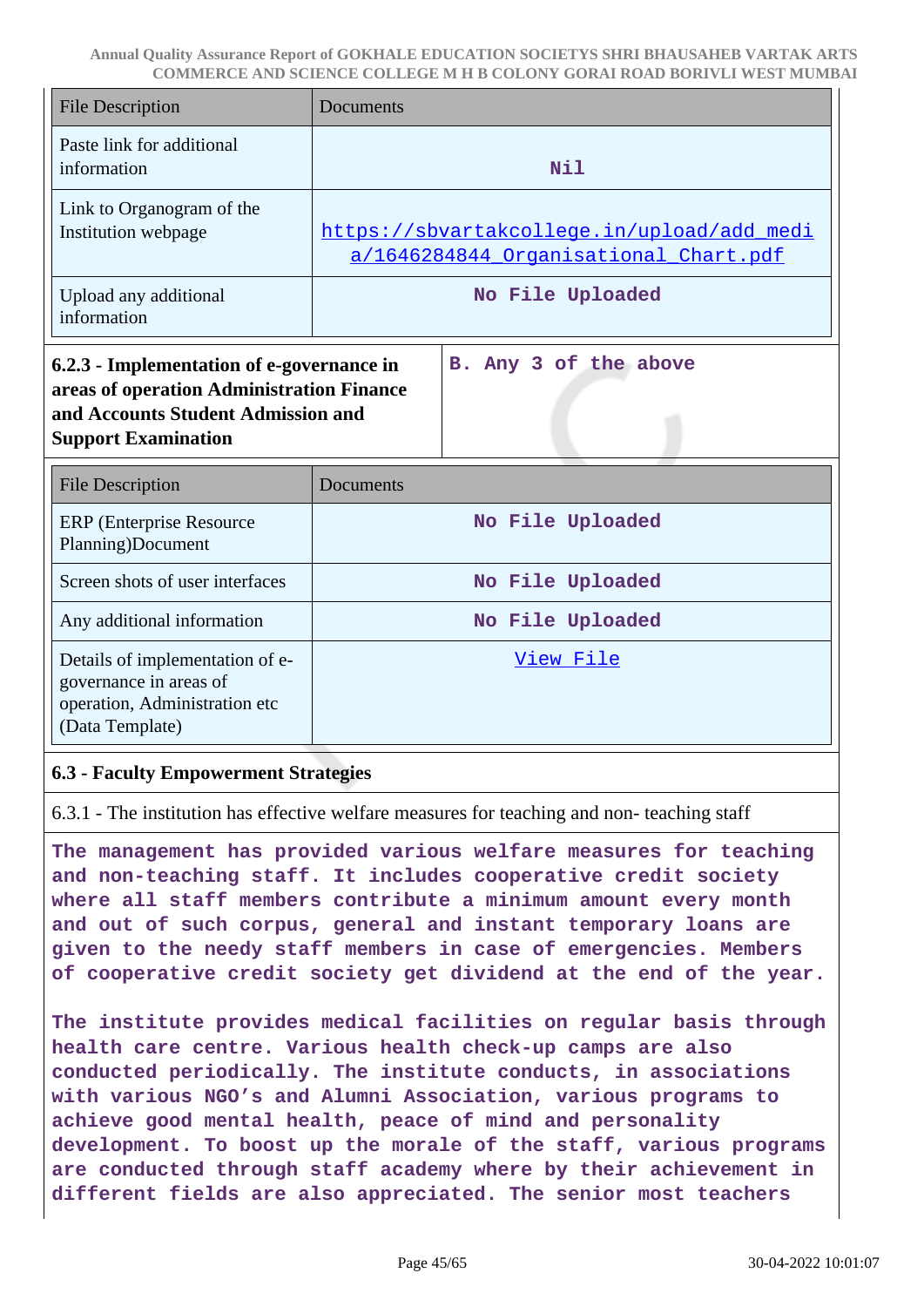**and staff members are felicitated every year on college Anniversary day, i.e. 4th August.**

**To promote academic progress of the teachers, the college motivates and actively supports their Ph.D. studies, publication of books, articles etc. They are also provided a platform to present their research to their colleagues. The college follows Open Door Policy for sorting of matters by discussion and consensus. Teachers are relived on priority basis for Orientation Courses, Refresher Courses, Short-Term Courses, and Workshops for academic development, career advancement and paper presentations at conferences and seminars. Class IV employees are motivated to improve their educational qualifications and technical skills. They are admitted to the courses offered by the college and teachers guide them regularly. "Staff Academy" is a forum, where in the teachers are provided the platform to make academic and other presentations. Thrust is given to conduct need based lectures /Seminars / workshops for teaching and nonteaching staff.**

| <b>File Description</b>                  | Documents        |
|------------------------------------------|------------------|
| Paste link for additional<br>information | <b>Nil</b>       |
| Upload any additional<br>information     | No File Uploaded |

**6.3.2 - Number of teachers provided with financial support to attend conferences/ workshops and towards membership fee of professional bodies during the year**

**6.3.2.1 - Number of teachers provided with financial support to attend conferences/workshops and towards membership fee of professional bodies during the year**

**0**

| <b>File Description</b>                                                                                                          | <b>Documents</b> |
|----------------------------------------------------------------------------------------------------------------------------------|------------------|
| Upload any additional<br>information                                                                                             | No File Uploaded |
| Details of teachers provided<br>with financial support to attend<br>conference, workshops etc<br>during the year (Data Template) | No File Uploaded |

**6.3.3 - Number of professional development /administrative training programs organized by the institution for teaching and non-teaching staff during the year**

**6.3.3.1 - Total number of professional development /administrative training Programmes**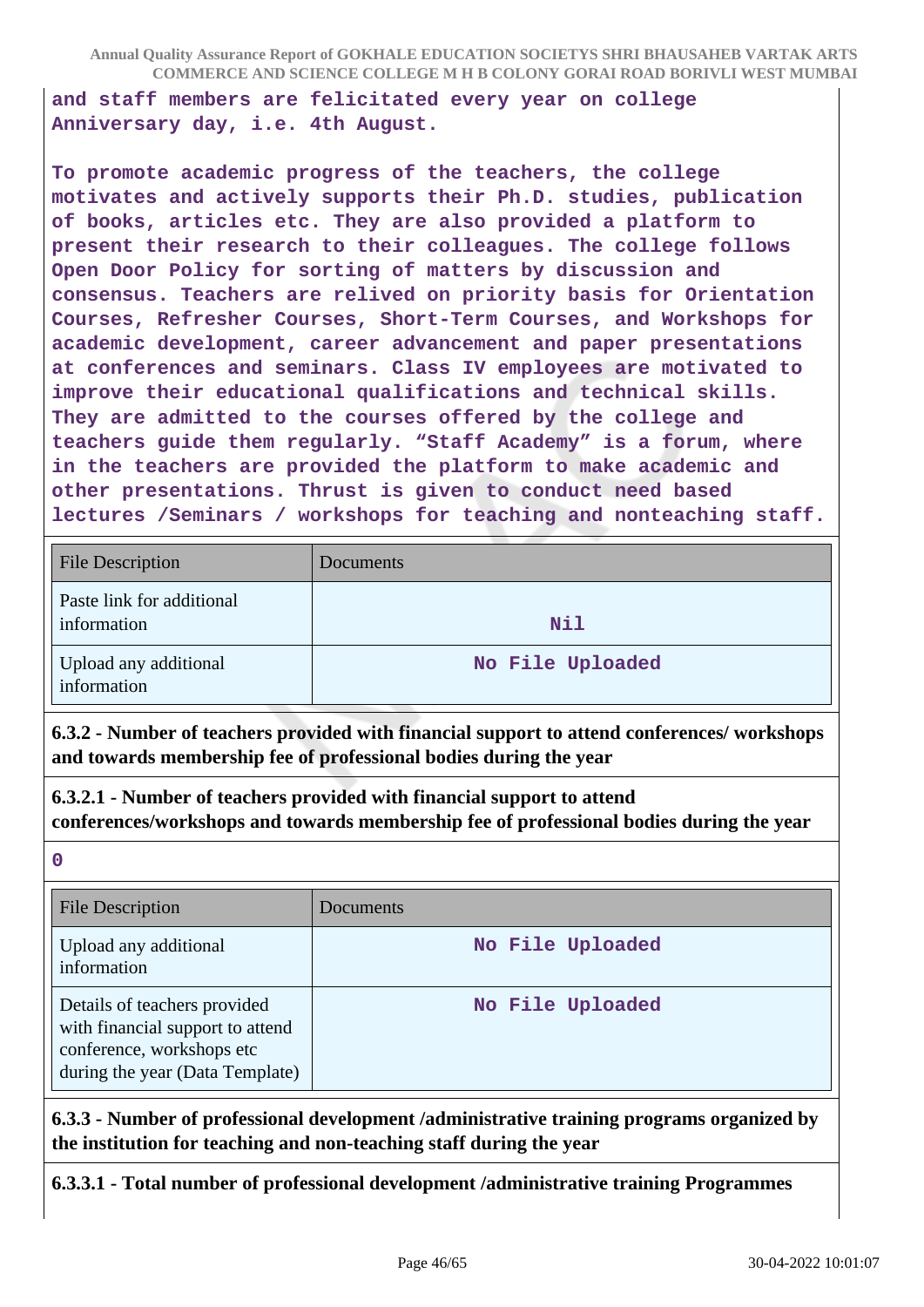#### **organized by the institution for teaching and non teaching staff during the year**

#### **10**

| <b>File Description</b>                                                                                                                                                 | Documents        |
|-------------------------------------------------------------------------------------------------------------------------------------------------------------------------|------------------|
| Reports of the Human Resource<br><b>Development Centres</b><br>(UGCASC or other relevant<br>centres).                                                                   | No File Uploaded |
| Reports of Academic Staff<br>College or similar centers                                                                                                                 | No File Uploaded |
| Upload any additional<br>information                                                                                                                                    | No File Uploaded |
| Details of professional<br>development / administrative<br>training Programmes organized<br>by the University for teaching<br>and non teaching staff (Data<br>Template) | View File        |

**6.3.4 - Number of teachers undergoing online/face-to-face Faculty development Programmes (FDP) during the year (Professional Development Programmes, Orientation / Induction Programmes, Refresher Course, Short Term Course etc.)**

**6.3.4.1 - Total number of teachers attending professional development Programmes viz., Orientation / Induction Programme, Refresher Course, Short Term Course during the year**

**12**

| <b>File Description</b>                                                                                    | Documents        |
|------------------------------------------------------------------------------------------------------------|------------------|
| <b>IQAC</b> report summary                                                                                 | No File Uploaded |
| Reports of the Human Resource<br><b>Development Centres</b><br>(UGCASC or other relevant<br>centers)       | No File Uploaded |
| Upload any additional<br>information                                                                       | No File Uploaded |
| Details of teachers attending<br>professional development<br>programmes during the year<br>(Data Template) | View File        |
|                                                                                                            |                  |

6.3.5 - Institutions Performance Appraisal System for teaching and non- teaching staff

**Another measure to assess faculty is by means of the APAR**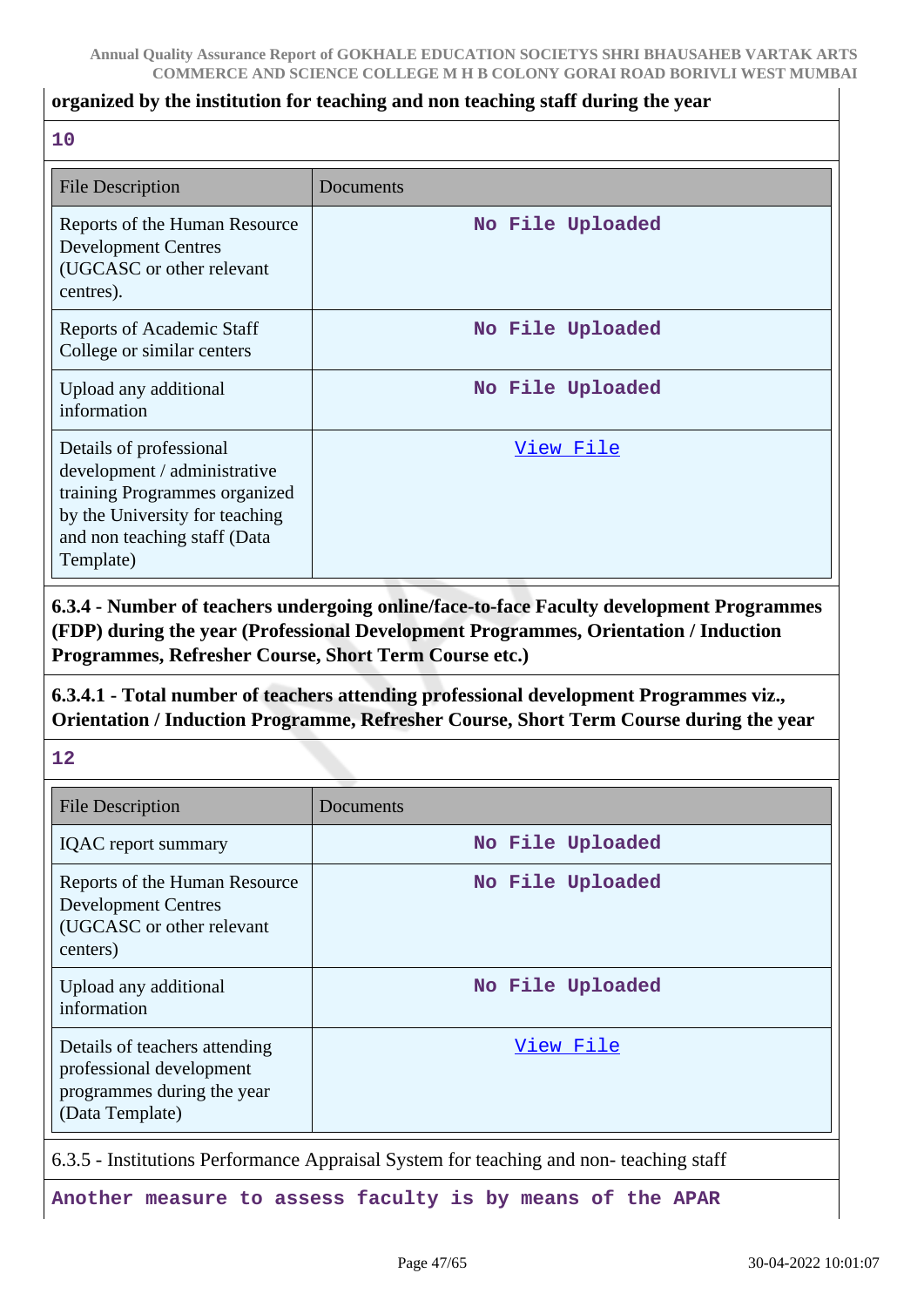**submitted at the end of every academic cycle. The objective of the APAR is to highlight faculty member's role and performance for the past year and it also summarizes the expectations from the faculty for future development. The faculty members do the self appraisal of various points mentioned in the report before submitting to authority. This report is reviewed and appraised by head of the department, Vice- Principal and Principal with their remarks and forwarded to the Management. The reporting authority reviews annually the nature and quality of work performed by faculty members based on the parameters such as knowledge of sphere of work, analytical ability, initiative taken, ability to inspire and motivate, supervisory ability, inter-personal relations and teamwork. Feedback received from students are further considered and incorporated in decision making process for continuous improvement.**

**The APAR cell appraises and evaluates the staff members, according to which the staff takes the training for further skill development. The promotions are as per the standard code of promotion and policies. Administrative staff members are oriented on all the official procedures like noting, drafting and filing etc. The institute on regular intervals also trains its supporting staff to provide better services to the stakeholders.**

| <b>File Description</b>                  | Documents        |
|------------------------------------------|------------------|
| Paste link for additional<br>information | <b>Nil</b>       |
| Upload any additional<br>information     | No File Uploaded |

### **6.4 - Financial Management and Resource Mobilization**

6.4.1 - Institution conducts internal and external financial audits regularly Enumerate the various internal and external financial audits carried out during the year with the mechanism for settling audit objections within a maximum of 200 words

**Quarterly Internal Audit is conducted by auditors /CA firms appointed by the organization. The Internal Audit is entrusted with the job of checking the payments, approvals, compliance of rules and regulations. Proper deduction of income tax, timely deposit of TDS, GST etc are checked by internal auditors.**

**The Audit party also checks whether accounting standards have been followed for true and fair disclosure of financial statements. The**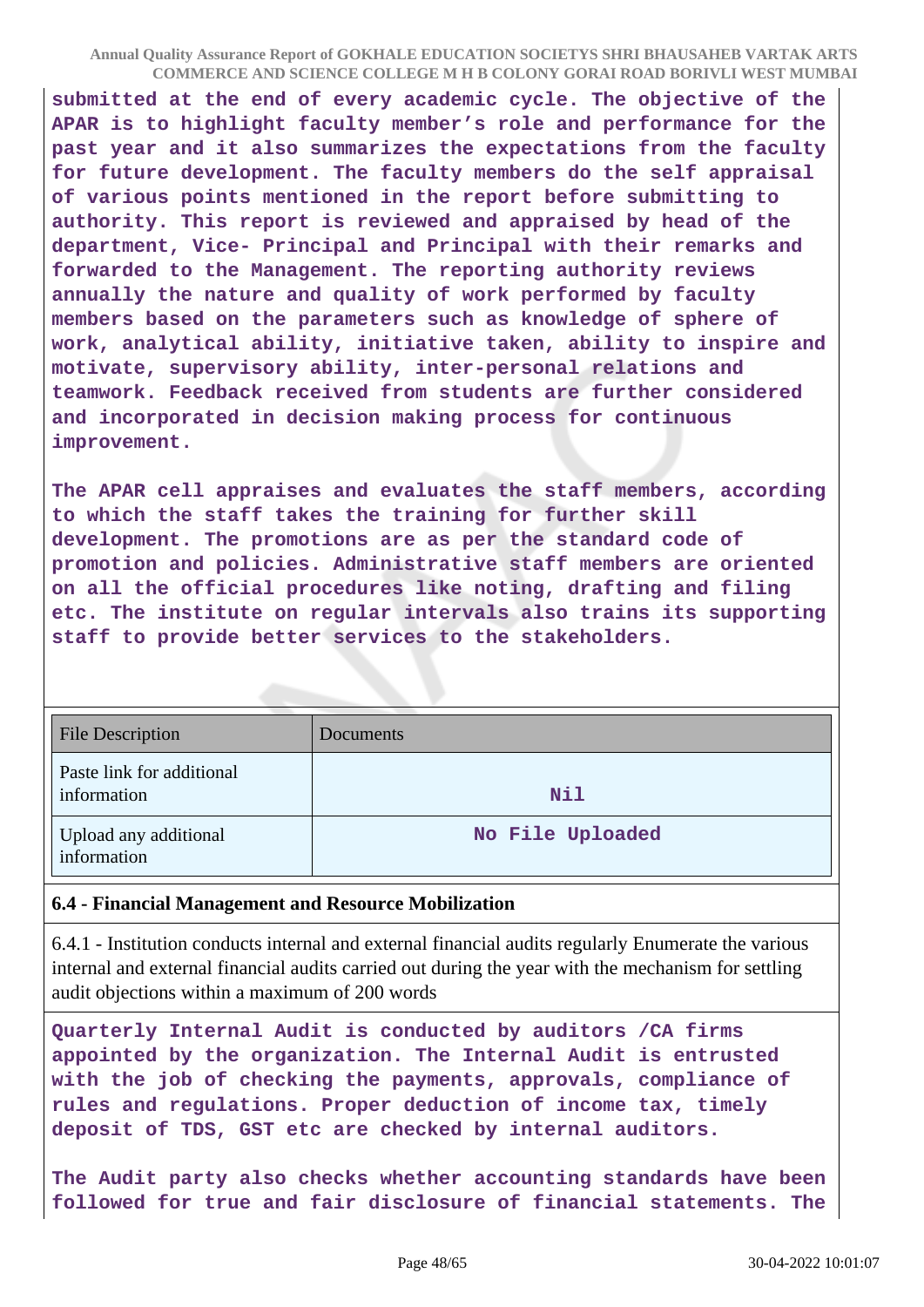**audit also checks the budgetary compliances. The Internal Audit is conducted quarterly to ensure timely and proper deposit of statutory dues, budgetary control, compliance of sanctions and approvals, check for any payment irregularity etc.**

**Overall compliance and proper record keeping and compliance of accounting standards by the college is also finally checked by the statutory auditor every year. The deviations if any are reported to the Management in the Independent Auditor report or the observations /deviations in the accounts found out in the audit are discussed and sorted out with the Management before preparation of Final accounts. The Financial statements were prepared by the Institute under the supervision and guidance of Internal Auditors/Statutory Auditors. The deviations are reported to the management in the form of observations by both Statutory and Internal Auditors. These observations are discussed, issues sorted out and corrections carried out and complied by the Institute.**

**External Audit:**

**External Audit is carried out as under**

**1. External Audit – Joint Director everyyear**

**2. External Audit –Accounts General Maharashtra**

**3. Statutory Audit is also conducted as per requirements of Various Laws.**

| <b>File Description</b>                  | Documents        |
|------------------------------------------|------------------|
| Paste link for additional<br>information | Nil              |
| Upload any additional<br>information     | No File Uploaded |

**6.4.2 - Funds / Grants received from non-government bodies, individuals, philanthropers during the year (not covered in Criterion III)**

**6.4.2.1 - Total Grants received from non-government bodies, individuals, Philanthropers during the year (INR in Lakhs)**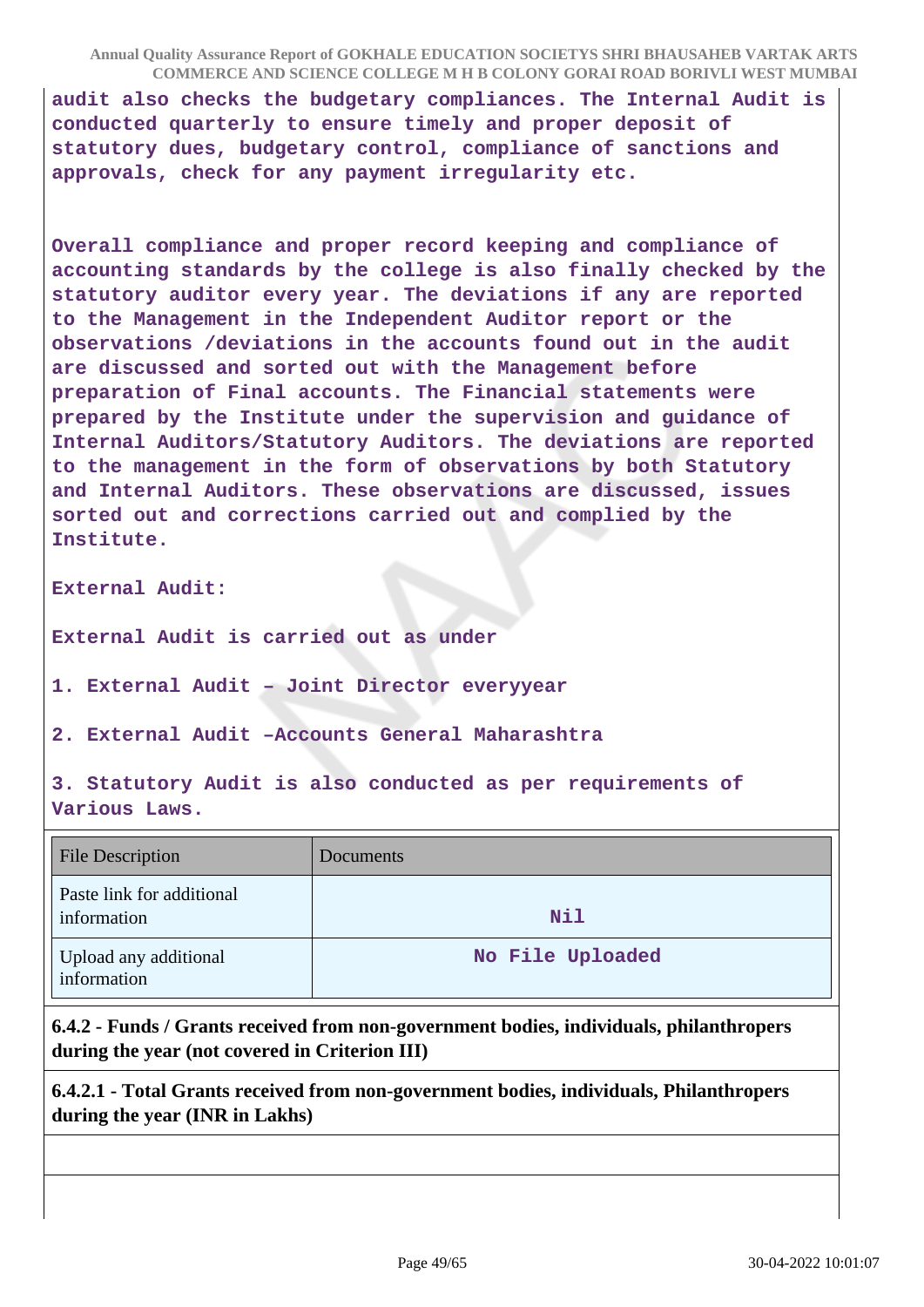| File Description                                                                                                                               | Documents        |
|------------------------------------------------------------------------------------------------------------------------------------------------|------------------|
| Annual statements of accounts                                                                                                                  | No File Uploaded |
| Any additional information                                                                                                                     | No File Uploaded |
| Details of Funds / Grants<br>received from of the non-<br>government bodies, individuals,<br>Philanthropers during the year<br>(Data Template) | No File Uploaded |

6.4.3 - Institutional strategies for mobilization of funds and the optimal utilization of resources

**1. Mobilization of funds:**

**The major sources of revenue are:**

**1. Fees collection.**

**2. Management contribution, if required.**

**3. Sundry income generated through sale of outdated papers.**

**The funds collected are spent only for planned expenditure reflected in the budget. During the preparation of budget, inputs are obtained from IQAC, Departments, Library, Gymkhana and various committees. Then the annual budget of the college is prepared. After collecting quotations from the various vendors, the budget is revised on the basis of requirements and priorities of the college. The college also makes operational budgetary allocations for salaries of all teaching and non-teaching staff, housekeeping staff, repairs and maintenance, AMCs, license fees, developmental work, audit fees, legal and professional charges, purchase of books and periodicals, event expenses, sports participation fees, electricity and water bills, stationery expenses, postage and miscellaneous expenses. The daily sundry expenses are met out of the petty cash provisions. The budget items are approved by the Management. The final annual budget (capital & revenue) is tabled before the College Development Committee (CDC). All financial transactions are controlled and monitored by internal and external audit. The college distributes endowment prizes and scholarship to the deserving needy students.**

#### **2. Optimal utilization of infrastructural resources:**

**There is conducive time table for students for the utilization of class rooms and work schedule for teaching and non-teaching staff.**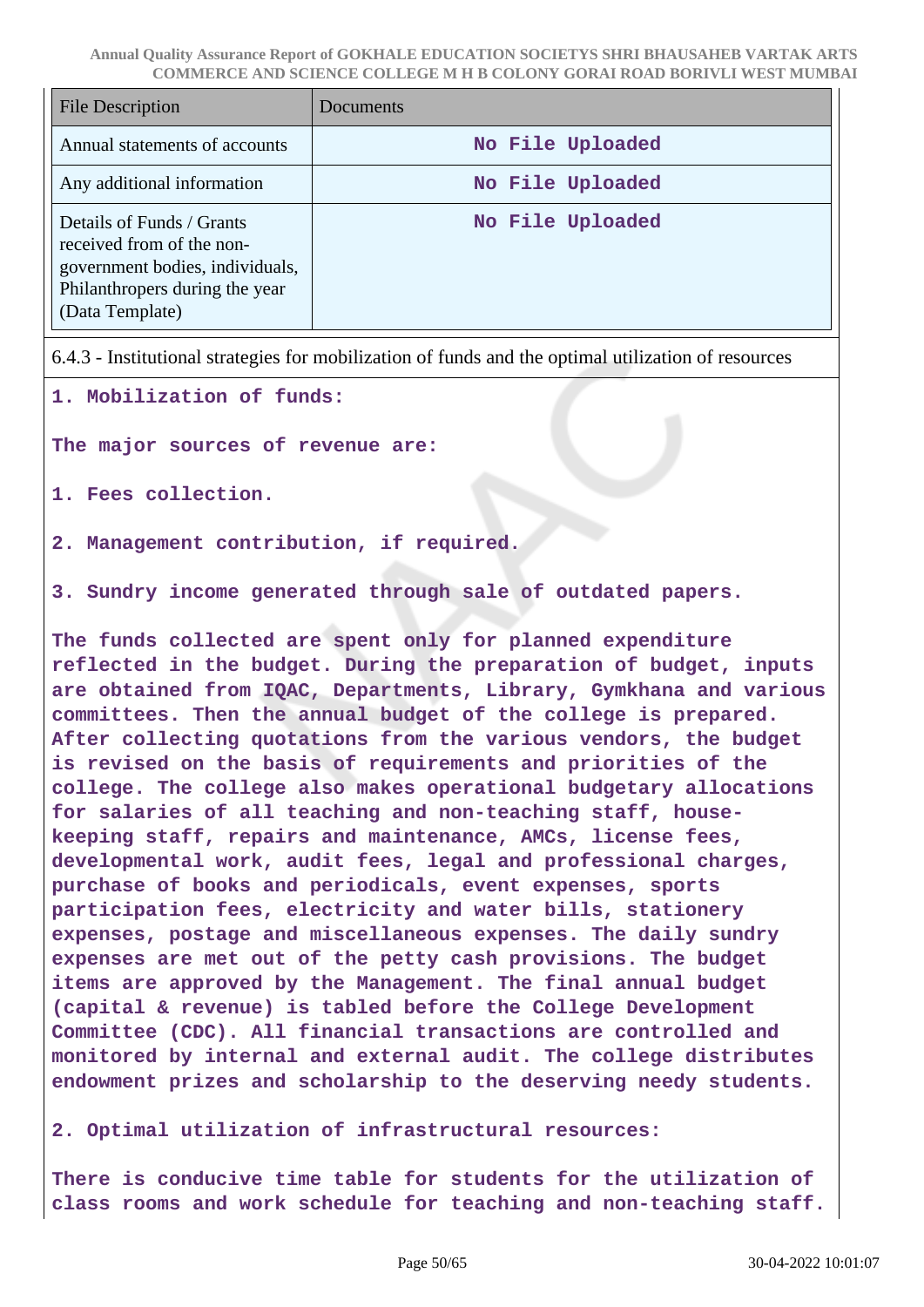**ICT enabled computer labs and WI Fi enabled premises for conducting online and offline lectures, Smart class room, Projectors & LCD in classrooms have been facilitated. At times as per the need arises, the Certificate courses are conducted on Sunday/Holiday and during vacations also. Library is well equipped with text books, reference books, journals, magazines and online journals. Library and study room hours are extended during the period of exams. University and college examinations are conducted by optimum utilization of available resources. Gymkhana, Canteen, computer labs, library, assembly hall are commonly used by all the department for conducting various activities of the college.**

#### **3. Optimal utilization of human resources**

**There are experienced and dedicated teaching and non- teaching staff members. Teaching work is shared by the regular teaching staff as per the university norms and the remaining work, if any, gets contributed by visiting faculties. Experienced and trained teachers are appointed at various committees, criteria as coordinators and convenors for smooth functioning of college activities. Teachers are also involved in various administrative work. For non-teaching staff, their job is rotated from time to time to enhance their versatile skill development.** 

| <b>File Description</b>                  | Documents        |
|------------------------------------------|------------------|
| Paste link for additional<br>information | <b>Nil</b>       |
| Upload any additional<br>information     | No File Uploaded |

#### **6.5 - Internal Quality Assurance System**

6.5.1 - Internal Quality Assurance Cell (IQAC) has contributed significantly for institutionalizing the quality assurance strategies and processes

**Every year before the beginning of the Academic Year, IQAC prepares the Academic Calendar for smooth functioning of various activities. It is prepared by Principal, HODs and IQAC committee members. Beginning of the term, last working day of the semester, Examination schedules, Cultural Activities, Sports day and other extracurricular activities are scheduled in the Academic Calendar. Academic Calendar is circulated among the Teaching staff, Non-Teaching Staff and Student Representative for observations and suggestions. After making changes as per the requirement, IQAC gets approval from College Development Committee. Academic Calendar and Administrative Calendar are prepared by respective**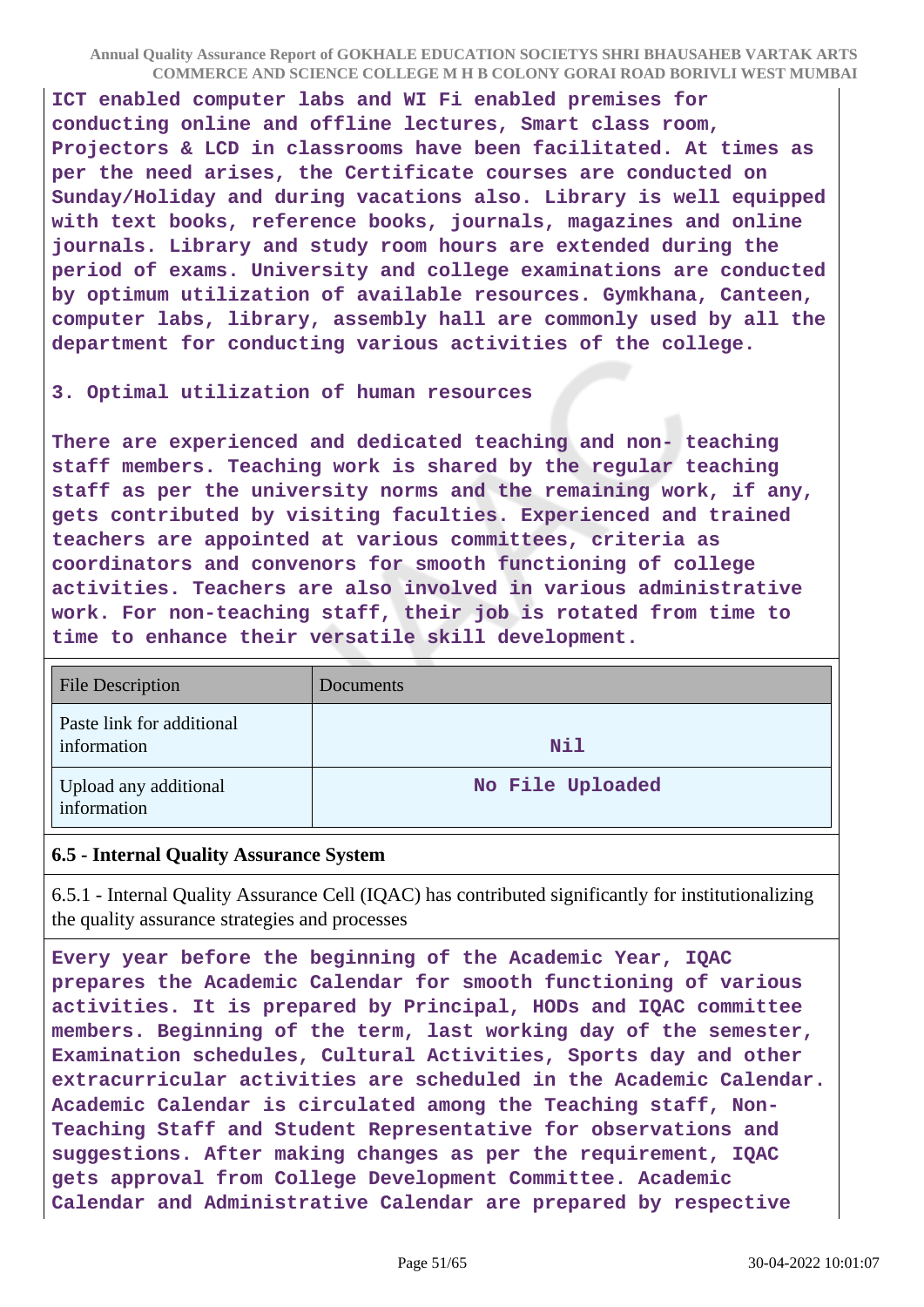**department for implementation of action plan. Administrative Calendar is prepared by Office superintendent, Head of Accounts Department and The Librarian of the College. The Plan is circulated among the Non-Teaching staff to follow the action plan. The Academic Calendar is displayed on the website and circulated to the HODs for preparing Department Academic Calendar for conducting various activities such as seminars, workshops, Guest lectures, Placement, and Internal Examination. It helps faculty members to prepare Teaching Plan, Progress Report, Personal Time Table and Consolidated Time Table. The plan of action is monitored by Principal, HODs and IQAC committee members to take necessary measures.**

**1. Promoting Research Aptitude among staff members and students,**

**26 research papers presented by staff members in National and International conferences.**

**2) Two-Day International Multidisciplinary Web Conference on 21st& 22nd May, 2021 was organised. The main theme of Conference was "COVID-19: FUTURE ROADMAP". Total 47 articles were received and published in the conference proceedings with ISBN Number 978-93-83672-80-6. Along with this 39papersin English, 06 papers in Marathi and 02 papers in Hindi were also published in peer reviewed refereed and UGC listed, journal no. 40776 ( April to June 2021 )named "AJANTA" having Impact Factor 6.399.**

**3) On 13th December, 2020 an online lecture was organized on "NAAC- Revised Assessment & Accreditation" by Dr. N. S. Dharmadhikari , NAAC Peer Team Member.**

| <b>File Description</b>                  | Documents        |
|------------------------------------------|------------------|
| Paste link for additional<br>information | <b>Nil</b>       |
| Upload any additional<br>information     | No File Uploaded |

6.5.2 - The institution reviews its teaching learning process, structures & methodologies of operations and learning outcomes at periodic intervals through IQAC set up as per norms and recorded the incremental improvement in various activities

**IQAC being the central body within the college monitors and**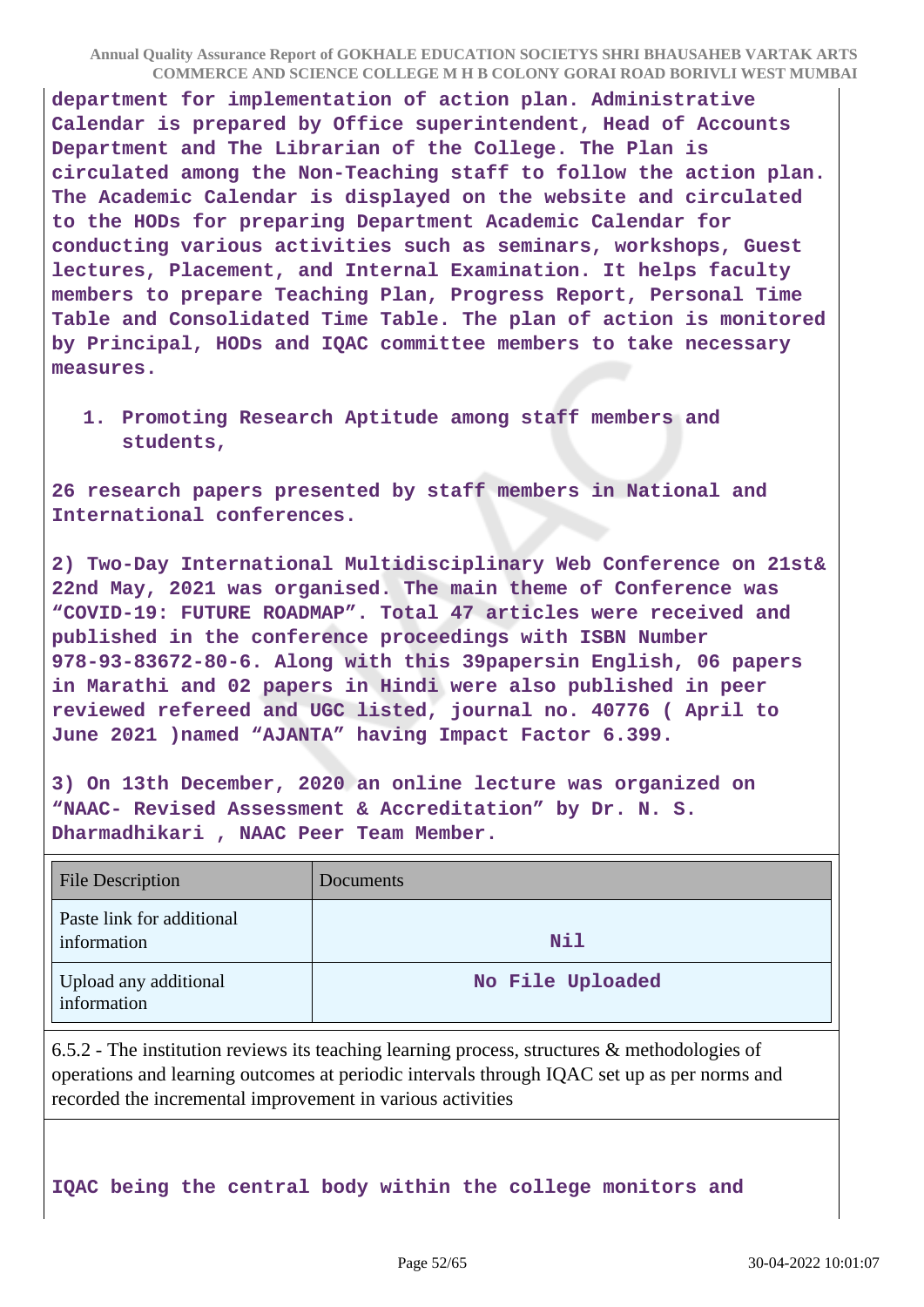**reviews the teaching-learning process regularly. Based on feedback, various innovative activities and reforms were introduced. The improvements, based on feedback, implemented are:**

- **1. IQAC periodically reviews the teaching-learning process, structures & methodologies of operations, and learning outcomes. The standard methods of teaching, learning, and evaluation which are proven over the years are being followed. During the year under consideration online teaching work is undertaken due to pandemic situation by following all guidelines of different authorities.**
- **2. Academic Calendar: Based on the University Academic Schedule, the Institute prepares the academic calendar well in advance at the start of the year with ample time frame for not only the regular teaching-learning process but also to accommodate the various events like seminar/ guest lecture/ workshops/ FDPs/ Hands-on-series and many more. During the year various events were conducted very successfully in an online mode.**
- **3. Preparation of teaching plan for each Semester: The teaching plan is prepared by the faculty members for all the subjects they teach in that particular semester along with enriching the curriculum with guest lectures, industrial visits, and Internships.**
- **4. Monthly lecture Record: Everyday faculty prepares and at the end of the month submits details of the lectures conducted along with the topics covered.**
- **5. Evaluation of teachers by students: The institution has a feedback system to evaluate the teachers by students. The regular evaluation of the teachers by the students, feedback on teaching methodologies, course delivery, attitude, strengths, weaknesses and difficulties faced in the subject give a clear idea about the problems faced by the students. Principal and management also monitor the feedback system and takes appropriate corrective actions.**
- **6. Student learning outcomes: The institute monitors the performance of the students regularly. It has specified procedure to collect and analyse data on student learning outcomes. The following points are adopted by the institute in this context:**

**1. Regular class tests and interactions.**

**2. Semester wise and continuous evaluation comprising of internal tests, assignments, group discussions, and seminar presentations.**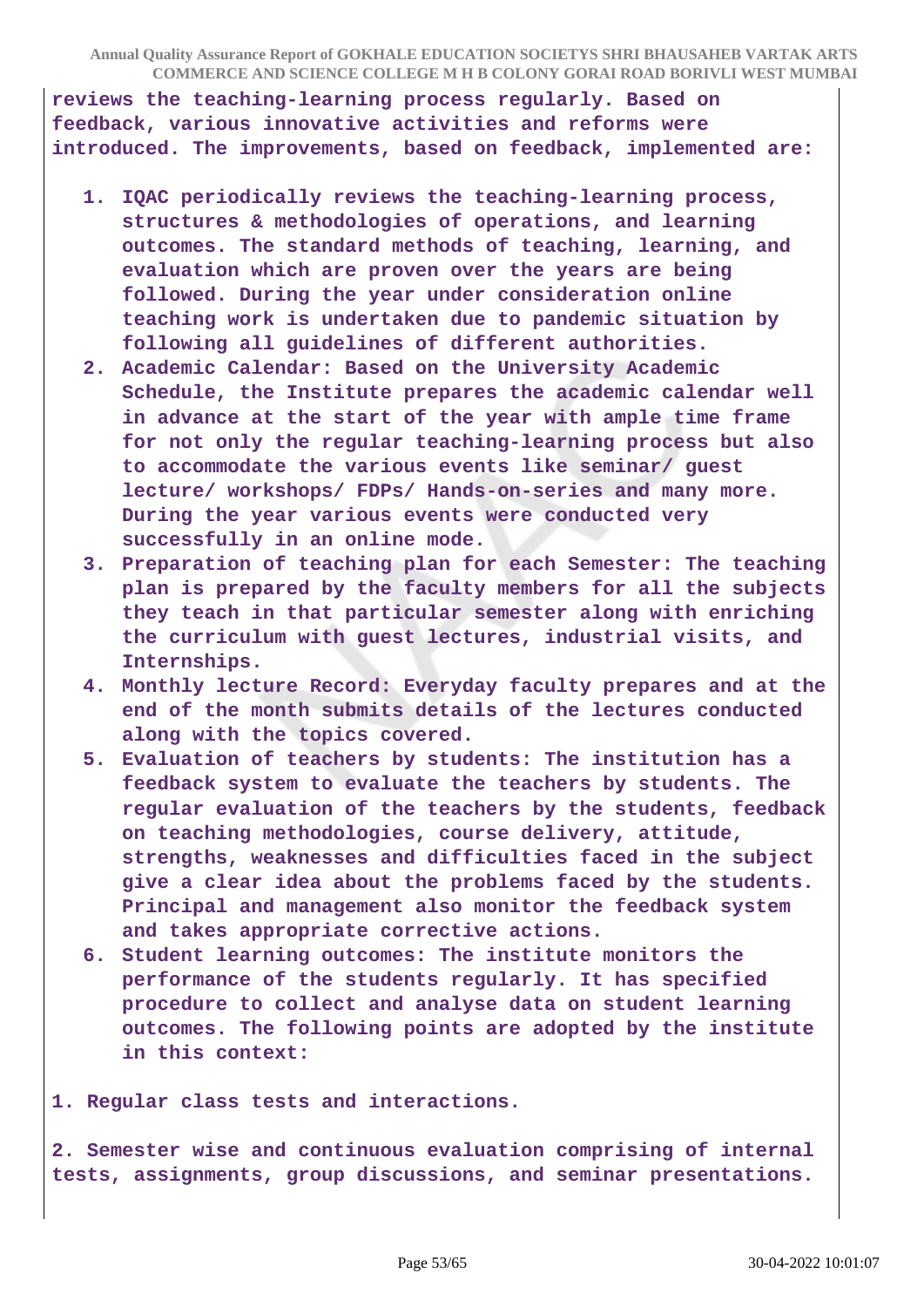**3. Semester system of examination for all courses.**

**4. Providing Question bank of various subjects to the students as per university guidelines.**

**5. Providing Lecture notes through different modes.**

**6. Timely redressal of students' grievances.**

**7. Extra classes for slow learners to solve their problems.**

**7) Effective internal examination and evaluation systems:** 

**Institute conducts an internal examinations and evaluation effectively as per university guidelines.**

**8) Students' result analysis: Institute has the provision of analysis of students' performance after the announcement of their semester results. In case, the result of the students, in a subject, is not found up to the mark, necessary steps are taken to find out the reasons and the concerned faculty members are counselled and motivated to work towards improvement.**

| <b>File Description</b>                                                                                                                                                                                                                                                                                                                                                                                       | Documents |                     |
|---------------------------------------------------------------------------------------------------------------------------------------------------------------------------------------------------------------------------------------------------------------------------------------------------------------------------------------------------------------------------------------------------------------|-----------|---------------------|
| Paste link for additional<br>information                                                                                                                                                                                                                                                                                                                                                                      |           | Nil                 |
| Upload any additional<br>information                                                                                                                                                                                                                                                                                                                                                                          |           | No File Uploaded    |
| 6.5.3 - Quality assurance initiatives of the<br>institution include: Regular meeting of<br><b>Internal Quality Assurance Cell (IQAC);</b><br>Feedback collected, analyzed and used for<br>improvements Collaborative quality<br>initiatives with other institution(s)<br>Participation in NIRF any other quality audit<br>recognized by state, national or international<br>agencies (ISO Certification, NBA) |           | A. All of the above |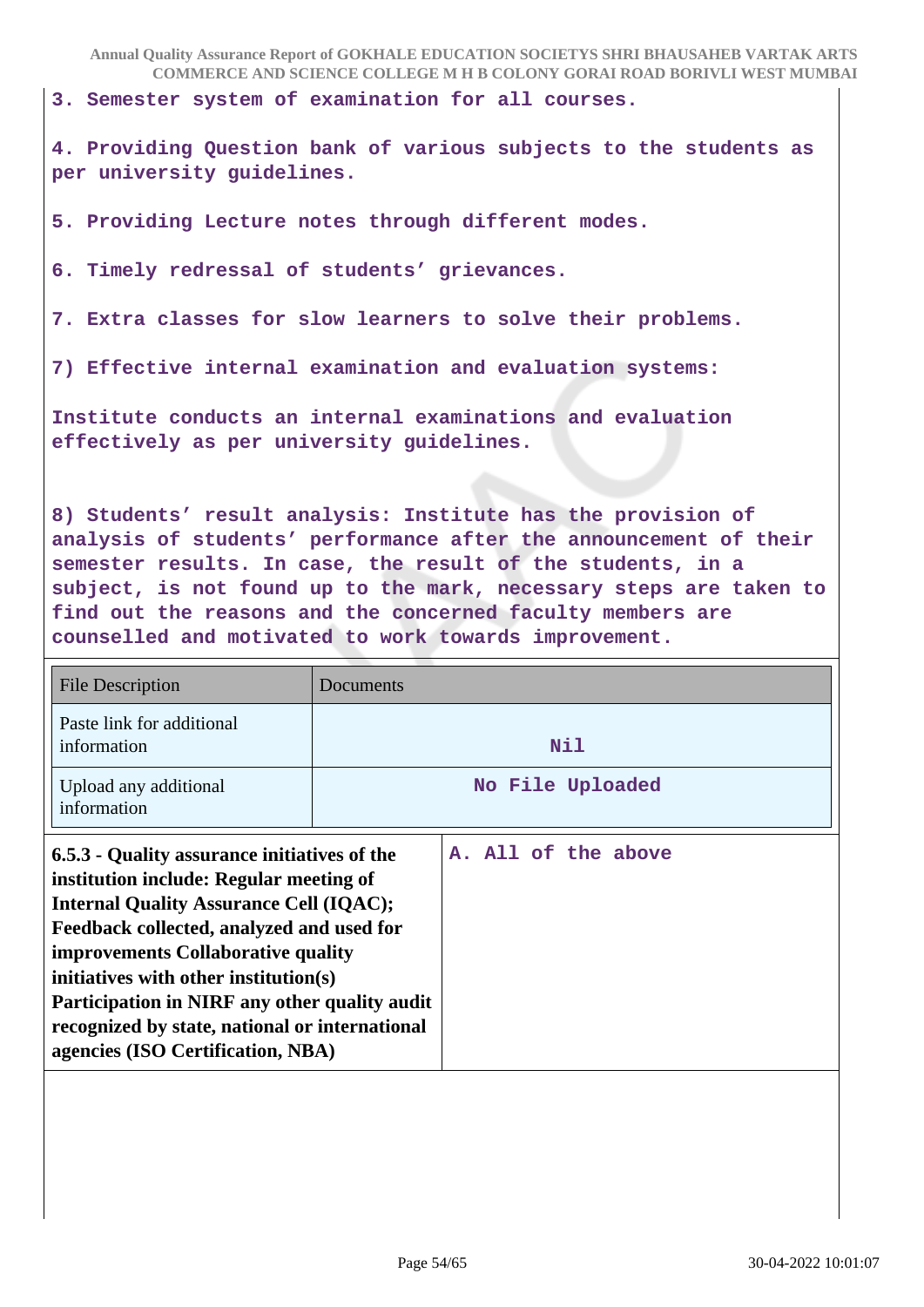| <b>File Description</b>                                                                         | Documents  |
|-------------------------------------------------------------------------------------------------|------------|
| Paste web link of Annual<br>reports of Institution                                              | <b>Nil</b> |
| Upload e-copies of the<br>accreditations and certifications                                     | View File  |
| Upload any additional<br>information                                                            | View File  |
| <b>Upload details of Quality</b><br>assurance initiatives of the<br>institution (Data Template) | View File  |

#### **INSTITUTIONAL VALUES AND BEST PRACTICES**

#### **7.1 - Institutional Values and Social Responsibilities**

7.1.1 - Measures initiated by the Institution for the promotion of gender equity during the year

**The various Departments, Associations and Committees conduct programmes to ensure gender equity and spread awareness of gender issues and empowerment of women. This year the following programmes were held for gender equity-**

**In celebration of International Women's Day, the Department of Economics held an Essay Writing Competition on the topic 'Importance of Being Financially Independent in a Woman's Life'. The Women Development Cell and the Incubation Cell of our college together hosted a Guest Lecture entitled 'My Mantra of Success' where Ms. Preeti Mazumdar (Proprietor Choco kaces) shared her secrets of success as a start-up proprietor. The Department of Sociology held a PPT competition on the theme 'Contributions of Women Sociologists'.**

**A Guest Lecture was jointly organized by the Department of Commerce and Department of Sociology on 'Prevention of Sexual Harassment at the Workplace'.**

**An Elocution Competition was held by Department of Lifelong Learning and Extension (DLLE) on 'Social Status of Women' (SWS). DLLE also undertook a project wherein students conducted a survey in the neighbouring areas of our college to find out the level of freedom the women enjoy in taking decisions regarding family matters.**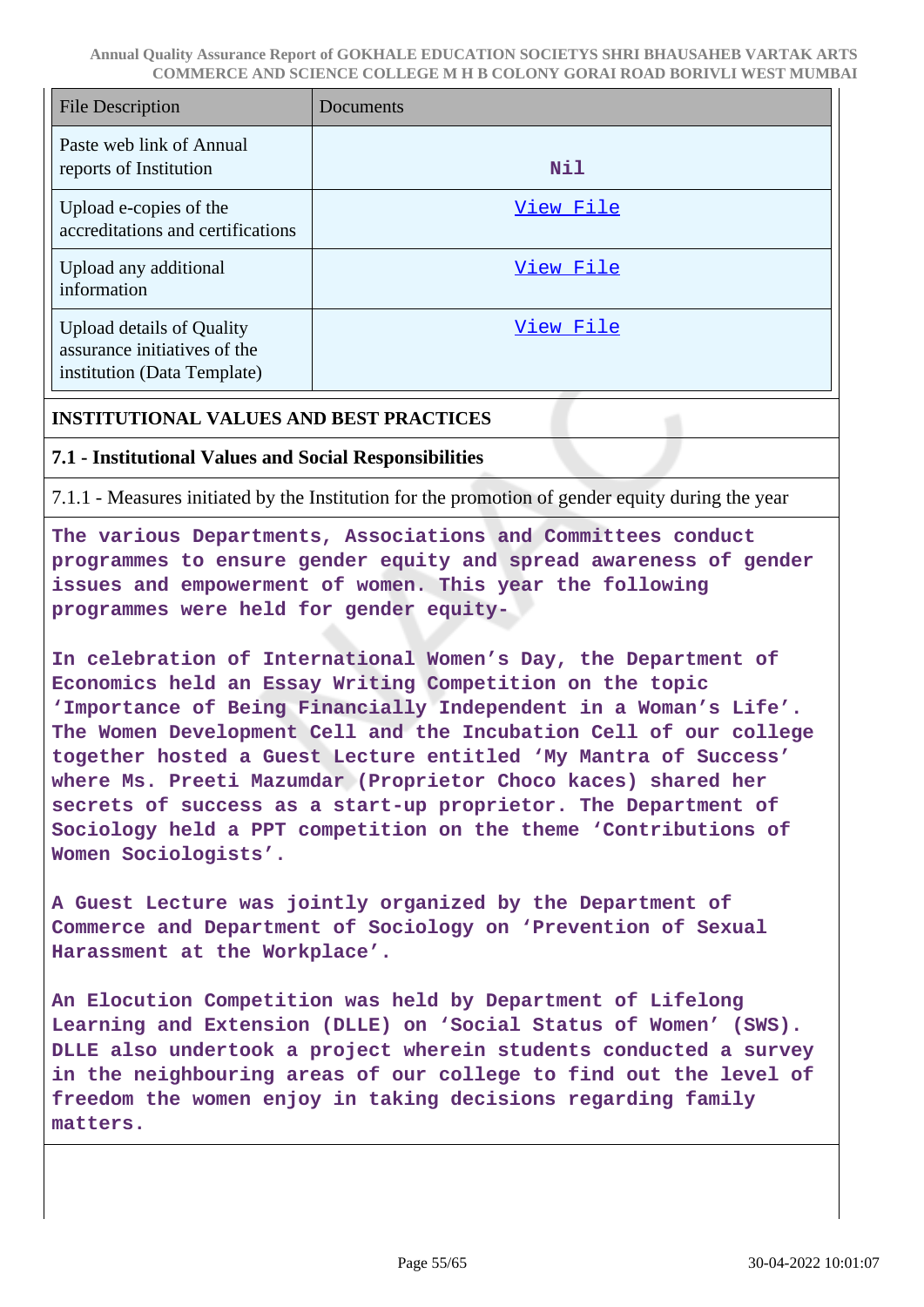| <b>File Description</b>                                                                                                                                                                                                                                                                                                                                                                                | Documents                        |  |  |  |
|--------------------------------------------------------------------------------------------------------------------------------------------------------------------------------------------------------------------------------------------------------------------------------------------------------------------------------------------------------------------------------------------------------|----------------------------------|--|--|--|
| Annual gender sensitization<br>action plan                                                                                                                                                                                                                                                                                                                                                             | <b>Nil</b>                       |  |  |  |
| Specific facilities provided for<br>women in terms of: a. Safety<br>and security b. Counseling c.<br>Common Rooms d. Day care<br>center for young children e. Any<br>other relevant information                                                                                                                                                                                                        | Notices, Attendence, Photographs |  |  |  |
| D. Any 1 of the above<br>7.1.2 - The Institution has facilities for<br>alternate sources of energy and energy<br>conservation measures Solar energy<br>Biogas plant Wheeling to the Grid Sensor-<br>based energy conservation Use of LED bulbs/<br>power efficient equipment                                                                                                                           |                                  |  |  |  |
| <b>File Description</b>                                                                                                                                                                                                                                                                                                                                                                                | Documents                        |  |  |  |
| Geo tagged Photographs                                                                                                                                                                                                                                                                                                                                                                                 | View File                        |  |  |  |
| Any other relevant information                                                                                                                                                                                                                                                                                                                                                                         | No File Uploaded                 |  |  |  |
| 7.1.3 - Describe the facilities in the Institution for the management of the following types of<br>degradable and non-degradable waste (within 200 words) Solid waste management Liquid waste<br>management Biomedical waste management E-waste management Waste recycling system<br>Hazardous chemicals and radioactive waste management                                                              |                                  |  |  |  |
| The college has provided two e-waste bins, located at a prominent<br>place, at the entrance of the college, in which e-waste of staff<br>and students are collected. When the bins are full, an authorized<br>e-waste vendor is contacted. The vendor collects the accumulated e-<br>waste and disposes them in a safe and ethical manner. The college<br>then receives a certificate from the vendor. |                                  |  |  |  |
| <b>File Description</b>                                                                                                                                                                                                                                                                                                                                                                                | Documents                        |  |  |  |
| Relevant documents like<br>agreements/MoUs with<br>Government and other approved<br>agencies                                                                                                                                                                                                                                                                                                           | <u>View File</u>                 |  |  |  |
| Geo tagged photographs of the<br>facilities                                                                                                                                                                                                                                                                                                                                                            | Photographs                      |  |  |  |
| Any other relevant information                                                                                                                                                                                                                                                                                                                                                                         | View File                        |  |  |  |
| 7.1.4 - Water conservation facilities available<br>B. Any 3 of the above                                                                                                                                                                                                                                                                                                                               |                                  |  |  |  |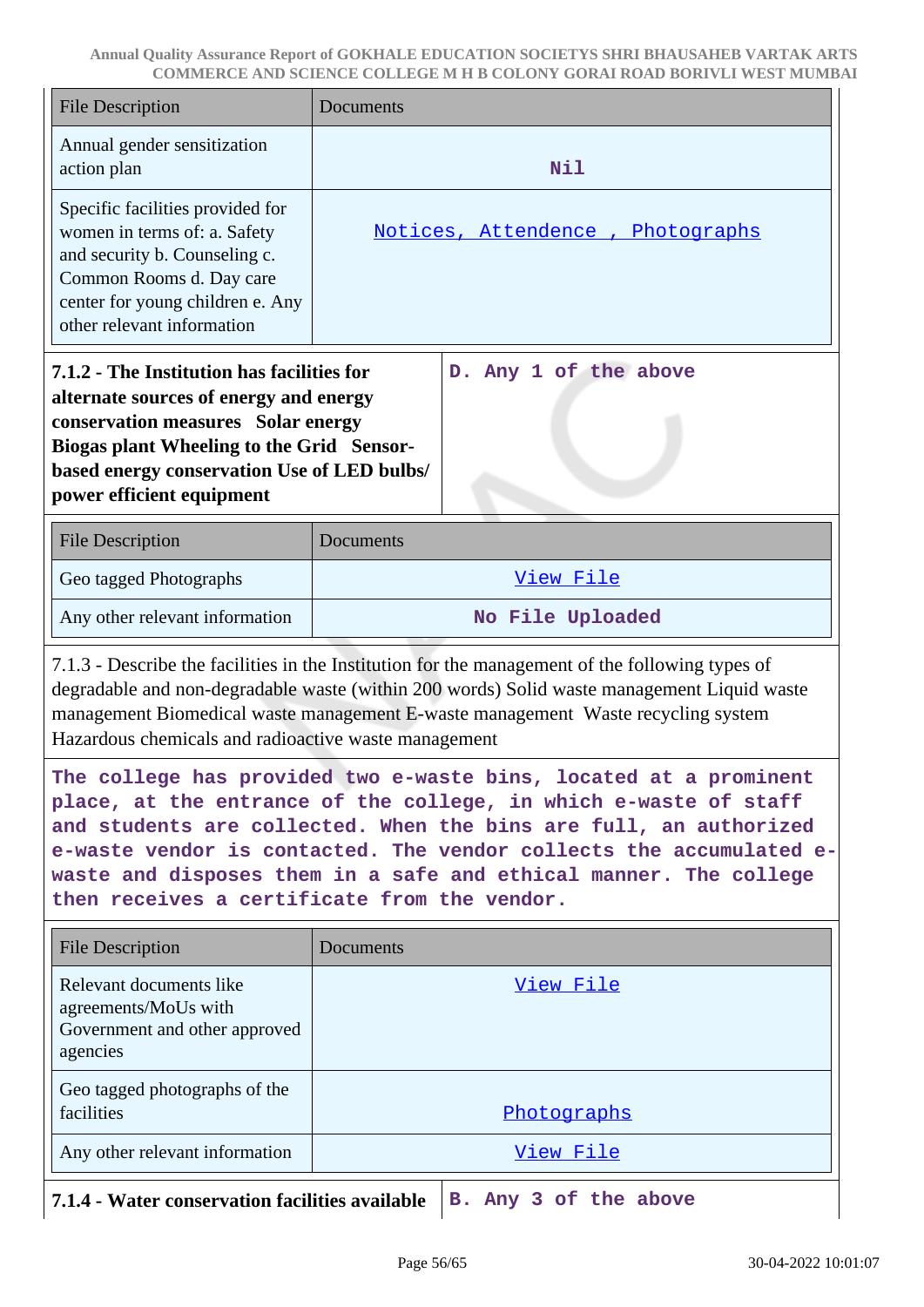**in the Institution: Rain water harvesting Bore well /Open well recharge Construction of tanks and bunds Waste water recycling Maintenance of water bodies and distribution system in the campus**

| <b>File Description</b>                                                                                                                                                                                     | Documents        |  |  |
|-------------------------------------------------------------------------------------------------------------------------------------------------------------------------------------------------------------|------------------|--|--|
| Geo tagged photographs /<br>videos of the facilities                                                                                                                                                        | View File        |  |  |
| Any other relevant information                                                                                                                                                                              | View File        |  |  |
| 7.1.5 - Green campus initiatives include                                                                                                                                                                    |                  |  |  |
| B. Any 3 of the above<br>7.1.5.1 - The institutional initiatives for<br>greening the campus are as follows:<br><b>1. Restricted entry of automobiles</b><br>2. Use of Bicycles/ Battery powered<br>vehicles |                  |  |  |
| <b>3. Pedestrian Friendly pathways</b>                                                                                                                                                                      |                  |  |  |
| <b>4. Ban on use of Plastic</b>                                                                                                                                                                             |                  |  |  |
| 5. landscaping with trees and plants                                                                                                                                                                        |                  |  |  |
| <b>File Description</b>                                                                                                                                                                                     | Documents        |  |  |
| Geo tagged photos / videos of<br>the facilities                                                                                                                                                             | View File        |  |  |
| Any other relevant documents                                                                                                                                                                                | No File Uploaded |  |  |
| 7.1.6 - Quality audits on environment and energy are regularly undertaken by the institution                                                                                                                |                  |  |  |
|                                                                                                                                                                                                             |                  |  |  |

| 7.1.6.1 - The institutional environment and  |  |  | D. Any 1 of the above |
|----------------------------------------------|--|--|-----------------------|
| energy initiatives are confirmed through the |  |  |                       |
| following 1. Green audit 2. Energy audit     |  |  |                       |
| 3. Environment audit 4. Clean and green      |  |  |                       |
| campus recognitions/awards 5. Beyond the     |  |  |                       |
| campus environmental promotional activities  |  |  |                       |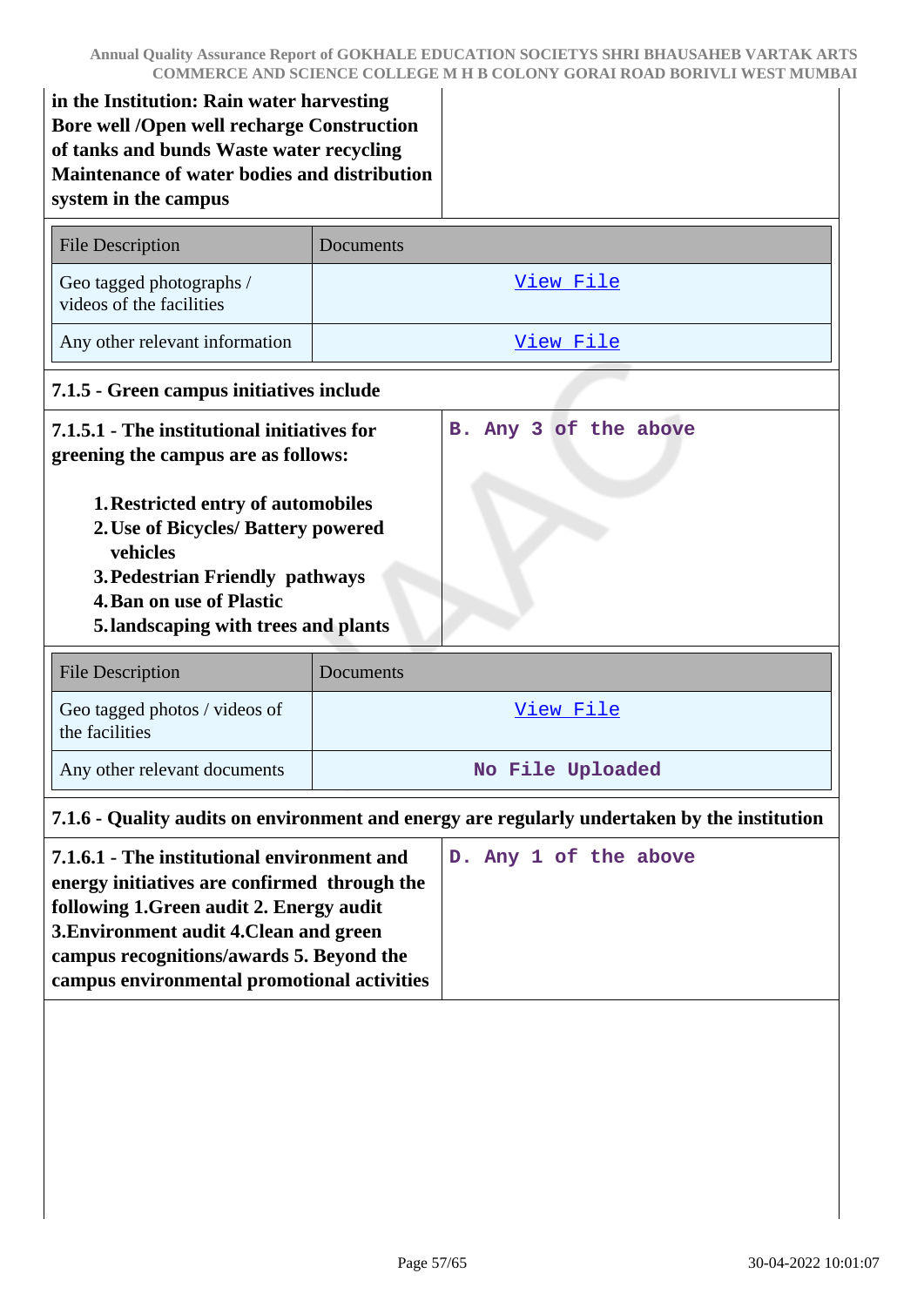| File Description                                                                | Documents        |
|---------------------------------------------------------------------------------|------------------|
| Reports on environment and<br>energy audits submitted by the<br>auditing agency | No File Uploaded |
| Certification by the auditing<br>agency                                         | No File Uploaded |
| Certificates of the awards<br>received                                          | No File Uploaded |
| Any other relevant information                                                  | No File Uploaded |

**7.1.7 - The Institution has disabled-friendly, barrier free environment Built environment with ramps/lifts for easy access to classrooms. Disabled-friendly washrooms Signage including tactile path, lights, display boards and signposts Assistive technology and facilities for persons with disabilities (Divyangjan) accessible website, screenreading software, mechanized equipment 5. Provision for enquiry and information : Human assistance, reader, scribe, soft copies of reading material, screen reading B. Any 3 of the above**

| File Description                                                               | Documents        |
|--------------------------------------------------------------------------------|------------------|
| Geo tagged photographs /<br>videos of the facilities                           | View File        |
| Policy documents and<br>information brochures on the<br>support to be provided | No File Uploaded |
| Details of the Software procured<br>for providing the assistance               | No File Uploaded |
| Any other relevant information                                                 | No File Uploaded |

7.1.8 - Describe the Institutional efforts/initiatives in providing an inclusive environment i.e., tolerance and harmony towards cultural, regional, linguistic, communal socioeconomic and other diversities (within 200 words).

**The college always tries to promote an inclusive environment and ensure tolerance towards all caste, religion and socio-economic diversities and spread harmony among students and faculty members. Our college has students of diverse religion and region. All students are treated at par and the students who are in minority**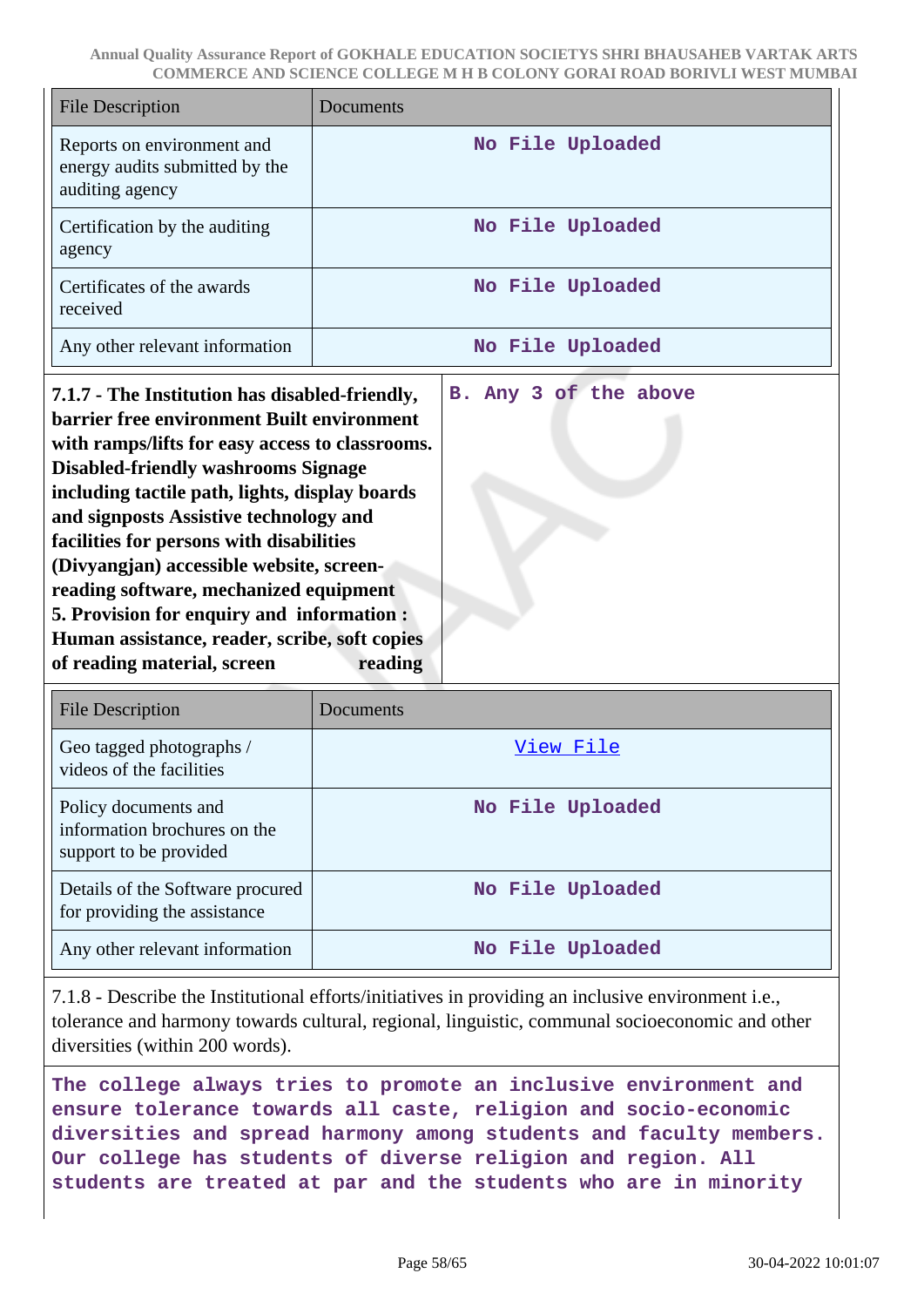**do not feel marginalized in the college. The college does not discriminate among students on any basis. All students are given equal opportunities to participate in all the activities of the college. The various Departments and Associations conduct workshops and other activities to foster and to inculcate the values of tolerance and harmony. The competitions held by these Associations and by the departments are in three languages – Hindi, Marathi and English. This year, The Hindi Bhasha Din was celebrated to commemorate the importance of the National language. Marathi Rajbhasha Din was also celebrated. The N.S.S. volunteers attended the Bhajan Sandhya organized by the University of Mumbai and students of the college also undertakenthe Rashtriya Ekta Diwas pledge organised by the University of Mumbai.**

| <b>File Description</b>                                                                                                                      | <b>Documents</b> |
|----------------------------------------------------------------------------------------------------------------------------------------------|------------------|
| Supporting documents on the<br>information provided (as<br>reflected in the administrative<br>and academic activities of the<br>Institution) | View File        |
| Any other relevant information                                                                                                               | No File Uploaded |

7.1.9 - Sensitization of students and employees of the Institution to the constitutional obligations: values, rights, duties and responsibilities of citizens

**Sensitizing students and employees towards constitutional rights and duties is given priority by our college and various activities are conducted throughout the year to transform students into ideal citizens. Some of the N.S.S volunteers were selected for training for the Republic Day Parade. The N.S.S. volunteers also participated in the Republic Day parade at Shimpoli, Borivali (West), Mumbai. One of our students, Ms. Falguni Jadhav of TYBA, was selected through Staff Selection Commission of India and was placed in the Indo- Tibetan Border Police Force. The college participated in the Police, Baliraja Krudatdnyata Sohala on 27th February, 2021 organised by the Jan Jagruti Prathishta Borivali, where soldiers, police and farmers were felicitated . Our students participated in the Major Rane Gaurav Sohala held on 21st January, 2021 organised byJan Jagruti Prathishta Borivali. The family of martyred Major Kaustubh Rane was felicitated at the function.**

**The Constitution Day was celebrated by the N.S.S.by reading out the Preamble of the Constitution. Road safety measures are an important part of being good citizens. Students participated in an Inter-collegiate Road Safety Competition entitled 'Two Wheels One Life' organized by Road Safety United Way, which included a Short**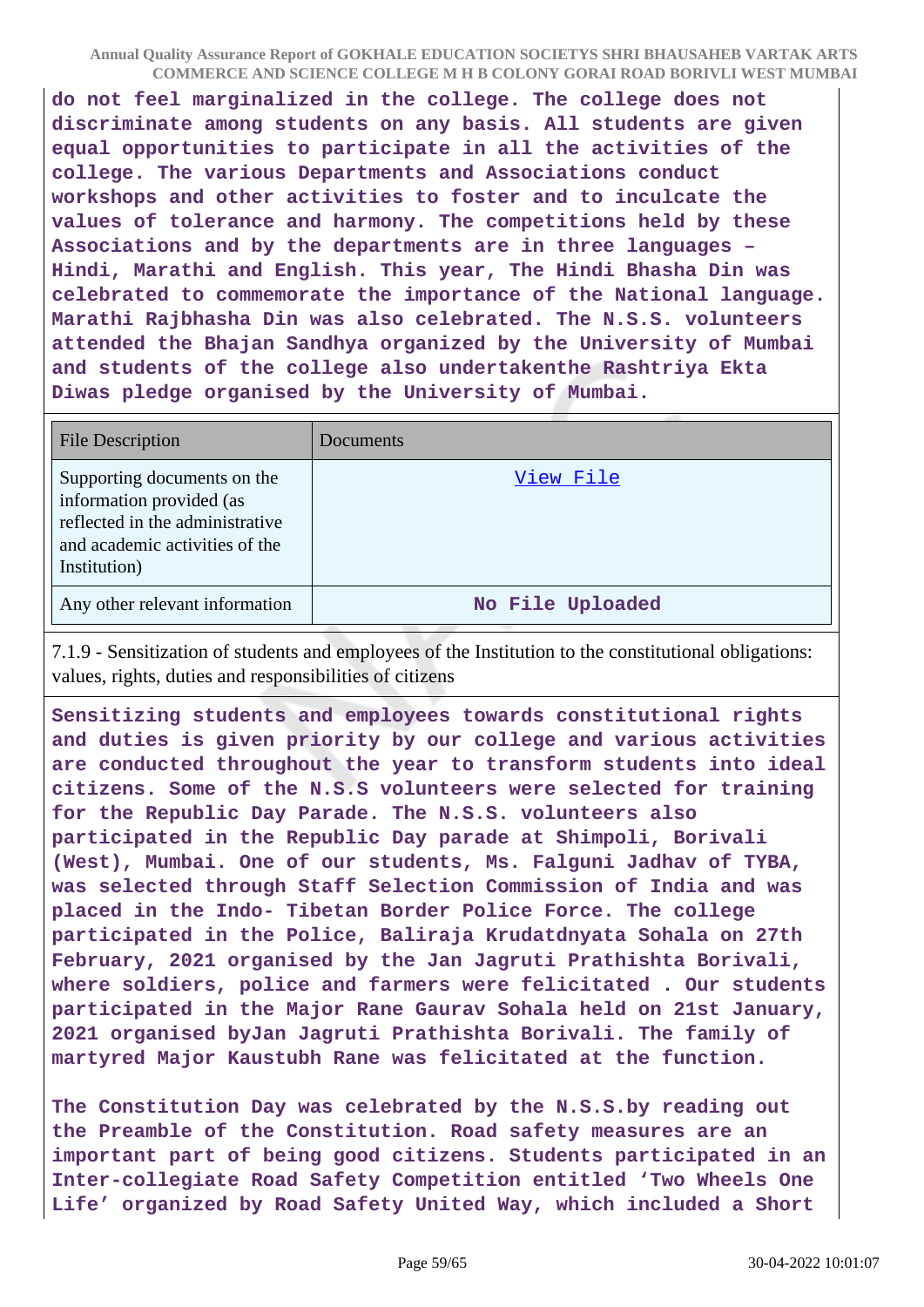**Film Making Competition and Poster Making Competition. The Department of English organized a Guest Lecture on 'Right to Information Act' to acquaint the students with this very revolutionary weapon of the citizens. The police are the upholders of the law of our society. A programme, 'Police Mitra' was organized by N.S.S. where students helped the police in controlling the crowd. A week long programme was celebrated under 'Atmanirbhar Bharat Abhiyan' by the Department of Environmental Studies, where students showcased their skills in creating artistic products from waste, incorporating in them a sense of self-reliance. As environmentally conscious citizens, a pledge to protect mother earth, was taken on 'Mazhi Vasundhara Diwas' and a 'Best out of Waste Competition' was organized by the DLLE of our college.**

| <b>File Description</b>                                                                                                                                                                                                                                                                                                                                                                                                                                                                            | Documents             |
|----------------------------------------------------------------------------------------------------------------------------------------------------------------------------------------------------------------------------------------------------------------------------------------------------------------------------------------------------------------------------------------------------------------------------------------------------------------------------------------------------|-----------------------|
| Details of activities that<br>inculcate values; necessary to<br>render students in to responsible<br>citizens                                                                                                                                                                                                                                                                                                                                                                                      | View File             |
| Any other relevant information                                                                                                                                                                                                                                                                                                                                                                                                                                                                     | No File Uploaded      |
| 7.1.10 - The Institution has a prescribed code<br>of conduct for students, teachers,<br>administrators and other staff and conducts<br>periodic programmes in this regard. The<br>Code of Conduct is displayed on the website<br>There is a committee to monitor adherence to<br>the Code of Conduct Institution organizes<br>professional ethics programmes for<br>students,<br>teachers, administrators<br>and other staff 4. Annual awareness<br>programmes on Code of Conduct are<br>organized | C. Any 2 of the above |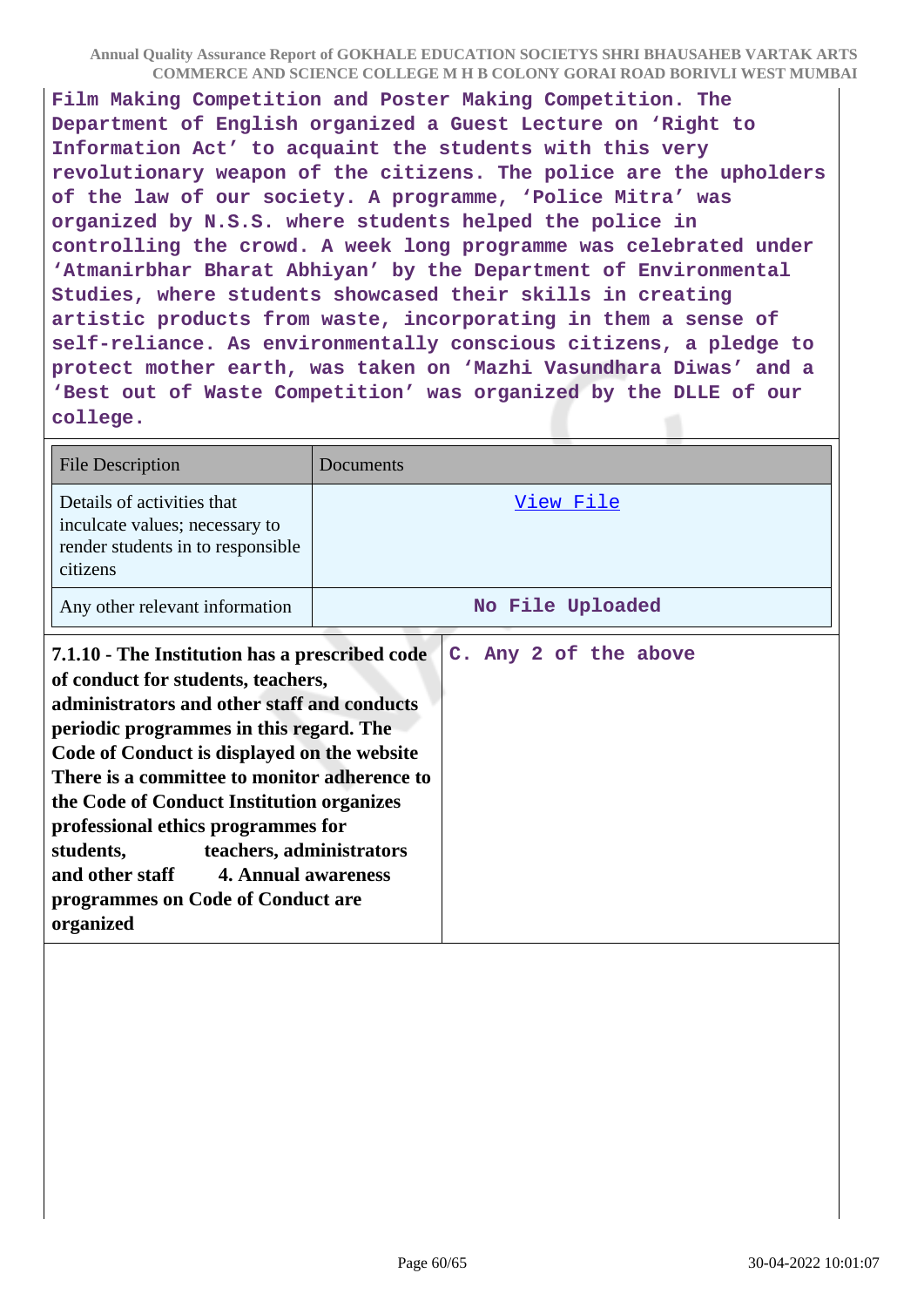| <b>File Description</b>                                                                                                                                                                                | Documents        |
|--------------------------------------------------------------------------------------------------------------------------------------------------------------------------------------------------------|------------------|
| Code of ethics policy document                                                                                                                                                                         | No File Uploaded |
| Details of the monitoring<br>committee composition and<br>minutes of the committee<br>meeting, number of programmes<br>organized, reports on the<br>various programs etc., in<br>support of the claims | <u>View File</u> |
| Any other relevant information                                                                                                                                                                         | No File Uploaded |

7.1.11 - Institution celebrates / organizes national and international commemorative days, events and festivals

**To commemorate National and International Days, the following events were celebrated-**

**International Women's Day was celebrated by the Department of Economics with an Essay Writing Competition on the topic 'Importance of Being Financially Independent in a Woman's Life'. The Women Development Cell and the Incubation Cell of our college together hosted a Guest Lecture entitled 'My Mantra of Success' where Ms. Preeti Mazumdar shared her secrets of success as a startup proprietor.**

**International Yoga Day was celebrated by the N.S.S. and the Yoga Centre. The Constitution Day was celebrated by the N.S.S.by reading out the Preamble of the Constitution. World Environment Day, World Water Day, World Ozone Day and Geography Day were celebrated by the Department of Geography and by the Nature Club. Hindi Bhasha Din and Marathi Rajbhasha Din were celebrated and a Marathi Bhasha Pandharavada was also celebrated.**

| <b>File Description</b>                                                                            | Documents        |
|----------------------------------------------------------------------------------------------------|------------------|
| Annual report of the<br>celebrations and<br>commemorative events for the<br>last (During the year) | View File        |
| Geo tagged photographs of<br>some of the events                                                    | No File Uploaded |
| Any other relevant information                                                                     | No File Uploaded |

**7.2 - Best Practices**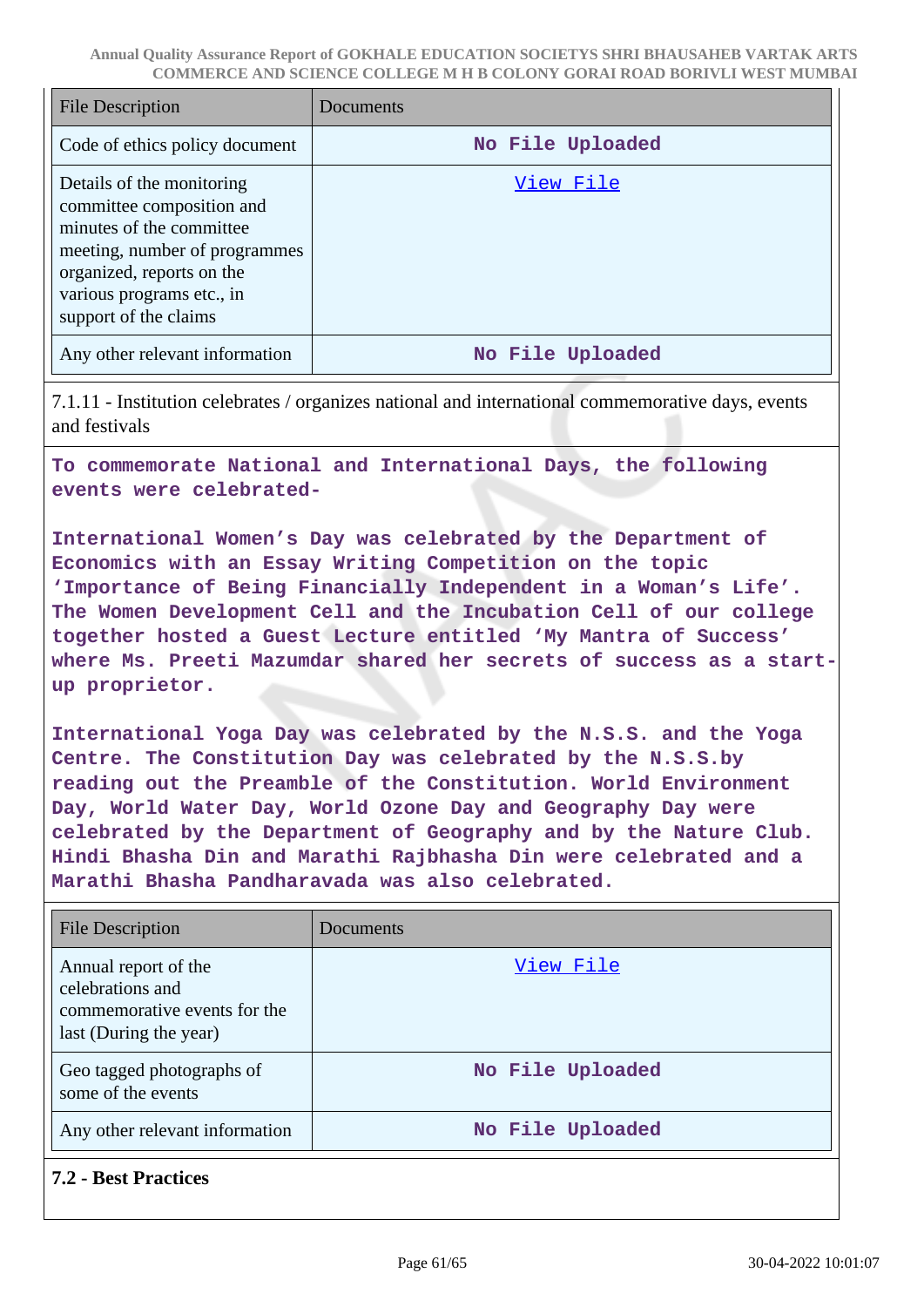7.2.1 - Describe two best practices successfully implemented by the Institution as per NAAC format provided in the Manual.

**1. Fostering the spirit of community service in students.**

**Objectives: To sensitize students towards the problems of less privileged sections of society, thereby making them empathic individuals.**

**To encourage the practice of selfless giving so as to make them productive citizens and to provide students the opportunity to contribute to the betterment of society of which they are a part.**

**Need Addressed: The year 2020 was a very trying time, not just for India, but the whole world. Students were particularly affected by the pandemic. But that was all the more reason and the right environment to foster among the students the spirit of empathy as people continued to suffer, especially economically. With globalization, an event that occurs in one corner of the world affects the entire world. Students have to play their role in bringing about harmony, justice and equality in the society around them and consequently, the whole world. Therefore, there is a need to mould them into instruments of social change.**

**The Practice: Under the aegis of the various Associations, a number of activities are taken up, that help in achieving the objectives mentioned above. There are 12 Associations functioning in the college. Each association has a Student Coordinator and Assistant Coordinator who manage the activities of the association under the guidance of the teachers-in-charge. Most of the activities focus on developing social commitment. In general, these activities include donation drives for flood or drought affected areas, cleanliness drives, street plays on gender and environmental issues, guest lectures on women empowerment, surveys on status of women, socio-economic survey of the community in the vicinity of the college asinformation agents. This year an Elocution Competition was held by DLLE on 'Social Status of Women (SWS)'. The DLLE also undertook a project wherein students conducted a survey in the neighbouring areas of the college to find out the level of freedom the women enjoy in taking decisions regarding family matters.**

**. Even during the Covid - 19 pandemic, the NSS and the Yoga Centre of our college carried out various activities that helped mitigate the physical hardships faced by the students. A Mask Distribution programme was held by the NSS. An 'Organ Donation Awareness'**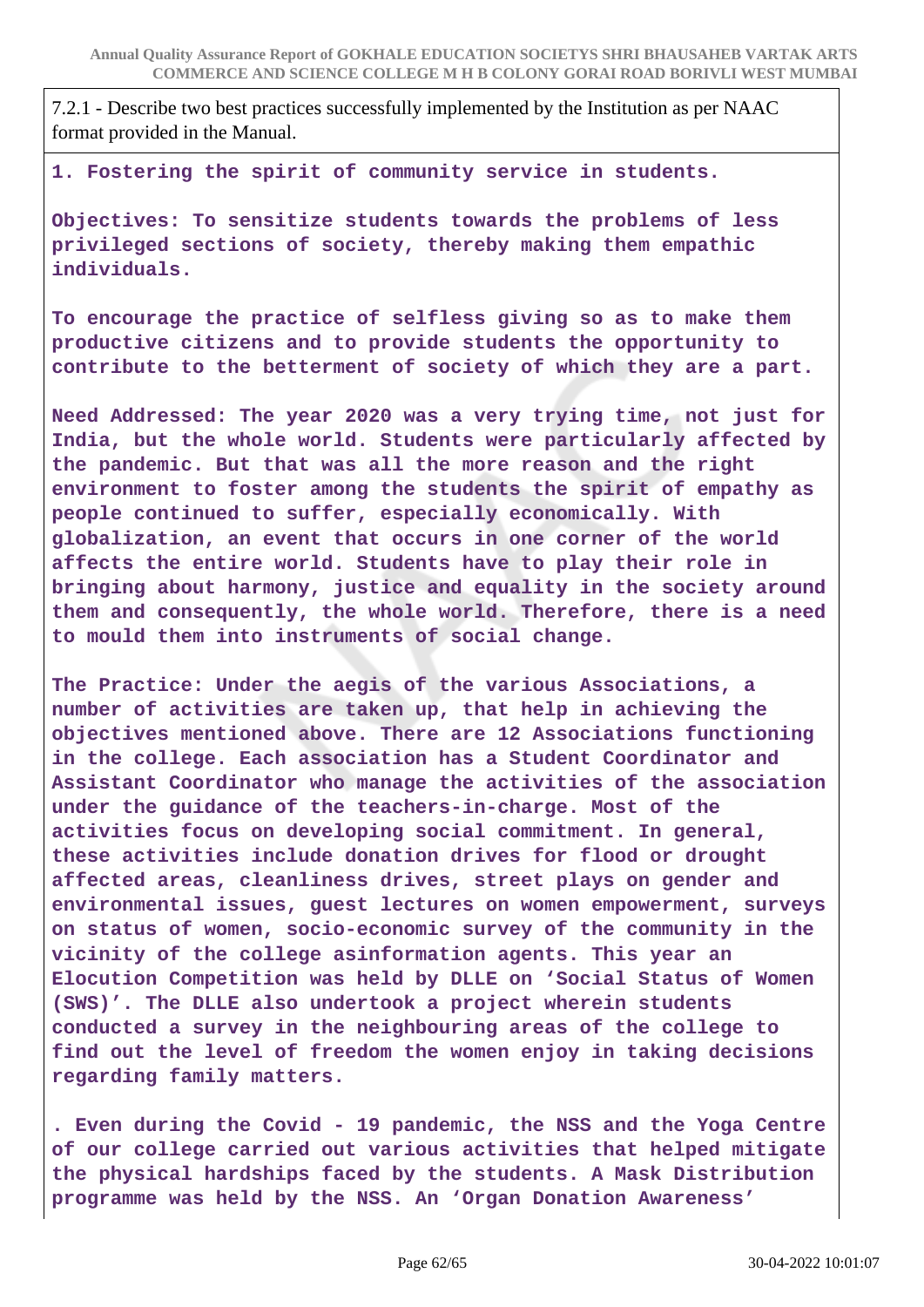**programme and a National Level Awareness Competition on 'COVD-19' were conducted by the NSS. Road safety measures are an important part of being good citizens. Students participated in an Intercollegiate Road Safety Competition. As environmentally conscious citizens, a pledge to protect mother earth was taken on Mazi Vasundhara Diwas and a Best out of Waste competition was organized by the DLLE of our college.**

**Evidence of success: By participating in these activities, our students have gained significant insight and awareness into the problems and challenges, not just economic and environmental issues but also social biases, gender issues and problems of women, in the local community, making them more compassionate, empathic individuals and model citizens. Interactions with the local community have helped both the students and the community in establishing an equitable and safe society, giving students a sense of fulfillment and participation in the betterment of society.**

**2. Organizing Conferences and Seminars on contemporary issues consecutively for last many years**

**Objectives: To be updated on current knowledge and be acquainted on the new findings in different academic disciplines.**

**To bring together academicians and experts from different parts of the country for a fruitful discussion on contemporary issues and to bridge the gap between academics and industry.**

**To provide a platform for faculty members to undertake research activities and for future collaborations.**

**To initiate students into research skills of reading, writing and critical thinking.**

**Need Addressed: Educationists need to be life-long learners and critical thinkers. As disseminators of knowledge it is vital to be updated on current knowledge which they can pass on to their students. There is also a need to promote research acumen among faculty members and to provide them a platform to present their ideas on contemporary issues.**

**Practice: Our college has been organizing conferences and seminars on various levels -State, National, International – consecutively for the last many years. The IQAC along with the principal decides on a theme for conference. An organizing committee is appointed,**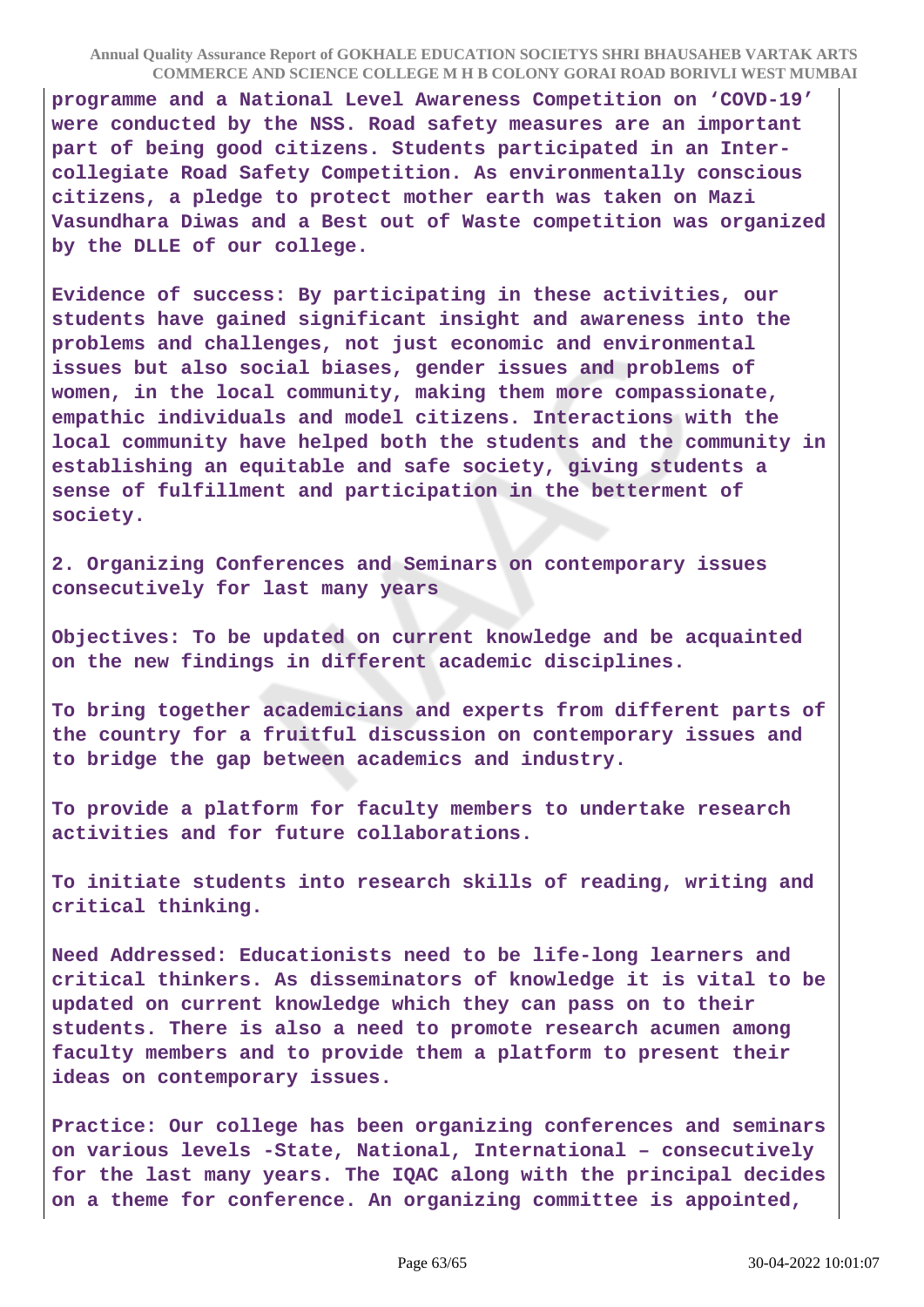**which makes all the arrangements for a smooth and efficient conduct of the conferences. Papers are invited from research scholars and faculty members and selected papers are published in the conference proceedings having ISBN.**

**In the present academic year a Two-day International Conference on 'Covid 19 – Future Roadmap' was held on 21st and 22nd May, 2021.**

**Evidence of success: The Two-day International Conference had resource persons from 5 countries – U.S.A, Poland, Greece, Singapore and India. 319 delegates from all over the country attended the conference and 48 papers were published. The Youtube videos of the conference have 1200views and the conference received excellent feedback from most of the participants.**

| <b>File Description</b>                         | <b>Documents</b> |
|-------------------------------------------------|------------------|
| Best practices in the<br>Institutional web site | View File        |
| Any other relevant information                  | No File Uploaded |

#### **7.3 - Institutional Distinctiveness**

7.3.1 - Portray the performance of the Institution in one area distinctive to its priority and thrust within 200 words

**The Gokhale Education Society is committed for uplifting the weaker sections of society. Gokhale Education Society has140 educational institutions, many of them are in tribal and rural areas. This college was established with a view to cater to the population in the far-flung North-western suburb of Mumbai, Borivali. In keeping with this vision, our college caters mainly to the economically weaker sections of society. Majority of the students belong to the middle and lower middle class sections, with many of them being first generation learners. The college strives to motivate these students by adopting various measures. Students are given the facility of paying fees in installments for the Self Finance courses and for the Regular B.A. and B.Com. courses. The college provides Earn and Learn opportunity to our students as and when required. The first generation learners were provided mentoring and career guidance that helped them in improving their academic performance as well as to set their future goals. Students were mentored online by respective subject teachers to resolve their doubts. This encouraged students to continue with their studies thereby minimizing drop-out rates. The mentoring by teachers has helped the students to cope up both emotionally and academically to deal with the pandemic situation.**